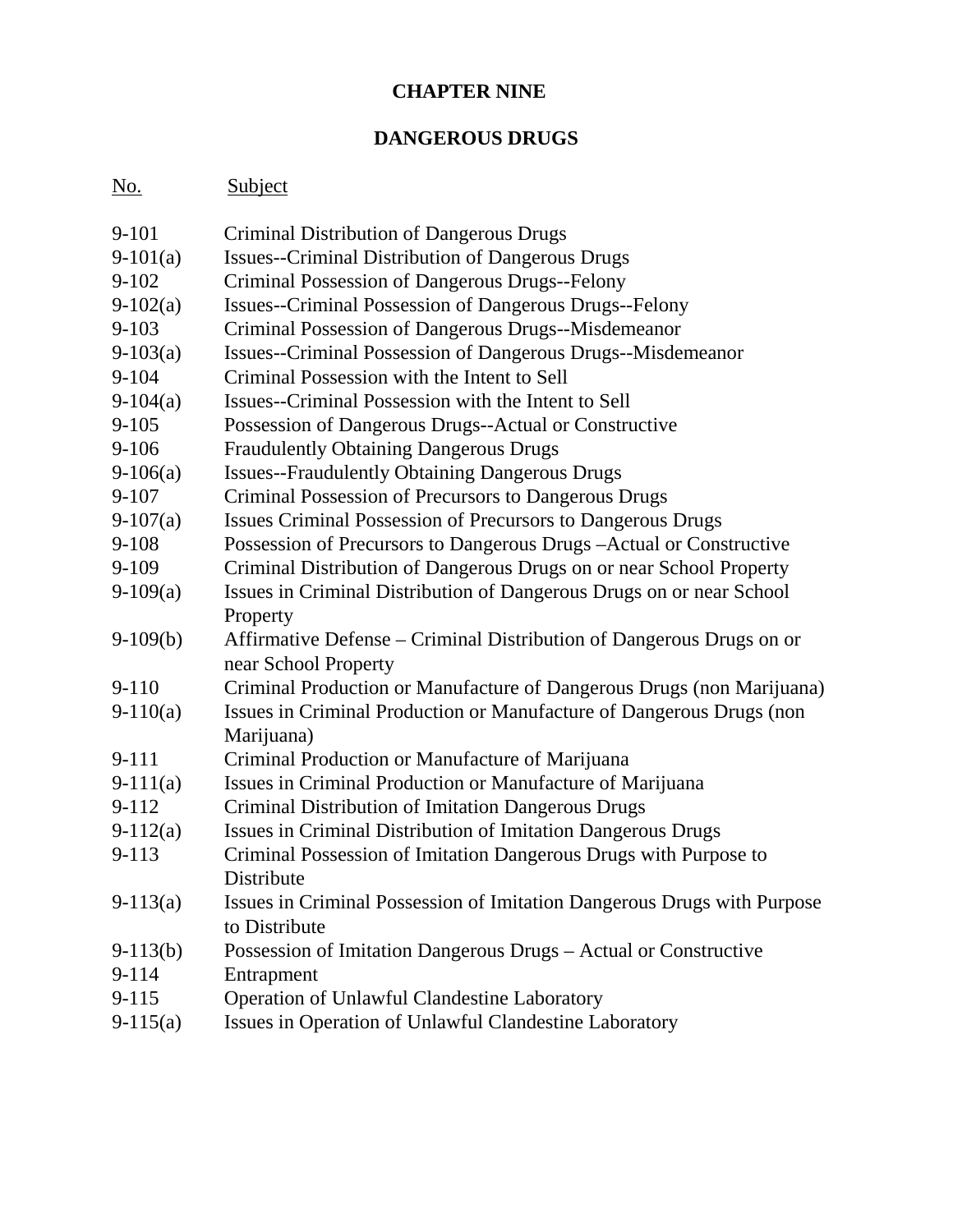## INSTRUCTION NO. **[9-101]**

## **[Criminal Distribution of Dangerous Drugs]**

A person commits the offense of criminal distribution of dangerous drugs if he/she purposely or knowingly **[sells] [barters] [exchanges] [gives away]** or offers to **[sell] [barter] [exchange] [or give away]** the dangerous drug **[name drug]**.

GIVEN: DISTRICT JUDGE

SOURCE: MCJI 9-101 (2009)

Plaintiff's Proposed Instruction No. Defendant's Proposed Instruction No.

Given as Instruction No. \_\_\_\_\_\_ Refused \_\_\_\_\_\_ Withdrawn \_\_\_\_\_ By\_\_\_\_\_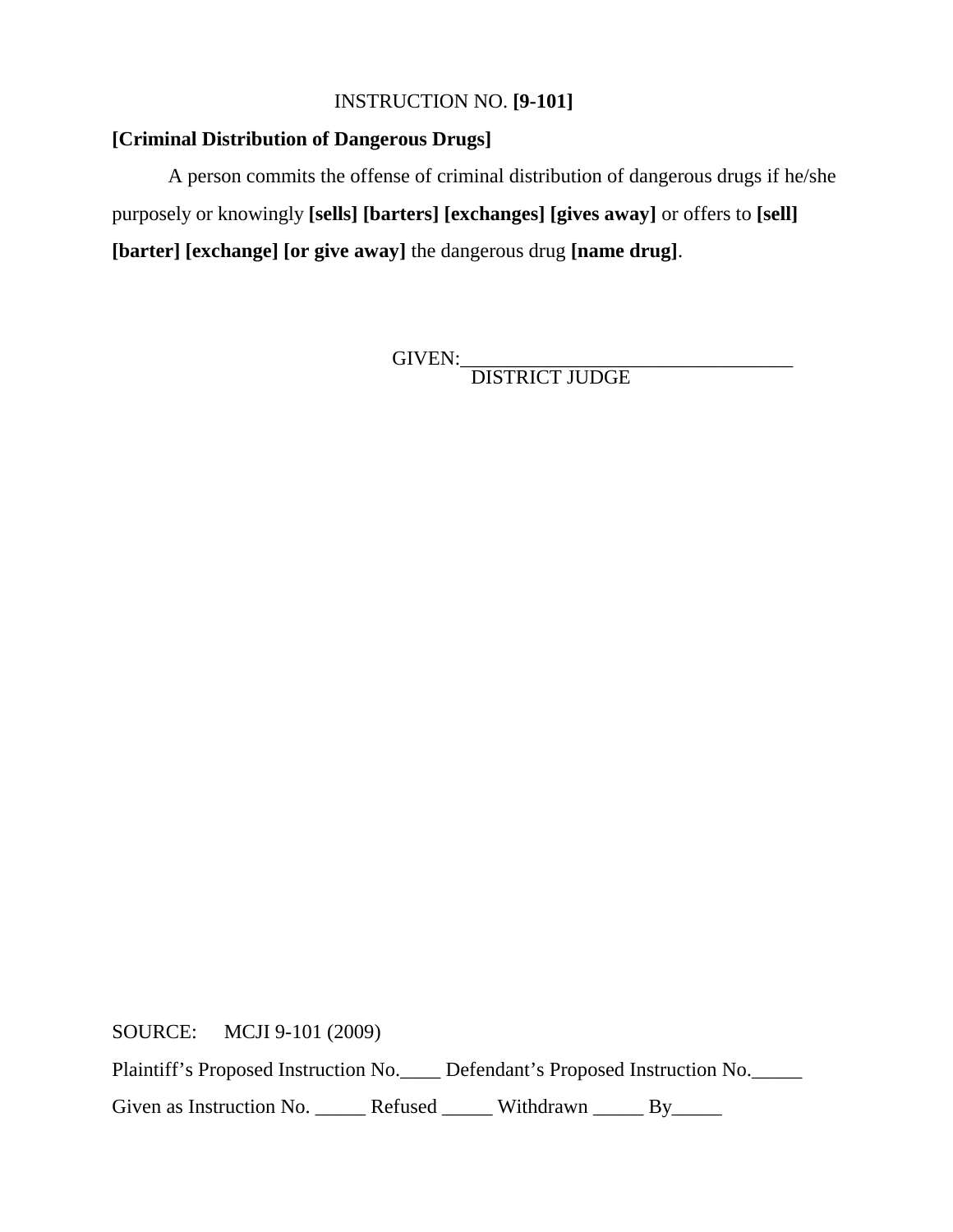### **[Criminal Distribution of Dangerous Drugs, No. 9-101, 2009, Source and Comment]**

SOURCE: MCA § 45-9-101 (2007).

COMMENT: In light of the severe maximum penalty, the Commission has inserted the "purposely" or "knowingly" requirements. Omitting the mental state requirement may leave a conviction subject to a valid attack. Where indicated above, specify the prohibited substance. Dangerous drugs are defined in MCA § 50-32-101(2007).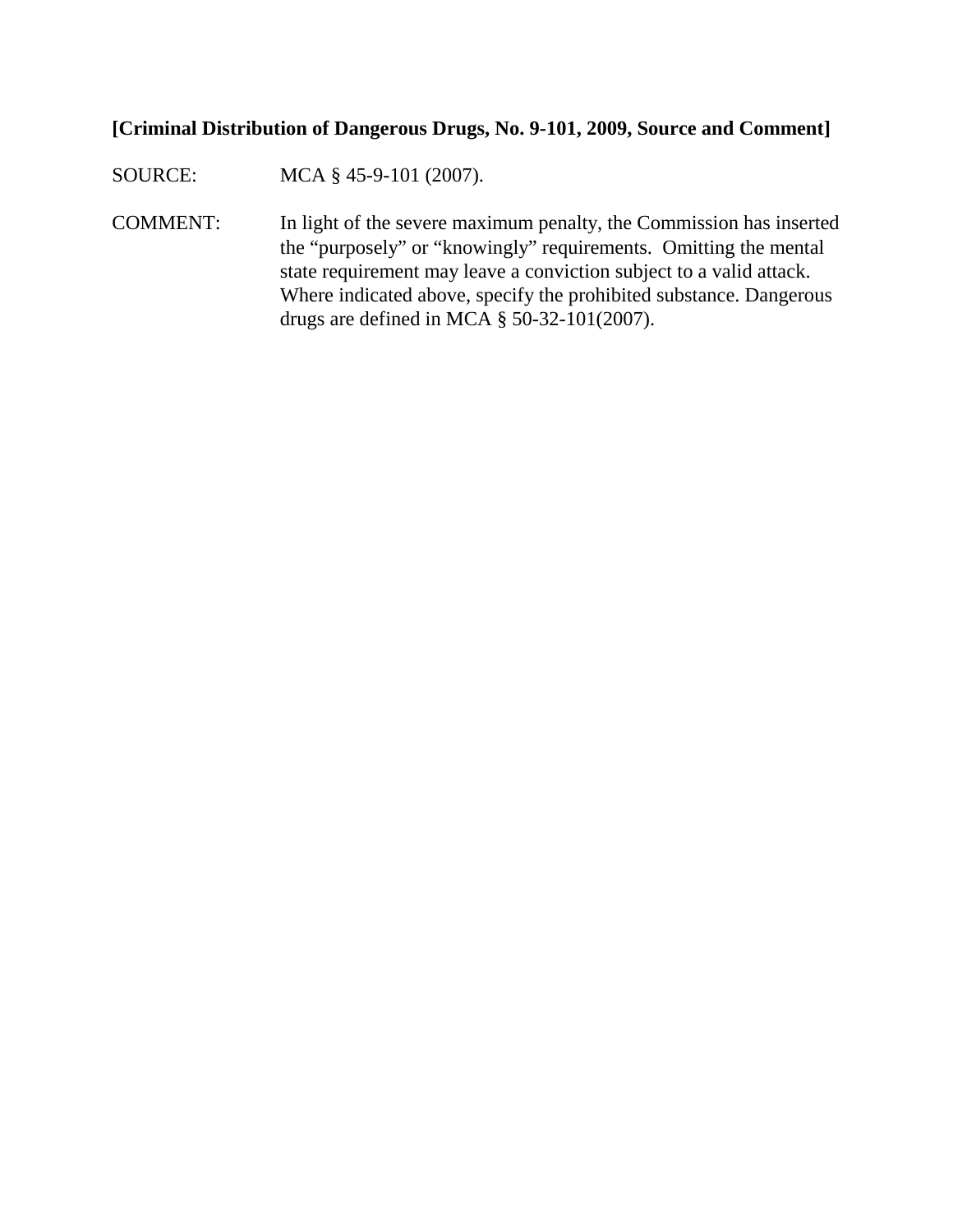## INSTRUCTION NO. **[9-101(a)]**

#### **[Issues--Criminal Distribution of Dangerous Drugs]**

To convict the Defendant of criminal distribution of dangerous drugs, the State must prove the following elements:

1. That the Defendant did **[sell] [barter] [exchange] [give away]** the dangerous drug **[name drug]**.

#### **OR**

2. That the Defendant offered to **[sell] [barter] [exchange] [or give away]** the dangerous drug **[name drug]**;

#### **AND**

3. That the Defendant acted purposely or knowingly.

If you find from your consideration of the evidence that each of these elements have been proved beyond a reasonable doubt, then you should find the Defendant guilty.

If, on the other hand, you find from your consideration of the evidence that either of these elements has not been proved beyond a reasonable doubt then you should find the Defendant not guilty.

GIVEN: DISTRICT JUDGE

SOURCE: MCJI 9-101(a) (2009) Plaintiff's Proposed Instruction No. \_\_\_\_\_ Defendant's Proposed Instruction No. \_\_\_\_\_ Given as Instruction No. \_\_\_\_\_\_ Refused \_\_\_\_\_\_ Withdrawn \_\_\_\_\_\_By\_\_\_\_\_\_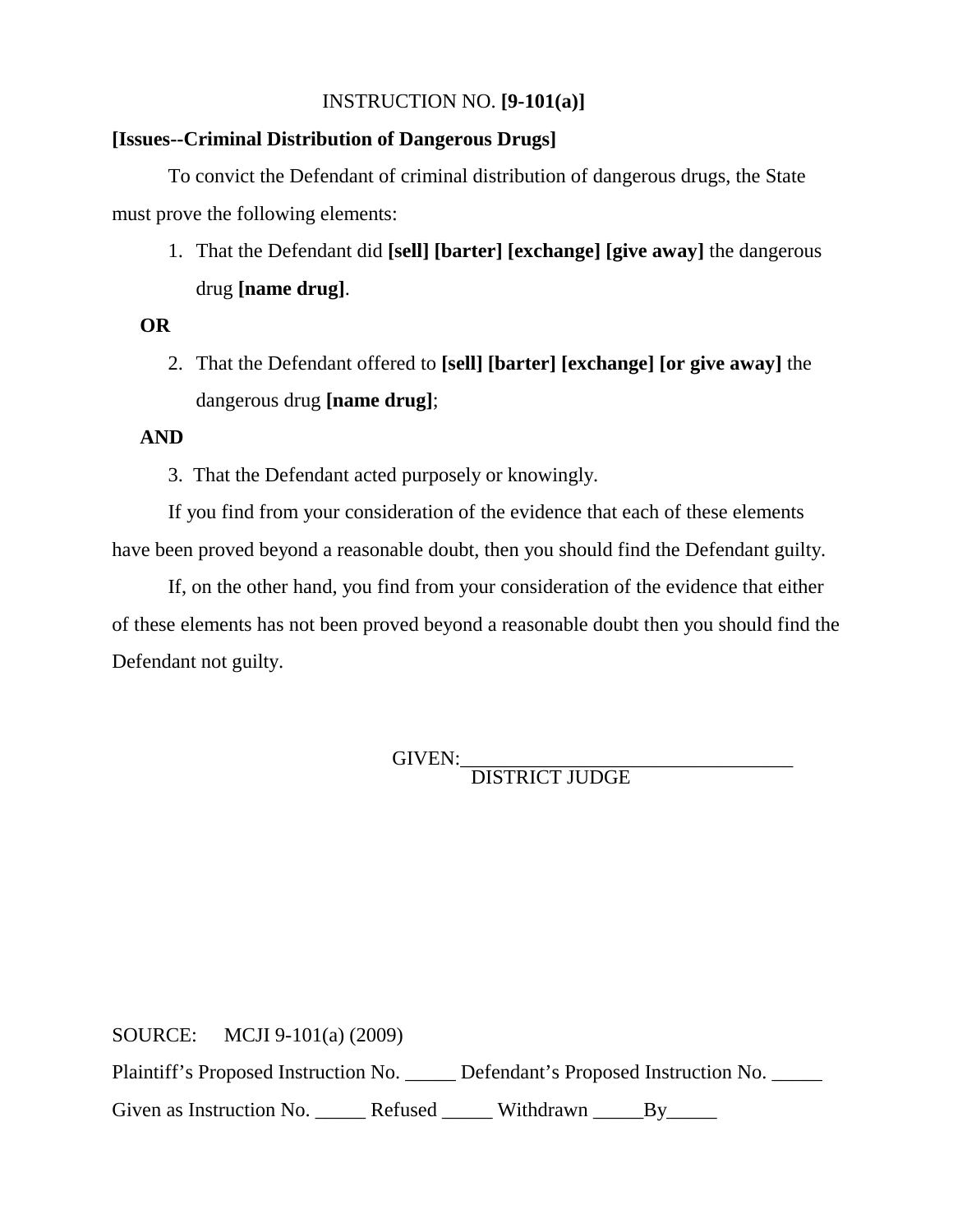## **[Issues--Criminal Distribution of Dangerous Drugs, No. 9-101(a), 2009, Source and Comment]]**

SOURCE: MCA § 45-9-101(2007).

COMMENT: Where indicated above, specify the prohibited substance. The term "distribution" is defined by the internal requirements to sell, barter, exchange, or give away the dangerous drug. *State v. Rathbun*, 317 Mont. 66 (2003).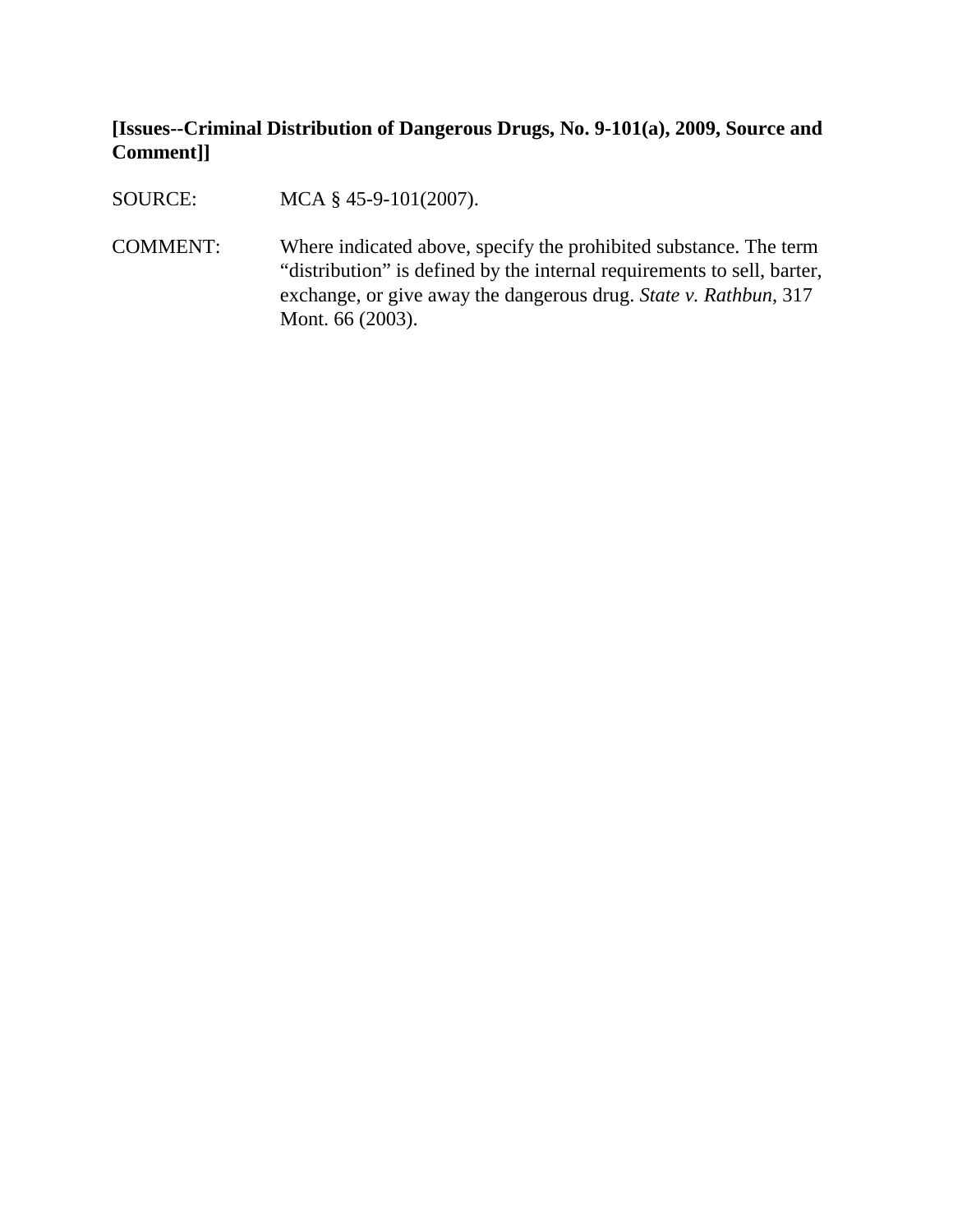#### INSTRUCTION NO. **[9-102]**

#### **[Criminal Possession of Dangerous Drugs—Felony]**

A person commits the offense of criminal possession of dangerous drugs, if he/she purposely or knowingly:

**[possesses the dangerous drug of \_\_\_\_\_\_\_\_\_\_\_\_\_\_\_\_\_\_\_\_\_\_\_\_\_ (non-**

**marijuana drug as defined in MCA § 50-32-101)];**

**[possesses more than 60 grams of marijuana (or its derivatives];**

**[possesses more than 1(one) gram of hashish];**

**[possesses an opiate (as defined in MCA § 50-32-101(19))].**

GIVEN:\_\_\_\_\_\_\_\_\_\_\_\_\_\_\_\_\_\_\_\_\_\_\_\_\_\_\_\_\_\_\_\_\_ DISTRICT JUDGE

SOURCE: MCJI 9-102 (2009)

Plaintiff's Proposed Instruction No. \_\_\_\_\_ Defendant's Proposed Instruction No. \_\_\_\_\_\_

Given as Instruction No. \_\_\_\_\_\_ Refused \_\_\_\_\_\_ Withdrawn \_\_\_\_\_ By\_\_\_\_\_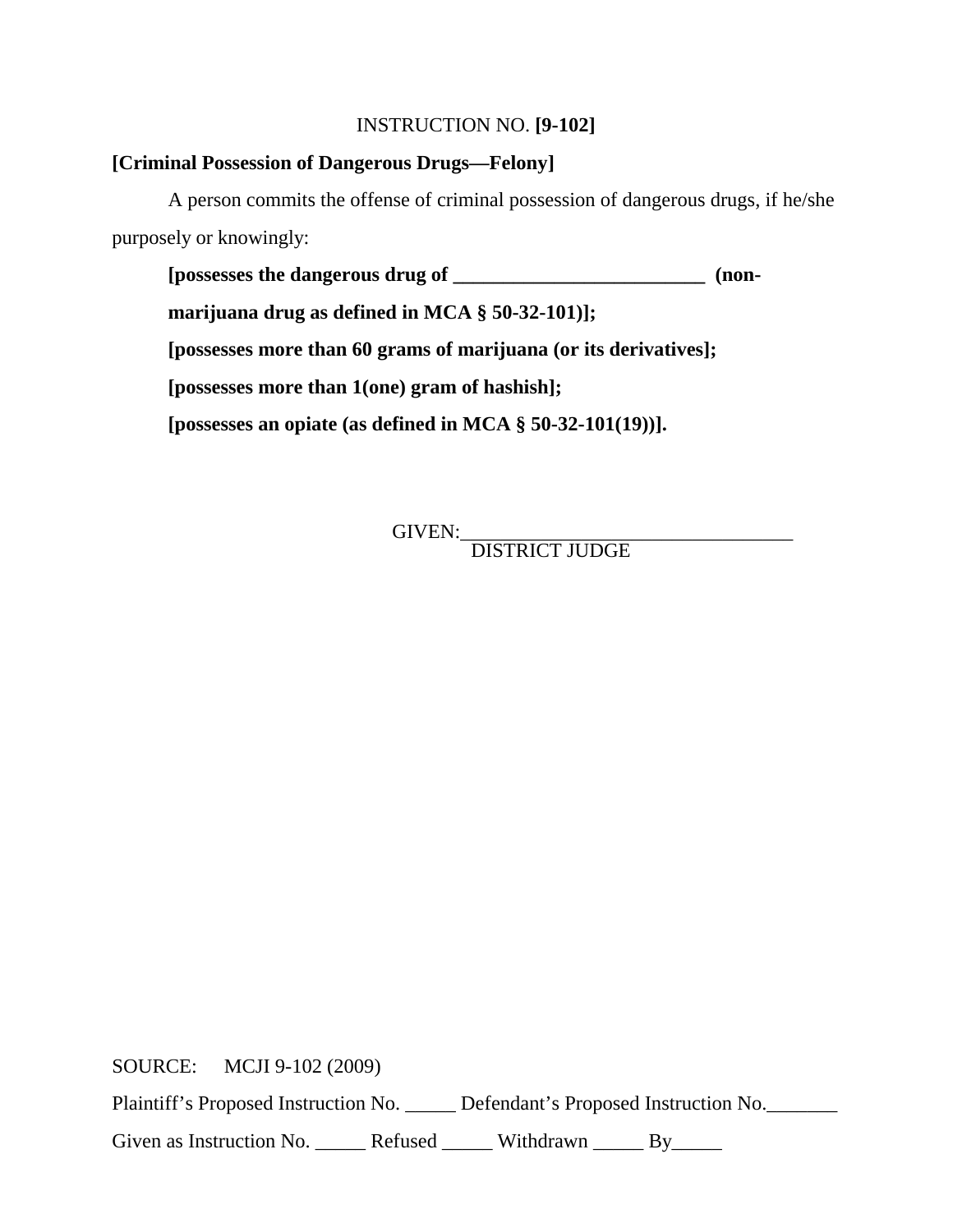## **[Criminal Possession of Dangerous Drugs [Felony], No. 9-102, 2009, Source and Comment]**

- SOURCE: MCA § 45-9-102 (2007).
- COMMENT: Remove the felony identifier in the title of the instruction to be consistent with Montana Supreme Court case law.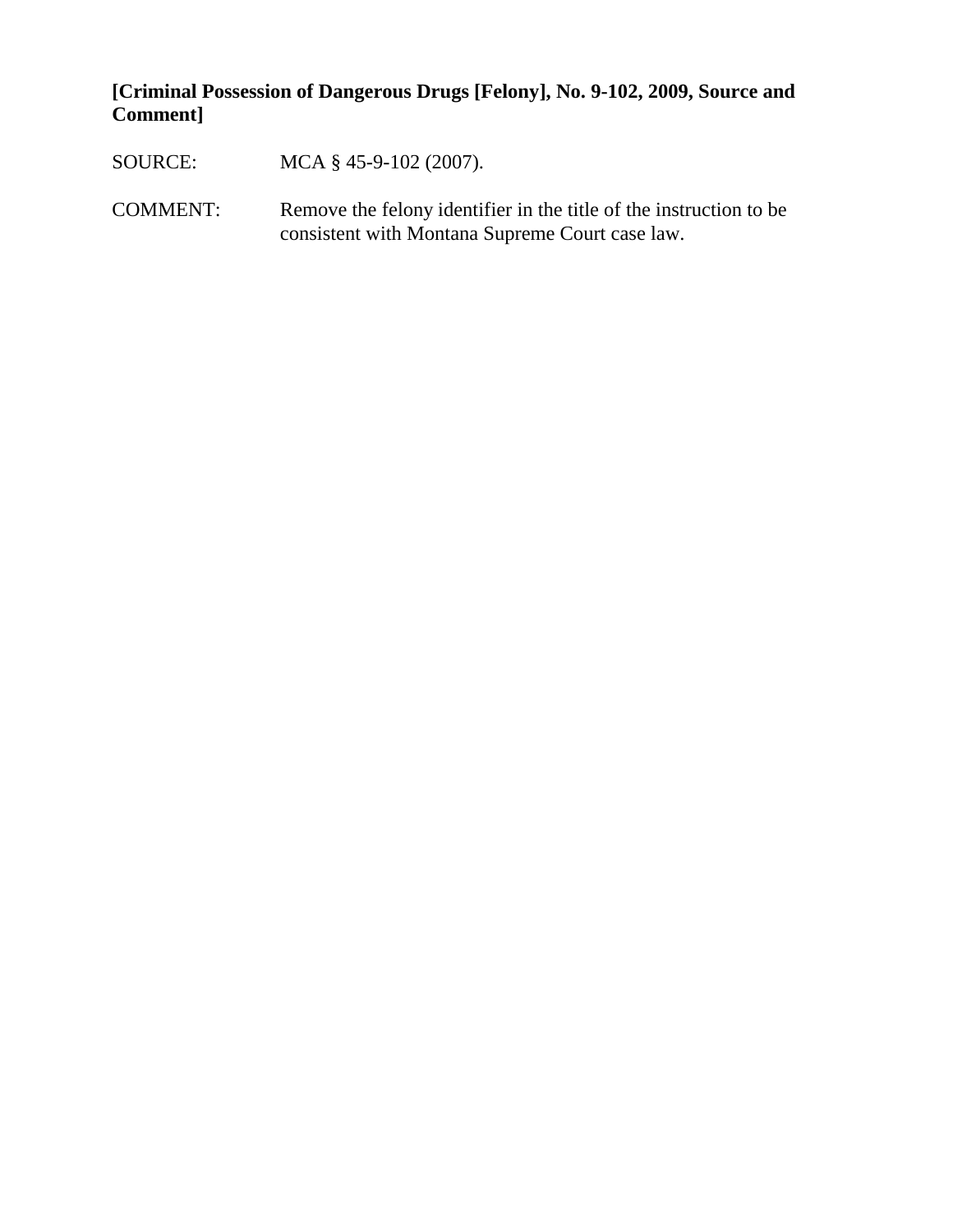#### INSTRUCTION NO. **[9-102(a)]**

#### **[Issues--Criminal Possession of Dangerous Drugs--Felony]**

To convict the Defendant of criminal possession of dangerous drugs, the State must prove the following elements:

1. **[That the Defendant [possessed the dangerous drug of (non-marijuana drug as defined in MCA § 50-32-101)] [possessed more than 60 grams of marijuana (or its derivatives)] [possessed more than 1 (one) gram of hashish] [possessed an opiate (as defined in MCA § 50-32-101(19)]**;

**AND**

2. That the Defendant acted purposely or knowingly.

If you find from your consideration of the evidence that all of these elements have been proved beyond a reasonable doubt, then you should find the Defendant guilty.

If, on the other hand, you find from your consideration of the evidence that any of these elements has not been proved beyond a reasonable doubt then you should find the Defendant not guilty.

GIVEN:<br>DISTRICT JUDGE

SOURCE: MCJI 9-102(a) (2009) Plaintiff's Proposed Instruction No. \_\_\_\_\_ Defendant's Proposed Instruction No.\_\_\_\_\_ Given as Instruction No. \_\_\_\_\_\_ Refused \_\_\_\_\_\_ Withdrawn \_\_\_\_\_ By\_\_\_\_\_\_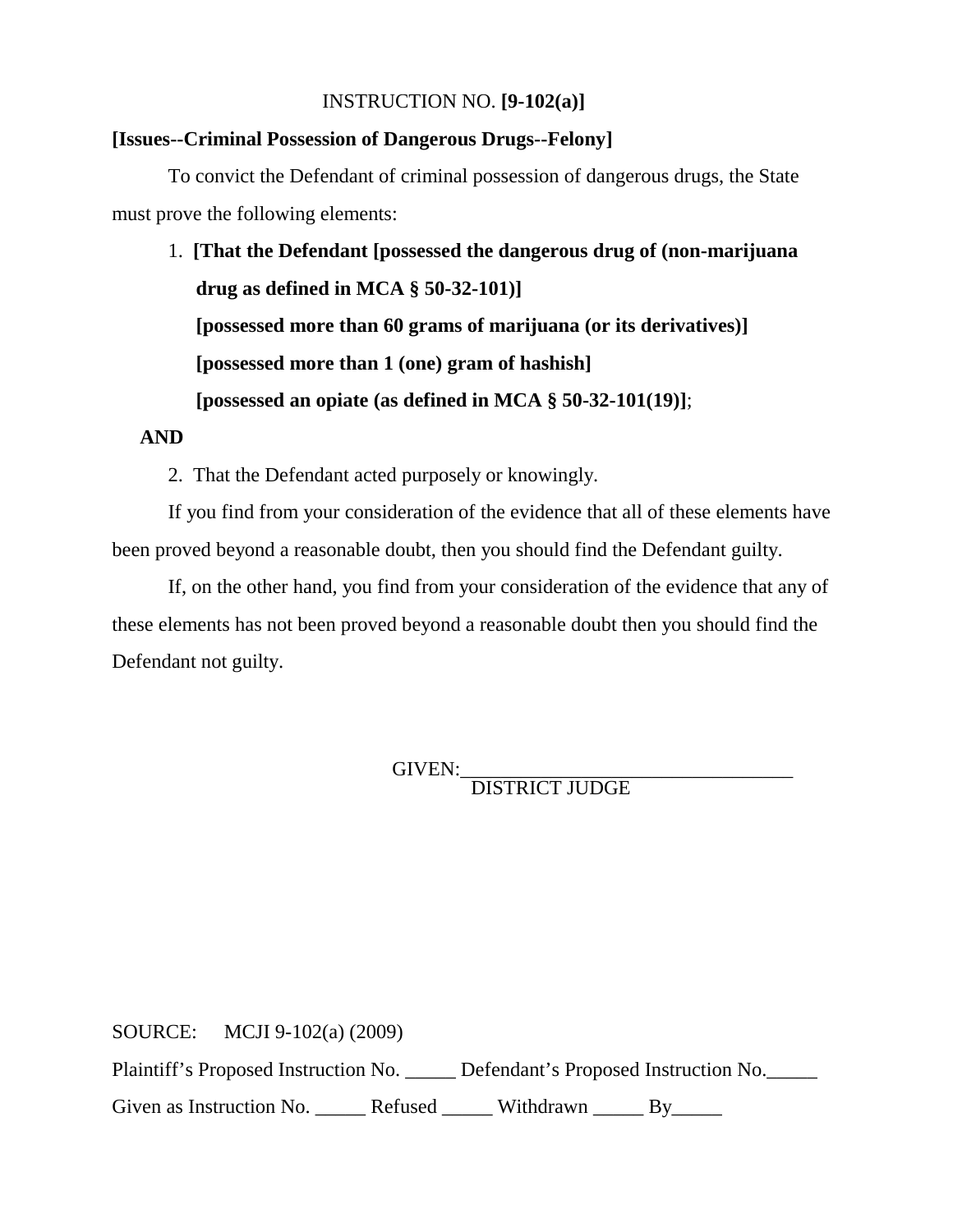## **[Issues--Criminal Possession of Dangerous Drugs--Felony, No. 9-102(a), 2009, Source and Comment]**

SOURCE: MCA § 45-9-102 (2007).

COMMENT: Remove the felony identifier in the title of the instruction.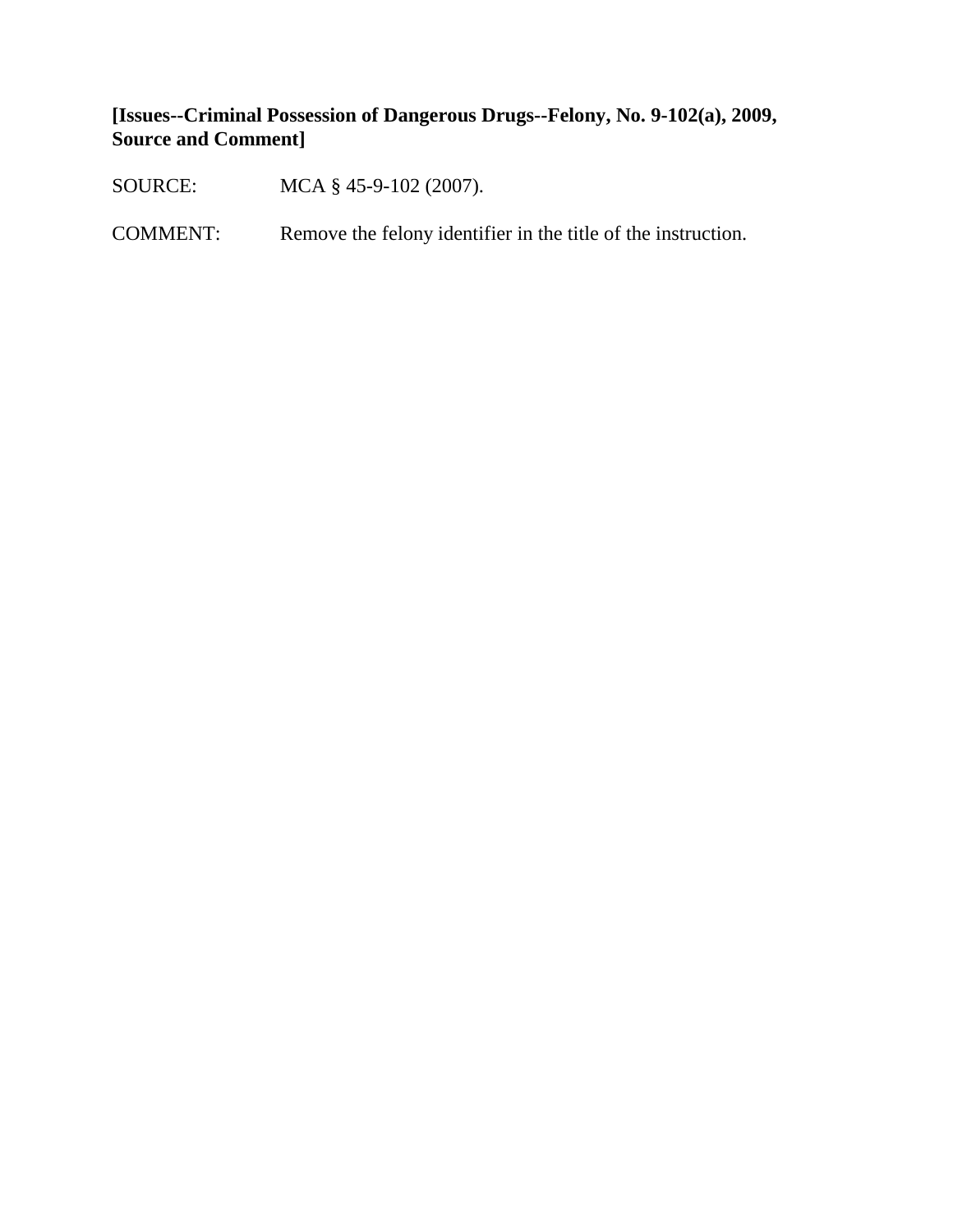## INSTRUCTION NO. **[9-103]**

## **[Criminal Possession of Dangerous Drugs (Misdemeanor)]**

A person commits the offense of criminal possession of dangerous drugs, if he purposely or knowingly possesses:

**[60 grams or less of marijuana]** 

**[1 gram or less of hashish]**

**[an anabolic steroid (as listed in MCA § 50-32-226)].**

GIVEN:\_\_\_\_\_\_\_\_\_\_\_\_\_\_\_\_\_\_\_\_\_\_\_\_\_\_\_\_\_\_\_\_\_ DISTRICT JUDGE

SOURCE: MCJI 9-103 (2009)

Plaintiff's Proposed Instruction No. \_\_\_\_\_ Defendant's Proposed Instruction No.\_\_\_\_\_

Given as Instruction No. \_\_\_\_\_\_ Refused \_\_\_\_\_\_ Withdrawn \_\_\_\_\_ By\_\_\_\_\_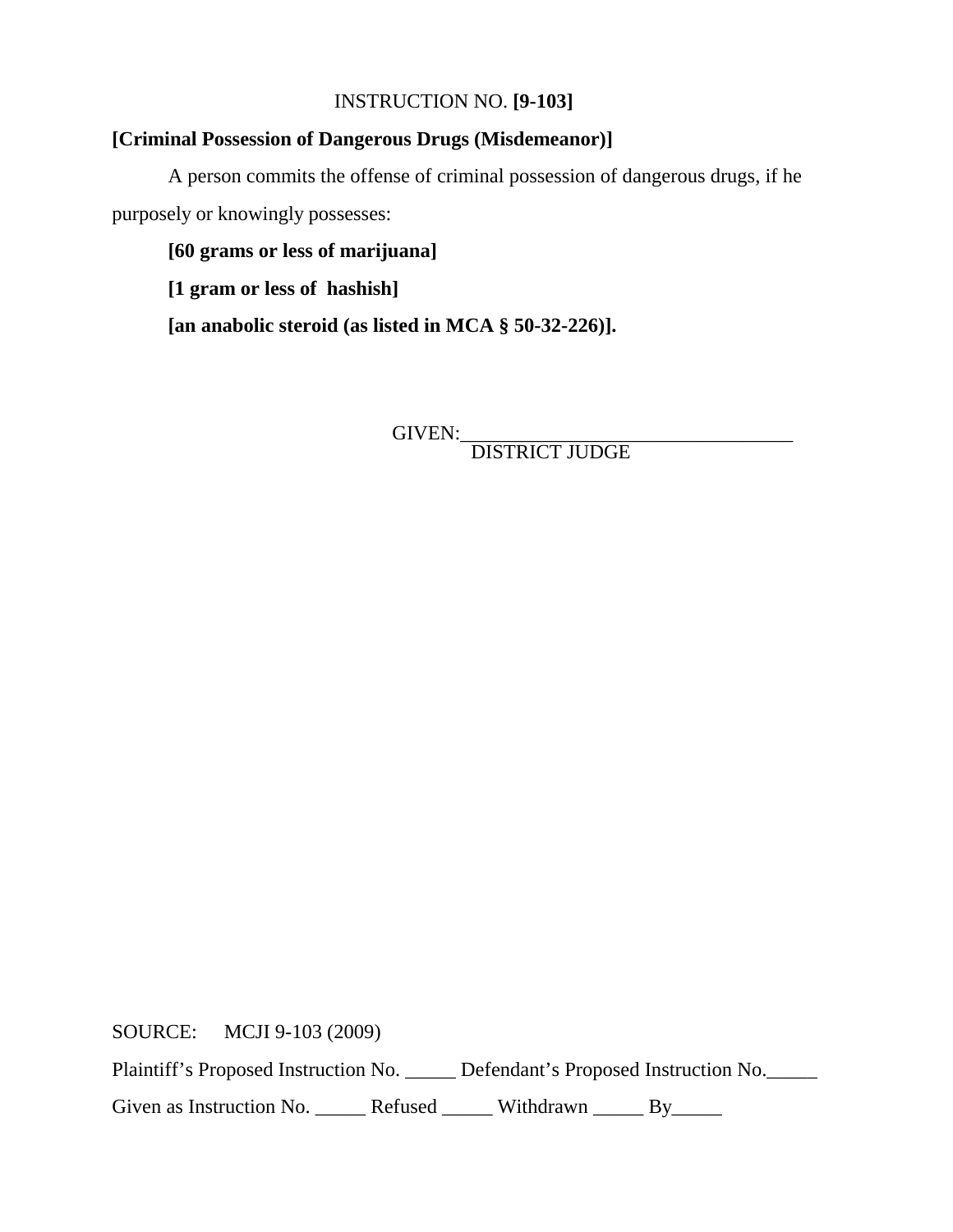## **[Criminal Possession of Dangerous Drugs (Misdemeanor), No. 9-103, 2009, Source and Comment]**

SOURCE: MCA § 45-9-102 (2007).

COMMENT: Remove the misdemeanor identifier from the instruction title.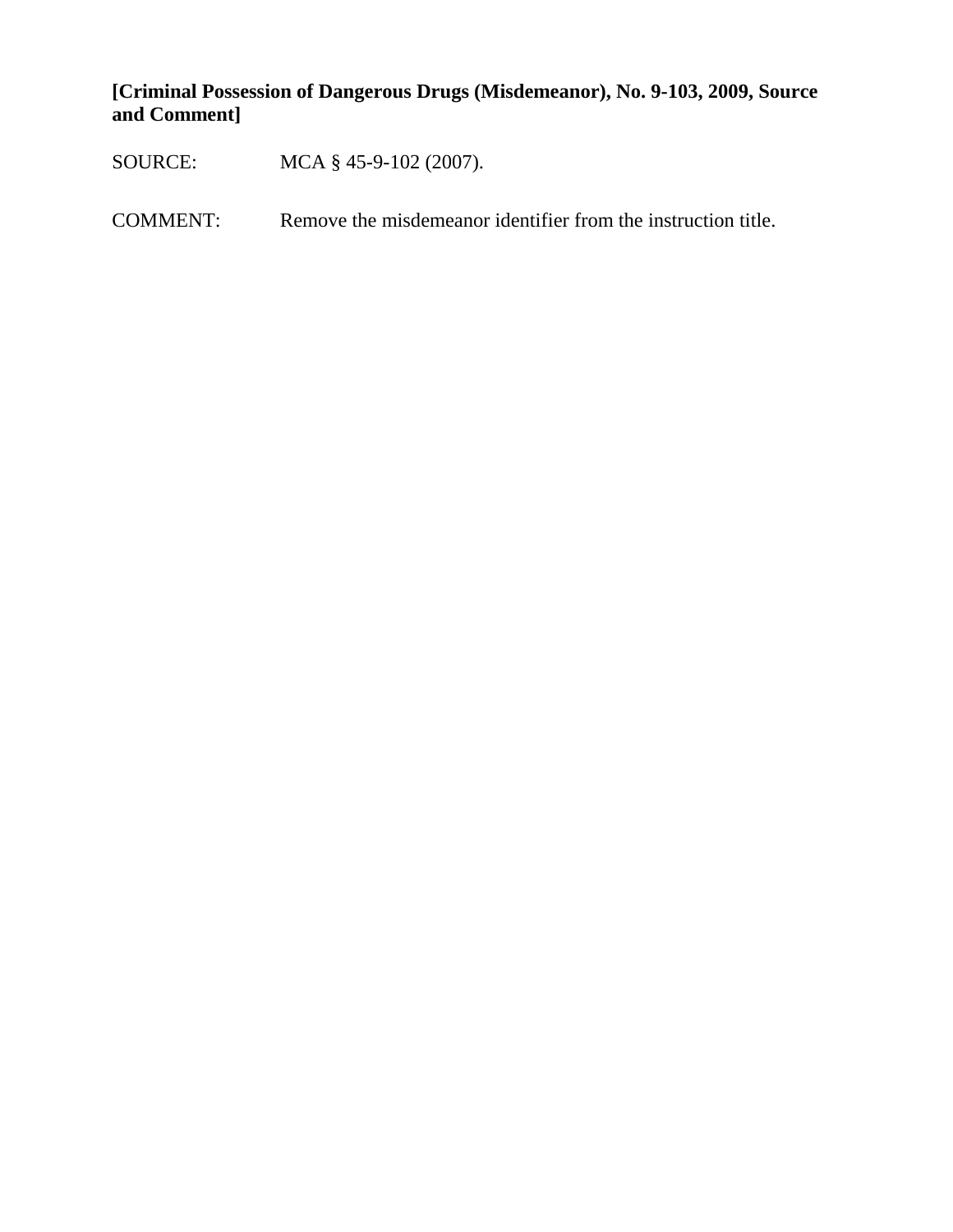#### INSTRUCTION NO. **[9-103(a)]**

#### **[Issues in Criminal Possession of Dangerous Drugs (Misdemeanor)]**

To convict the Defendant of criminal possession of dangerous drugs, the State must prove the following elements:

1. That the Defendant possessed **[60 grams or less of marijuana] [1 gram or less of hashish] [an anabolic steroid (as listed in MCA § 50-32-226)]**;

#### **AND**

2. That the Defendant acted purposely or knowingly.

If you find from your consideration of the evidence that all of these elements have been proved beyond a reasonable doubt, then you should find the Defendant guilty.

If, on the other hand, you find from your consideration of the evidence that any of these elements has not been proved beyond a reasonable doubt then you should find the Defendant not guilty.

GIVEN:\_\_\_\_\_\_\_\_\_\_\_\_\_\_\_\_\_\_\_\_\_\_\_\_\_\_\_\_\_\_\_\_\_ DISTRICT JUDGE

SOURCE: MCJI 9-103(a) (2009)

Plaintiff's Proposed Instruction No. \_\_\_\_\_\_ Defendant's Proposed Instruction No.

Given as Instruction No. \_\_\_\_\_\_ Refused \_\_\_\_\_\_ Withdrawn \_\_\_\_\_ By\_\_\_\_\_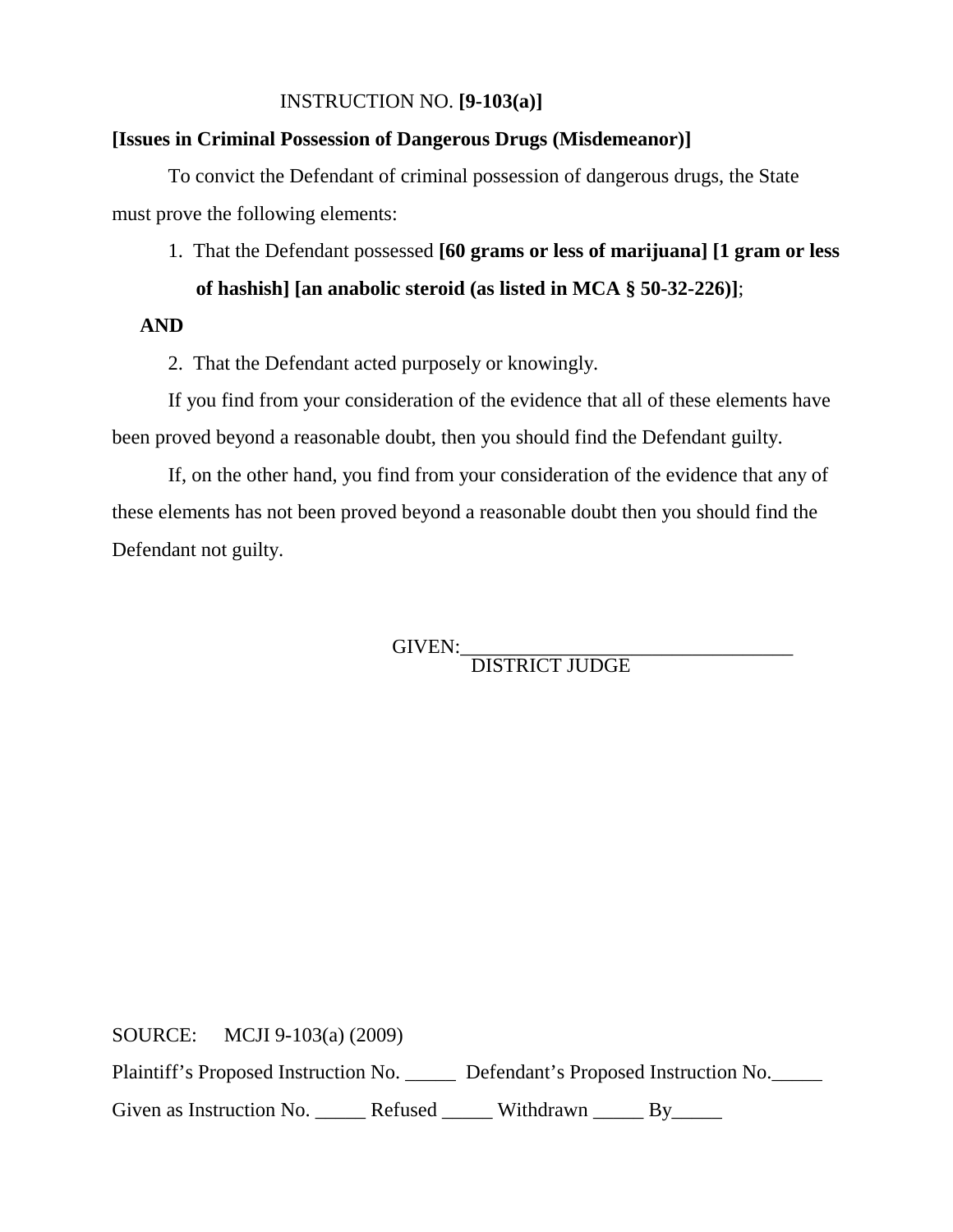**[Issues in Criminal Possession of Dangerous Drugs (Misdemeanor), No. 9-103(a), 2009, Source and Comment]**

- SOURCE: MCA § 45-9-102 (2007).
- COMMENT: Remove the misdemeanor identifier in title of the instruction.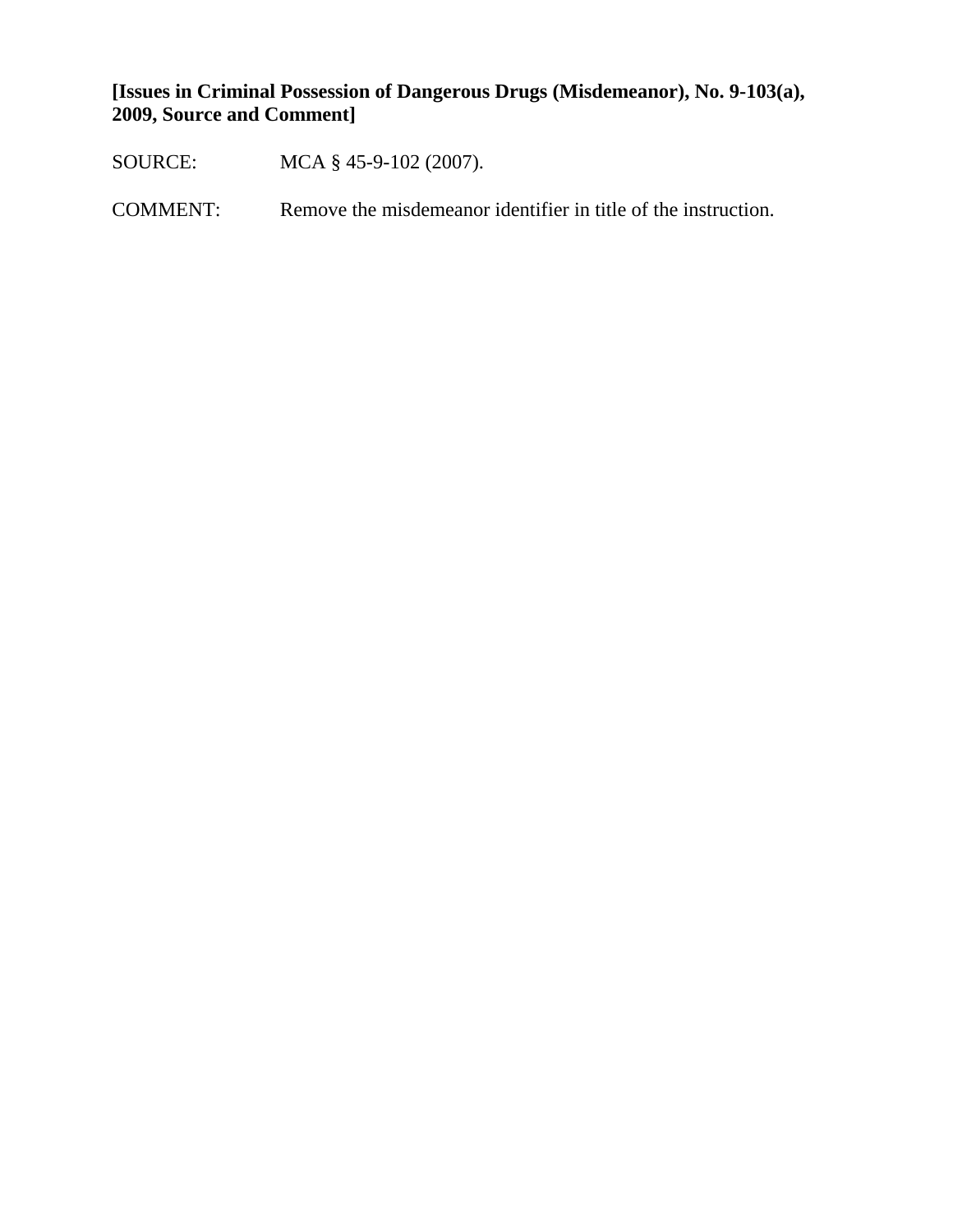## INSTRUCTION NO. **[9-104]**

## **[Criminal Possession with Intent to Distribute]**

A person commits the offense of criminal possession with intent to distribute if he

purposely or knowingly possesses with intent to distribute the dangerous drug

**\_\_\_\_\_\_\_\_\_\_\_\_\_\_\_\_\_\_\_\_\_\_\_\_\_ [name drug]**.

GIVEN:\_\_\_\_\_\_\_\_\_\_\_\_\_\_\_\_\_\_\_\_\_\_\_\_\_\_\_\_\_\_\_\_\_ DISTRICT JUDGE

SOURCE: MCJI 9-104 (2009)

Plaintiff's Proposed Instruction No. \_\_\_\_\_ Defendant's Proposed Instruction No.\_\_\_\_\_

Given as Instruction No. \_\_\_\_\_\_ Refused \_\_\_\_\_\_ Withdrawn \_\_\_\_\_ By\_\_\_\_\_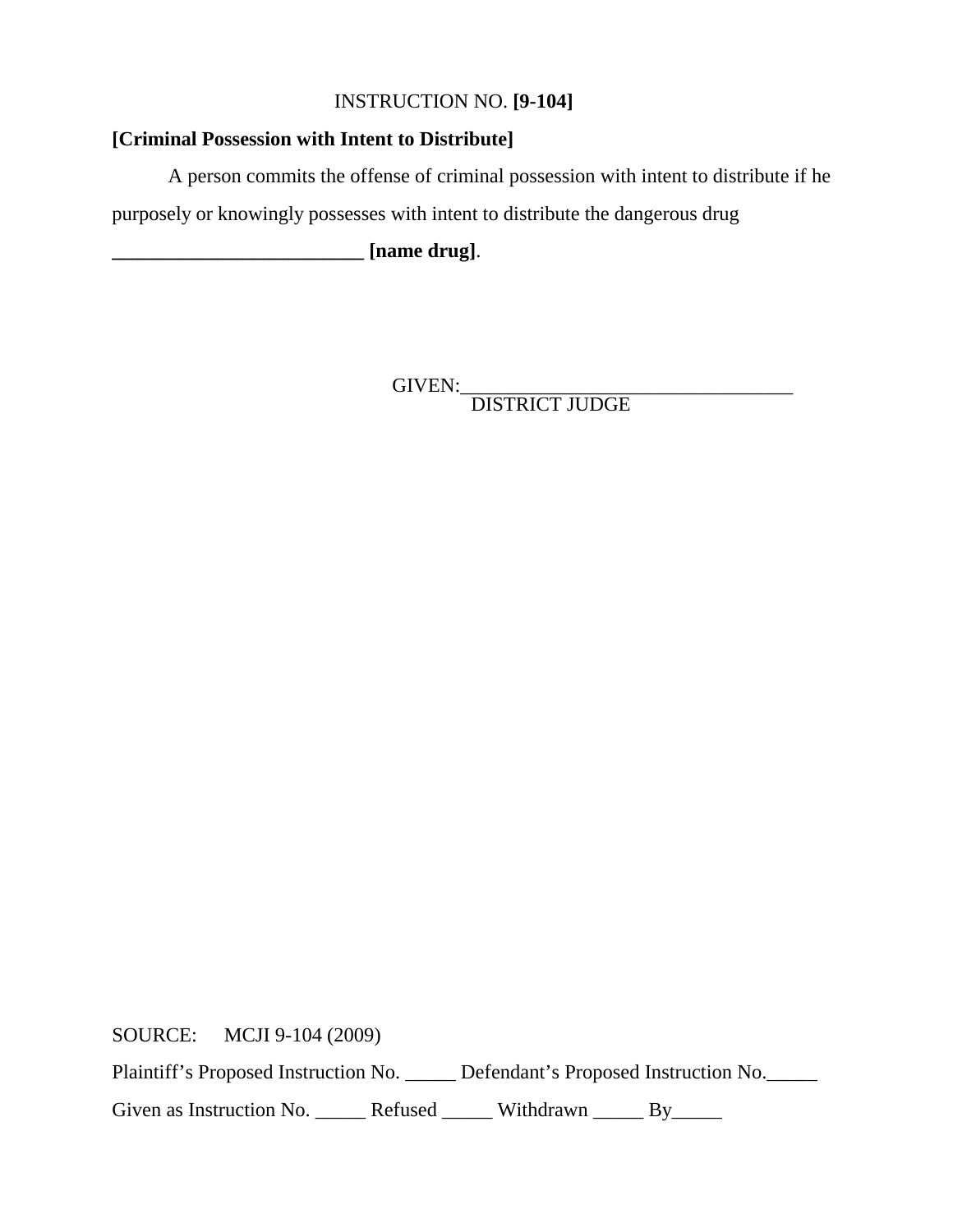## **[Criminal Possession with Intent to Distribute, No. 9-104, 2009, Source and Comment]**

SOURCE MCA § 45-9-103 (2007).

COMMENT: Dangerous Drugs are defined in MCA § 50-32-101(2007). The term "distribute" is defined by the internal requirements of MCA § 45-9- 101 (2005), to sell, barter, exchange or give away. *State v. Rathbun,*  317 Mont. 66 (2003).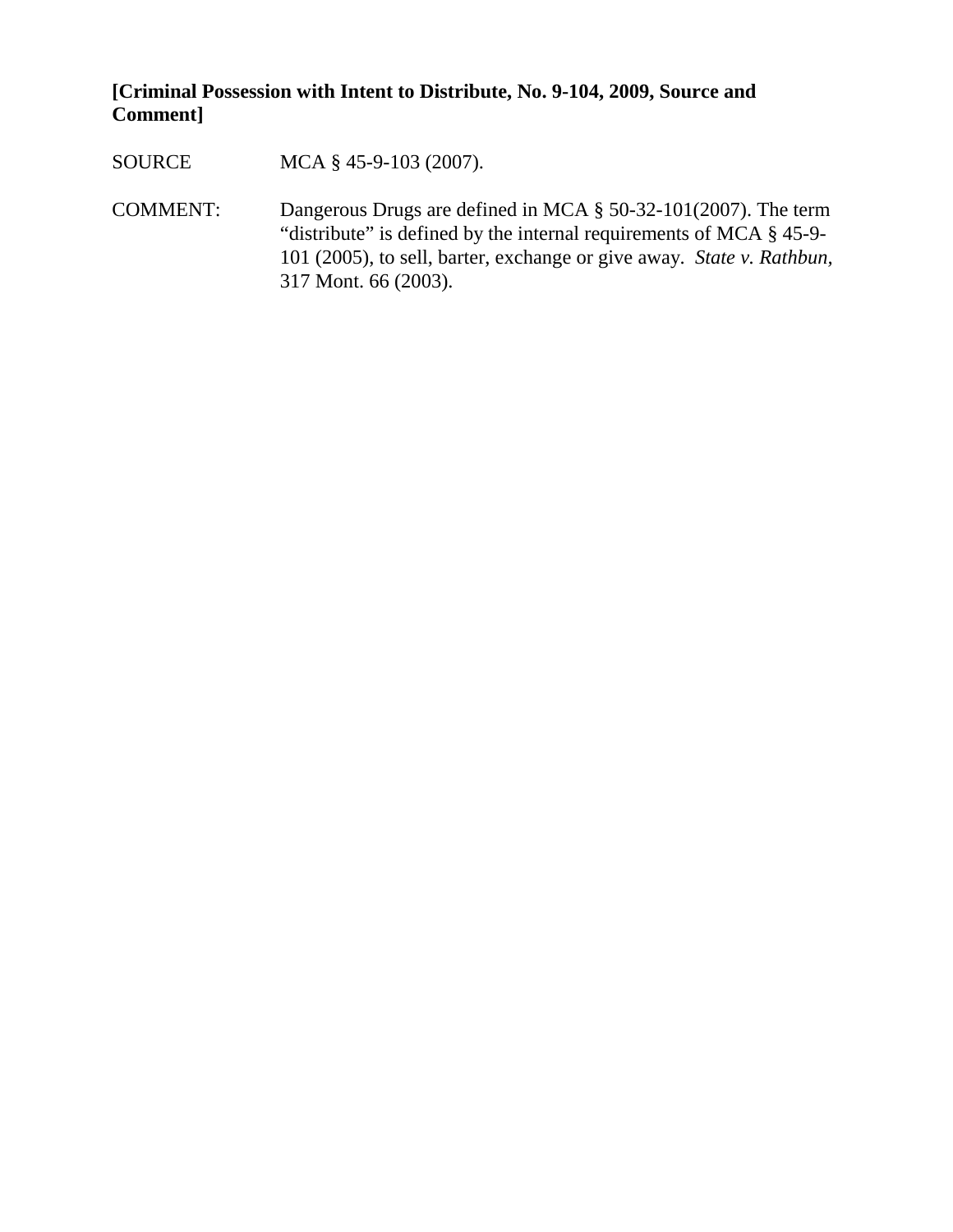### INSTRUCTION NO. **[9-104(a)]**

#### **[Issues--Criminal Possession with the Intent to Sell]**

To convict the Defendant of criminal possession with intent to distribute, the State must prove the following elements:

1. That the Defendant possessed with intent to distribute the dangerous drug,

**\_\_\_\_\_\_\_\_\_\_\_\_\_\_\_\_\_\_\_\_\_\_\_\_\_ [name drug]**;

#### **AND**

2. The Defendant acted purposely or knowingly.

If you find from your consideration of the evidence that all of these elements have been proved beyond a reasonable doubt, then you should find the Defendant guilty.

If, on the other hand, you find from your consideration of the evidence that any of these elements has not been proved beyond a reasonable doubt then you should find the Defendant not guilty.

GIVEN:\_\_\_\_\_\_\_\_\_\_\_\_\_\_\_\_\_\_\_\_\_\_\_\_\_\_\_\_\_\_\_\_\_ DISTRICT JUDGE

SOURCE: MCJI 9-104(a) (2009)

Plaintiff's Proposed Instruction No. \_\_\_\_\_ Defendant's Proposed Instruction No.\_\_\_\_\_

Given as Instruction No. \_\_\_\_\_\_ Refused \_\_\_\_\_\_ Withdrawn \_\_\_\_\_ By\_\_\_\_\_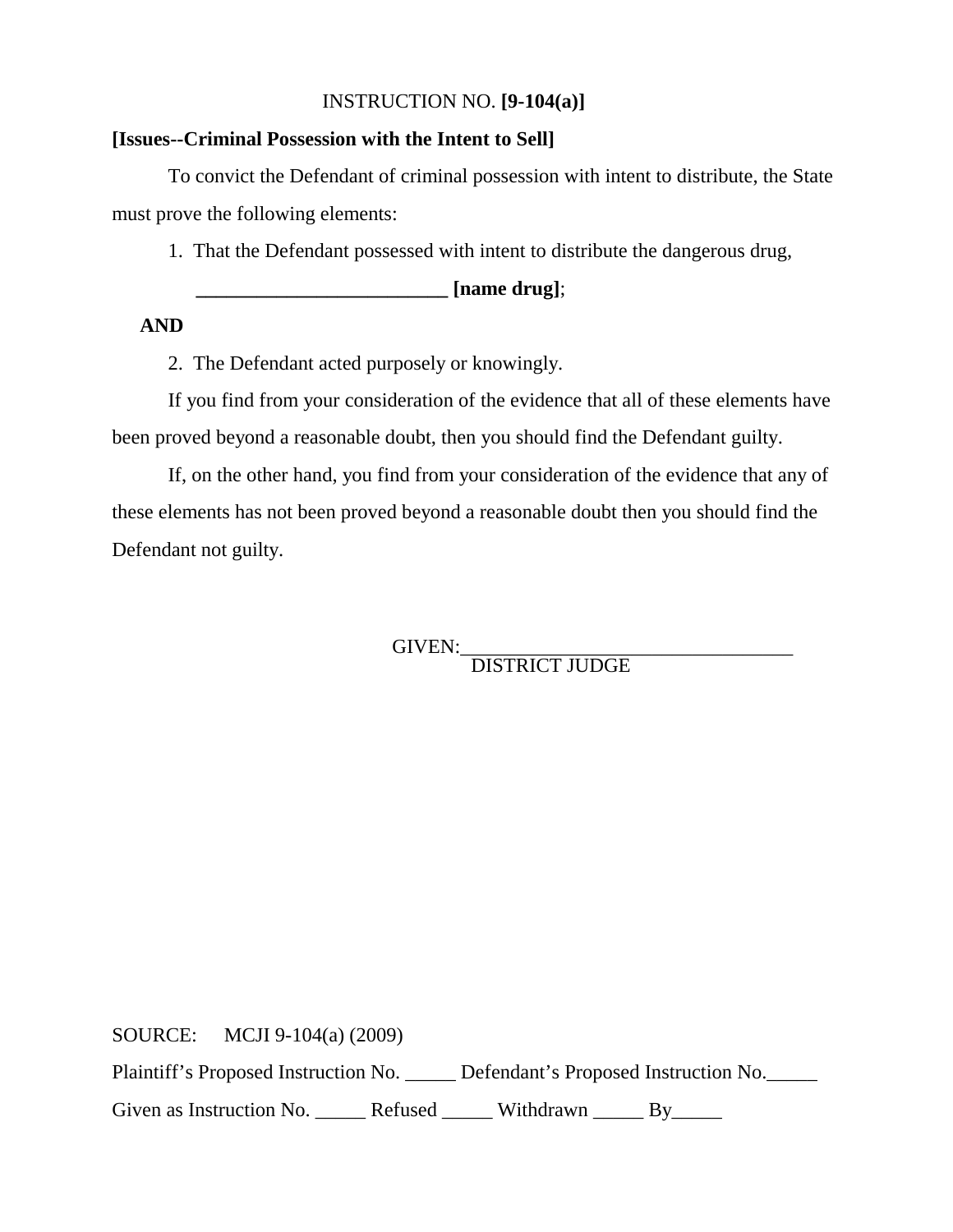**[Issues--Criminal Possession with the Intent to Sell, No. 9-104(a), 2009, Source and Comment]**

SOURCE: MCA § 45-9-103 (2007).

COMMENT: The term "distribute" is defined by the internal requirements of MCA § 45-9-101 (2007), to sell, barter, exchange, or give away. *State v. Rathbun,* 317 Mont. 66 (2003).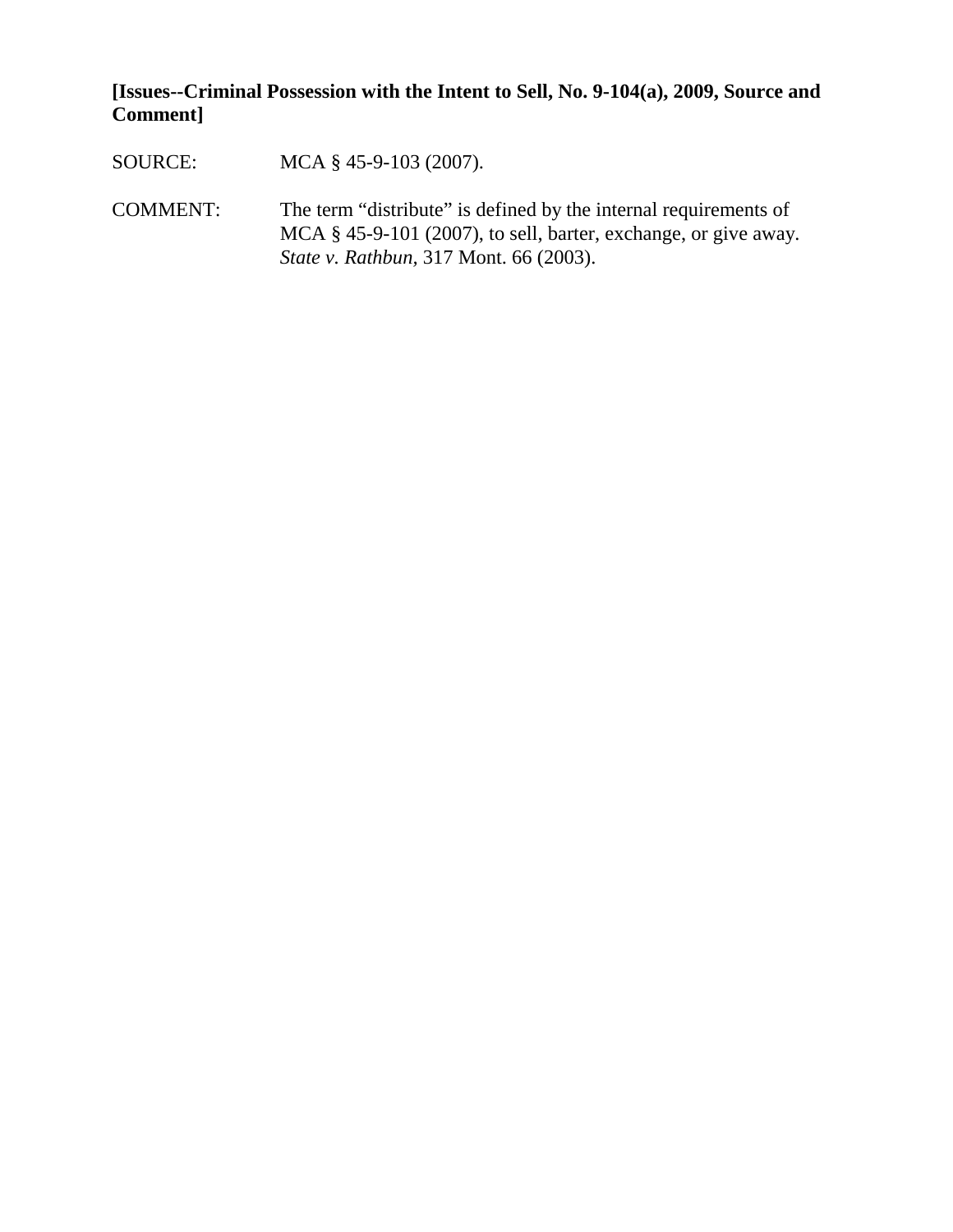#### INSTRUCTION NO. **[9-105]**

#### **[Possession of Dangerous Drugs--Actual or Constructive]**

Possession means the knowing control of anything for a sufficient time to be able to terminate control. Possession of dangerous drugs may be either "actual or constructive." Actual possession means that the Defendant had personal custody of the drugs. Constructive possession means that the drugs are not in the actual physical possession, but that the Defendant has dominion and control over the drugs or the joint dominion and control of the drugs with another.

GIVEN: DISTRICT JUDGE

SOURCE: MCJI 9-105 (2009)

Plaintiff's Proposed Instruction No. \_\_\_\_\_ Defendant's Proposed Instruction No.\_\_\_\_\_

Given as Instruction No. \_\_\_\_\_\_ Refused \_\_\_\_\_\_ Withdrawn \_\_\_\_\_ By\_\_\_\_\_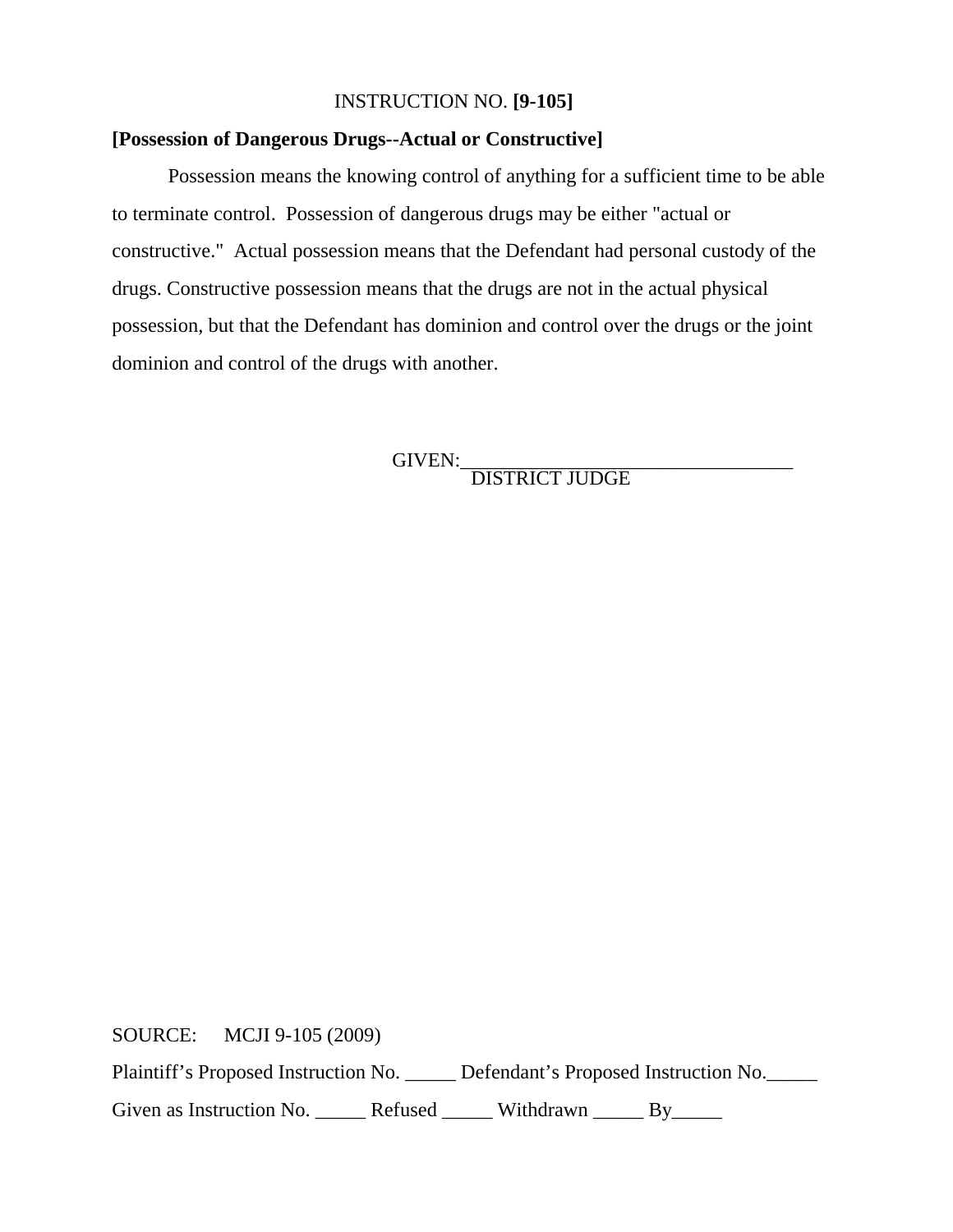## **[Possession of Dangerous Drugs--Actual or Constructive, No. 9-105, 2009, Source]**

SOURCE: MCA § 45-2-101(59) (2007); *State v. Meader,* 184 Mont. 32 (1979), *State v. Caekaert,* 295 Mont. 42 (1999)..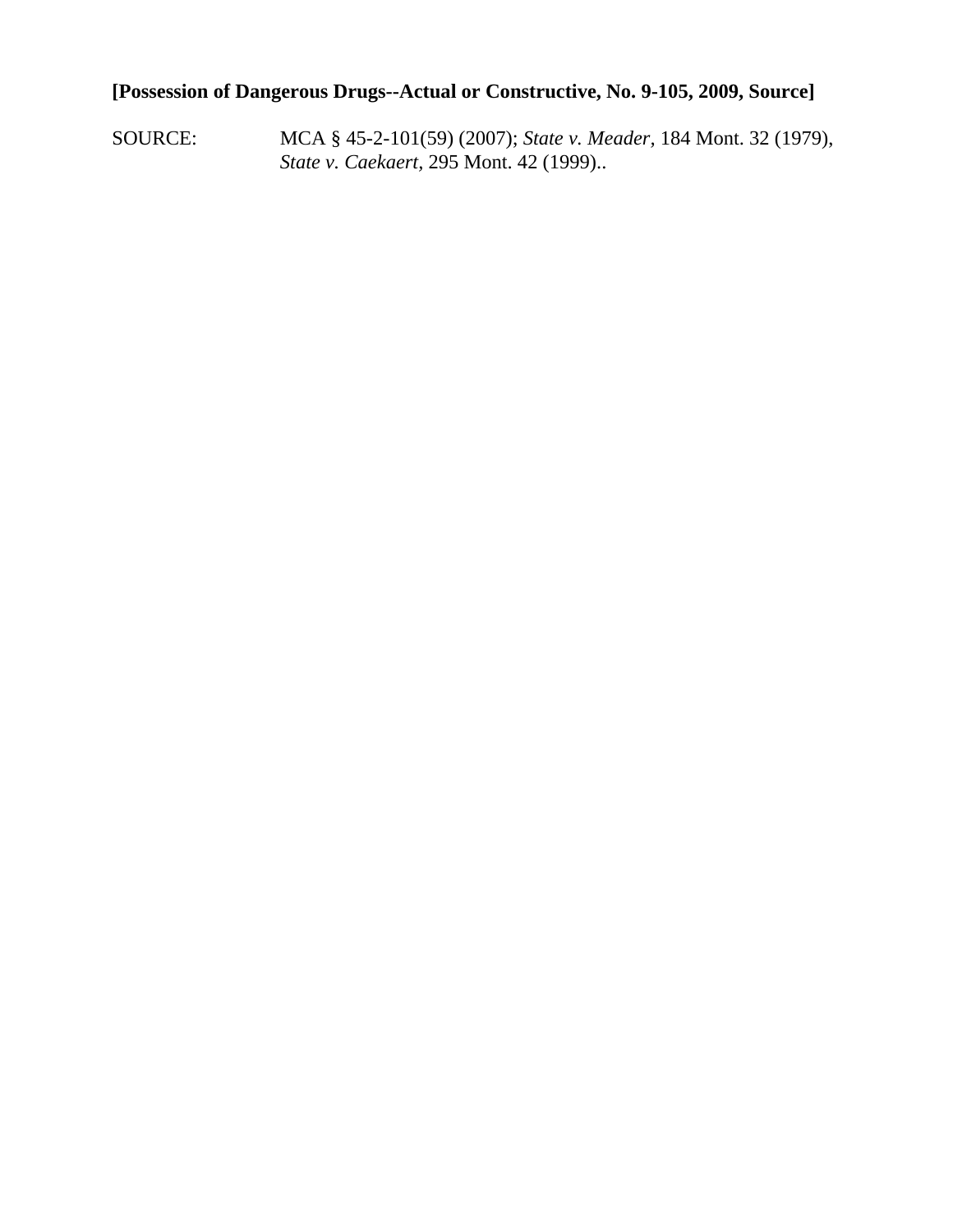#### INSTRUCTION NO. **[9-106]**

#### **[Fraudently Obtaining Dangerous Drugs]**

A person commits the offense of fraudulently obtaining dangerous drugs if he/she purposely or knowingly obtains or attempts to obtain the dangerous drug

**\_\_\_\_\_\_\_\_\_\_\_\_\_\_\_\_\_\_\_\_\_\_\_\_\_ [name drug]**, by **[fraud, deceit, misrepresentation, or subterfuge] [falsely assuming the title of or representing himself to be a manufacturer, wholesaler, practitioner, pharmacist, owner of a pharmacy, or other person authorized to possess dangerous drugs] [the use of a forged, altered, or fictitious prescription] [the use of a false name or false address on a prescription] [the concealment of a material fact]**.

GIVEN:\_\_\_\_\_\_\_\_\_\_\_\_\_\_\_\_\_\_\_\_\_\_\_\_\_\_\_\_\_\_\_\_\_ DISTRICT JUDGE

SOURCE: MCJI 9-106 (2009)

Plaintiff's Proposed Instruction No. \_\_\_\_\_ Defendant's Proposed Instruction No.

Given as Instruction No. \_\_\_\_\_\_ Refused \_\_\_\_\_\_ Withdrawn \_\_\_\_ By\_\_\_\_\_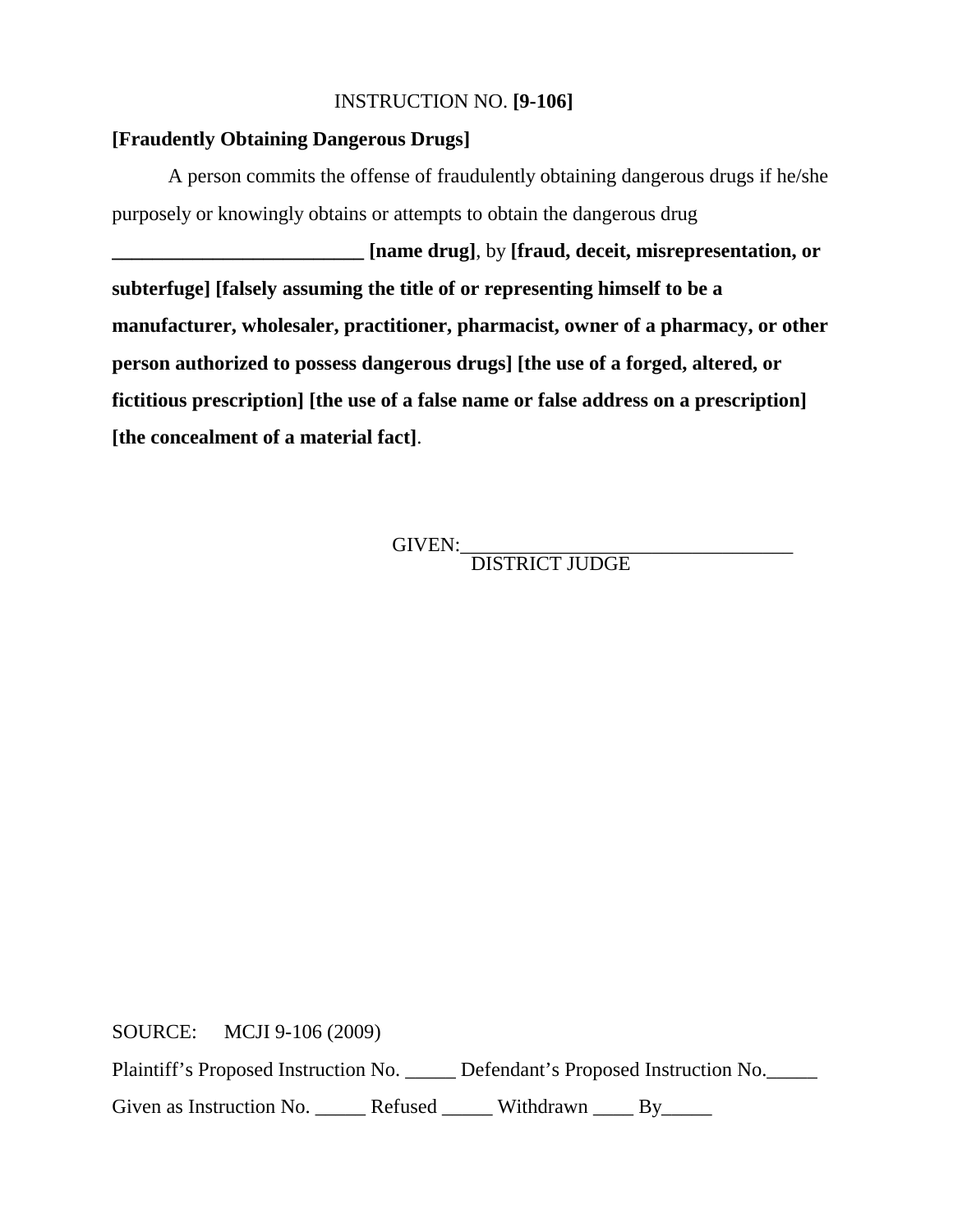# **[Fraudulently Obtaining Dangerous Drugs, No. 9-106, 2009, Source and Comment]**

SOURCE: MCA § 45-9-104 (2007).

COMMENT: Dangerous Drugs are defined in MCA § 50-32-101 (2007).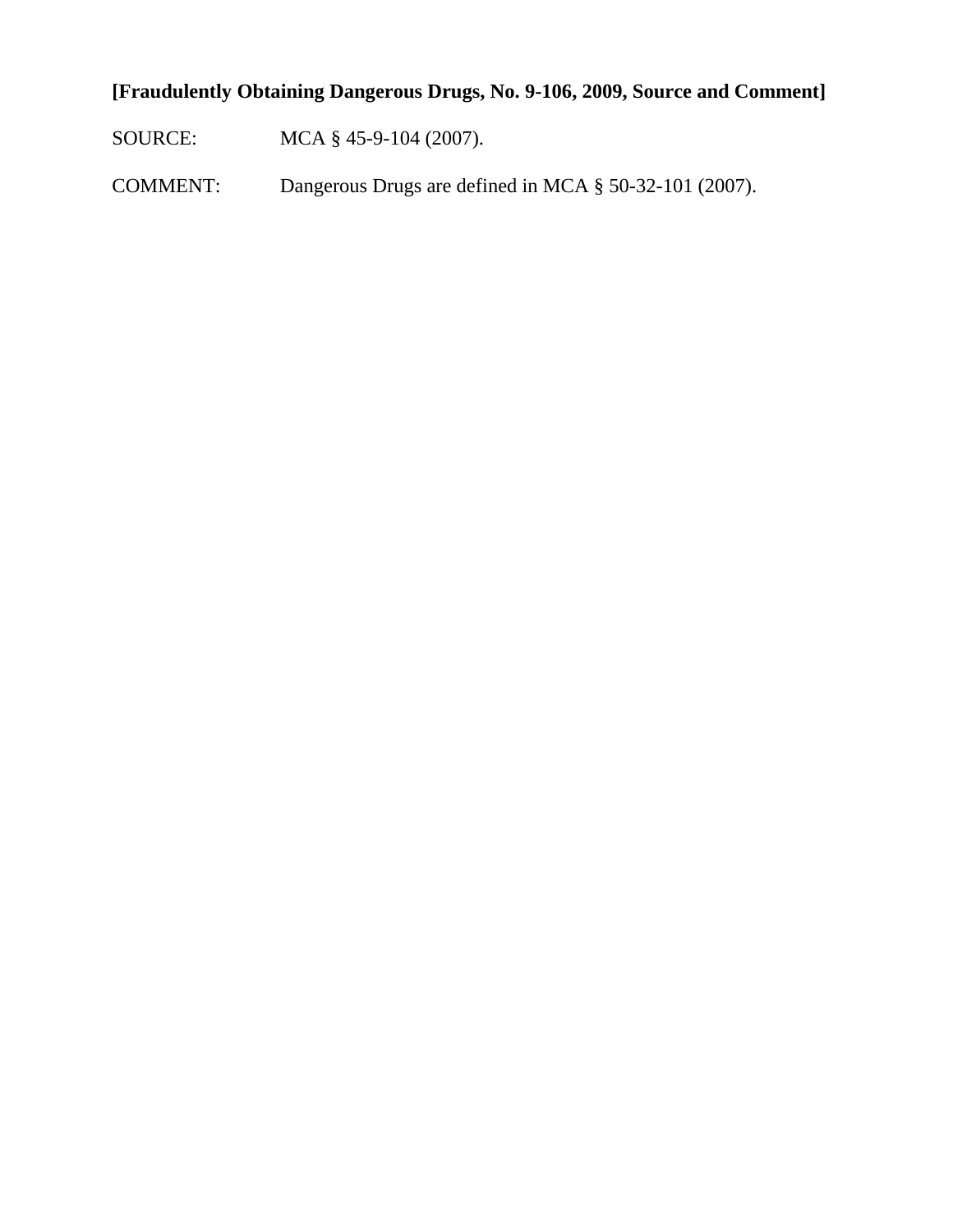#### INSTRUCTION NO. **[9-106(a)]**

#### **[Issues in Fraudulently Obtaining Dangerous Drugs]**

To convict the Defendant of fraudulently obtaining dangerous drugs, the State must prove the following elements:

1. That the Defendant did obtain or attempt to obtain the dangerous drug of

**\_\_\_\_\_\_\_\_\_\_\_\_\_\_\_\_\_\_\_\_\_\_\_\_\_ [name drug]** by **[fraud, deceit, misrepresentation, or subterfuge] [falsely assuming the title of or representing himself to be a manufacturer, wholesaler, practitioner, pharmacist, owner of a pharmacy, or other person authorized to possess dangerous drugs] [the use of a forged, altered, or fictitious prescription] [the use of a false name or false address on a prescription] [the concealment of a material fact]**;

#### **AND**

2. That the Defendant acted purposely or knowingly.

If you find from your consideration of the evidence that all of these elements have been proved beyond a reasonable doubt, then you should find the Defendant guilty.

If, on the other hand, you find from your consideration of the evidence that any of these elements has not been proved beyond a reasonable doubt then you should find the Defendant not guilty.

GIVEN:<br>DISTRICT JUDGE

SOURCE: MCJI 9-106(a) (2009) Plaintiff's Proposed Instruction No. \_\_\_\_\_ Defendant's Proposed Instruction No. Given as Instruction No. \_\_\_\_\_\_ Refused \_\_\_\_\_\_ Withdrawn \_\_\_\_\_ By\_\_\_\_\_\_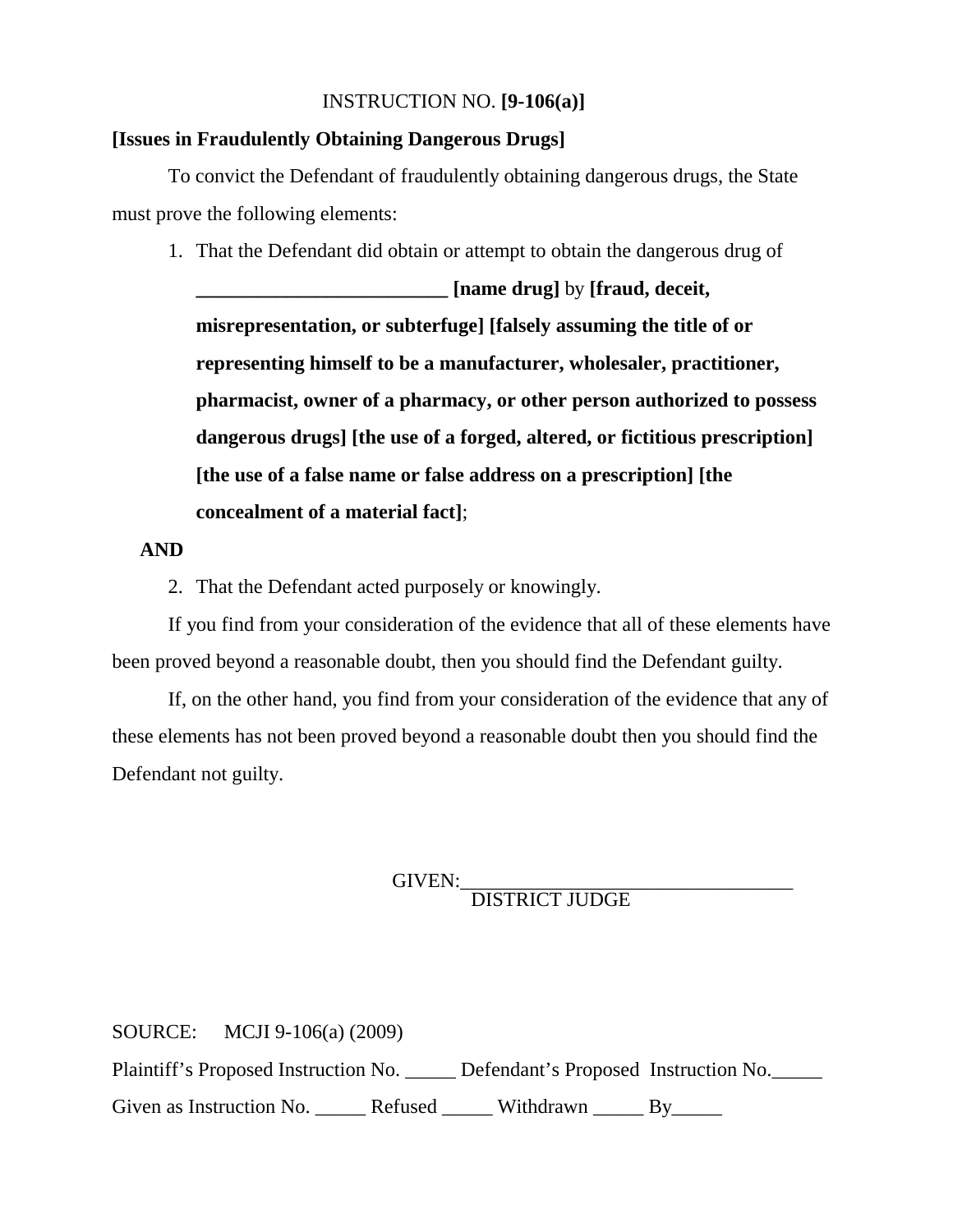# **[Issues in Fraudulently Obtaining Dangerous Drugs, No. 9-106(a), 2009, Source]**

SOURCE: MCA § 45-9-104 (2007).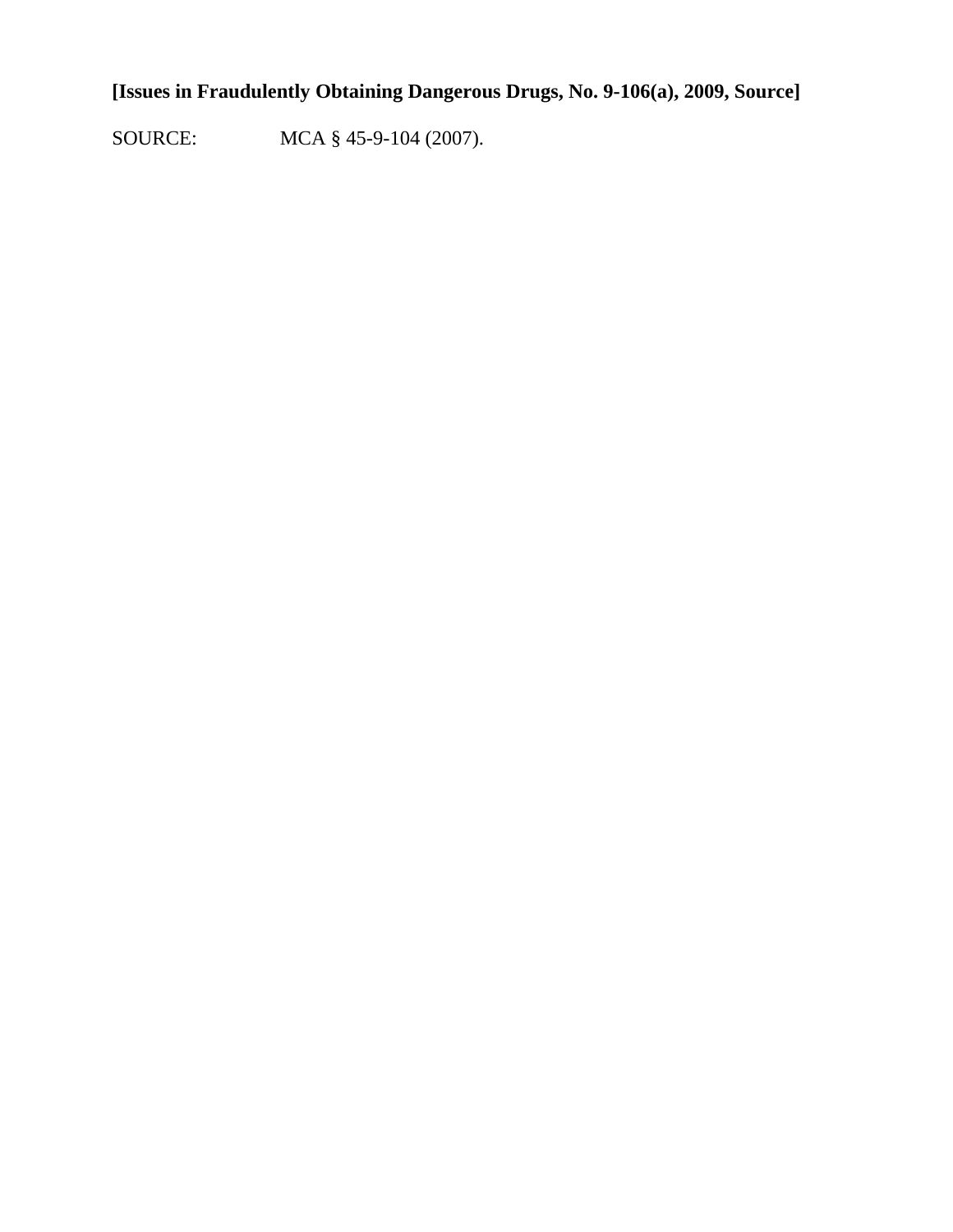#### INSTRUCTION NO. **[9-107]**

#### **[Criminal Possession of Precursors to Dangerous Drugs]**

A person commits the offense of criminal possession of precursors to dangerous drugs if:

**[the person knowingly possesses any material, compound, mixture, or preparation that contains any combination of the following with the intent to manufacture dangerous drugs: phenyl-2-propanone (phenylacetone); piperidine in conjunction with cyclohexanone; ephedrine; lead acetate; methylamine; methylformamide; n-methylephedrine; phenylpropanolamine; pseudoephedrine; anhydrous ammonia; hydriodic acid; red phosphorus; iodine in conjunction with ephedrine; pseudoephedrine; red phosphorus; lithium in conjunction with anhydrous ammonia]**;

#### **OR**

**[the person knowingly possesses anhydrous ammonia for the purpose of manufacturing dangerous drugs.]**

GIVEN:\_\_\_\_\_\_\_\_\_\_\_\_\_\_\_\_\_\_\_\_\_\_\_\_\_\_\_\_\_\_\_\_\_ DISTRICT JUDGE

SOURCE: MCJI 9-107 (2009) Plaintiff's Proposed Instruction No. \_\_\_\_\_ Defendant's Proposed Instruction No.\_\_\_\_\_ Given as Instruction No. \_\_\_\_\_\_ Refused \_\_\_\_\_\_ Withdrawn \_\_\_\_\_ By\_\_\_\_\_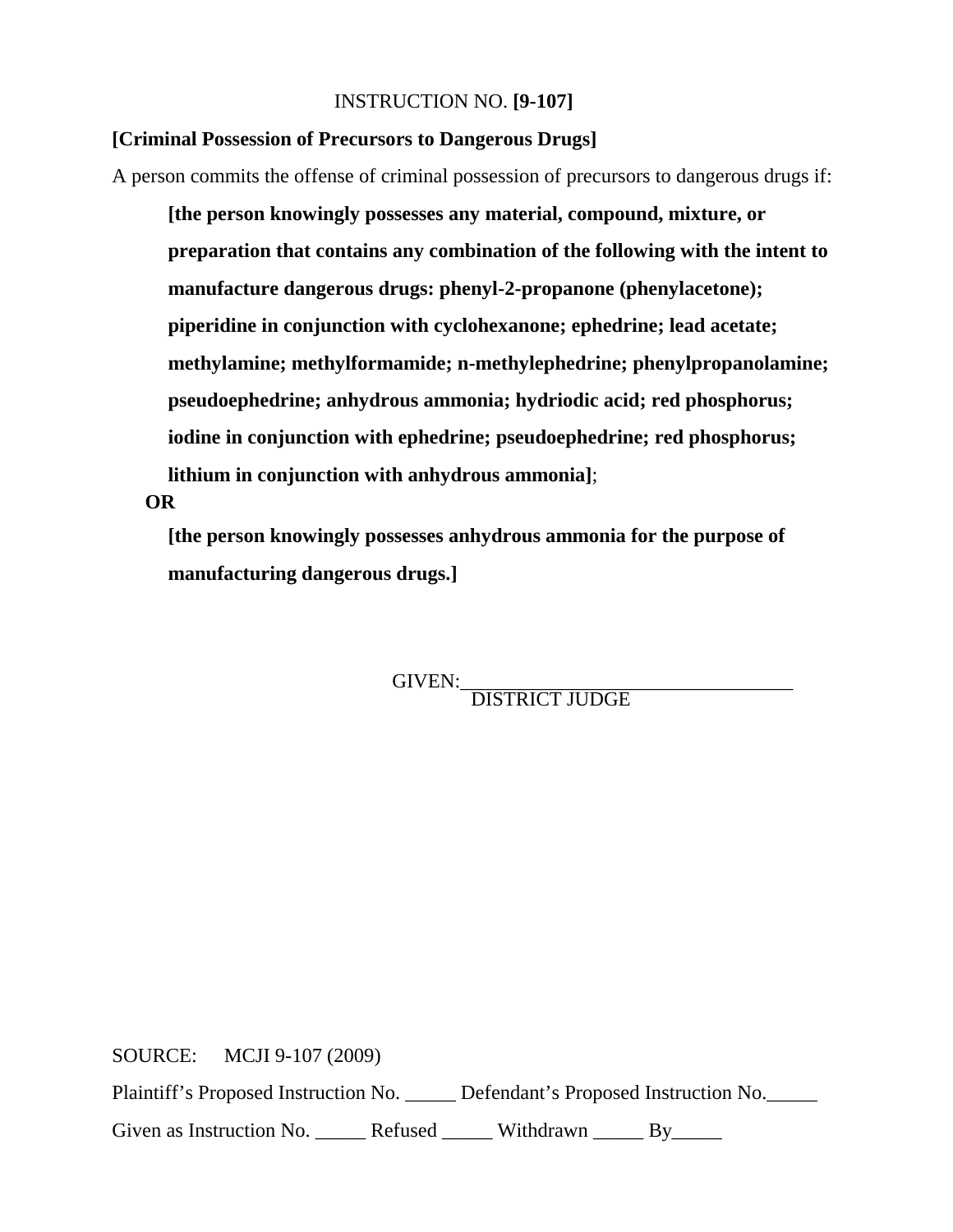# **[Criminal Possession of Precursors to Dangerous Drugs, No. 9-107, 2009, Source and Comment]**

| SOURCE:         | MCA § 45-2-101(59) (2007) and MCA § 45-9-107 (2007)                                                                   |
|-----------------|-----------------------------------------------------------------------------------------------------------------------|
| <b>COMMENT:</b> | Where indicated above, specify the prohibited substance. Dangerous<br>drugs are defined in MCA $\S$ 50-32-101 (2007). |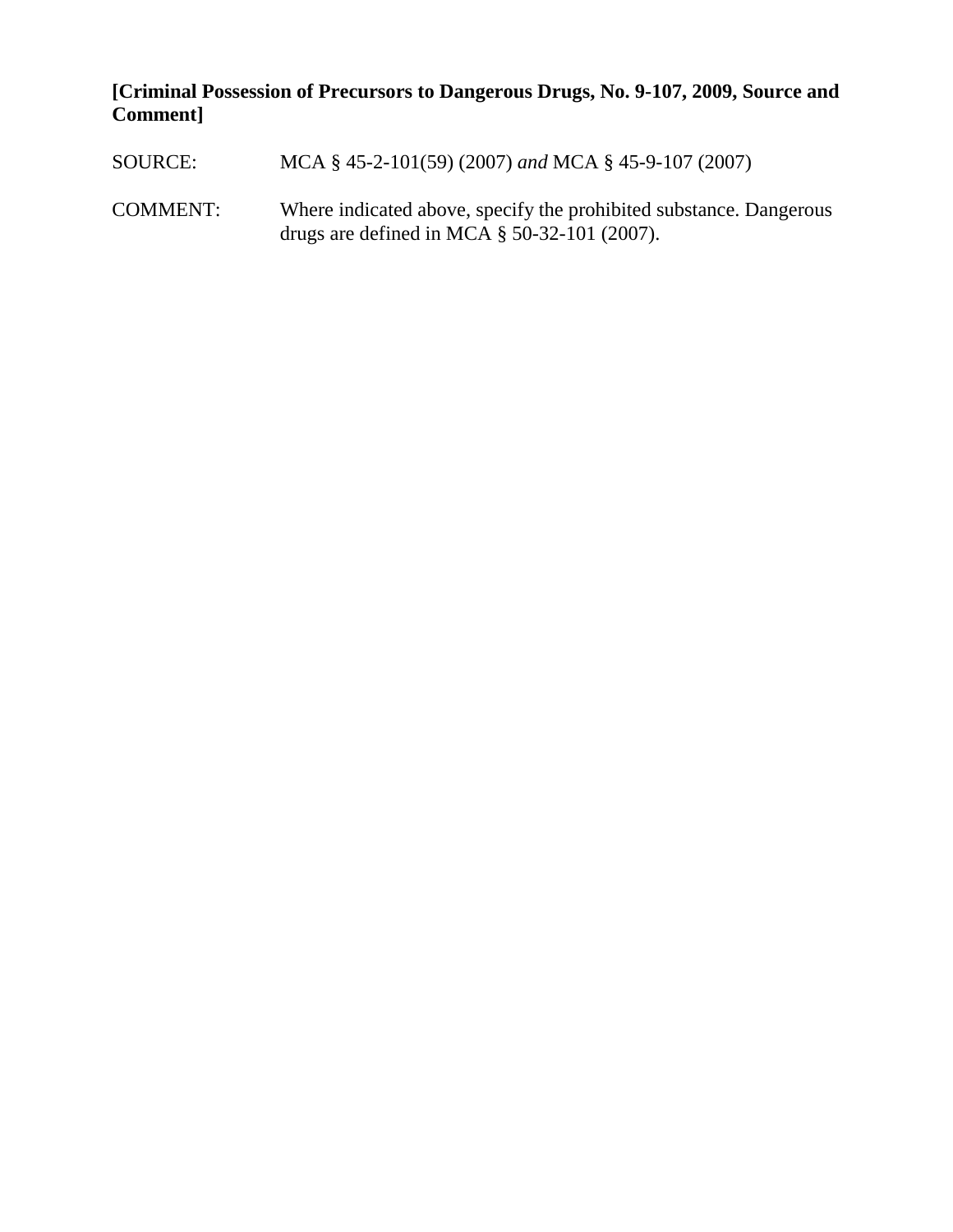## INSTRUCTION NO **[9-107(a)]**

## **[Issues in Criminal Possession of Precursors to Dangerous Drugs]**

To convict the Defendant of criminal possession of precursors to dangerous drugs,

the State must prove the following elements:

1. That the Defendant possessed any material, compound, mixture, or preparation

that contains any combination of:

 **[Phenyl-2-propanone (phenylacetone)] [piperidine in conjunction with cyclohexanone] [ephedrine] [lead acetate] [methylamine] [methylformamide] [n-methylephedrine] [phenylpropanolamine] [pseudoephedrine] [anhydrous ammonia] [hydriodic acid] [red phosphorus] [iodine in conjunction with ephedrine, pseudoephedrine, or red phosphorus] [lithium in conjunction with anhydrous ammonia]**;

## **AND**

2. That the defendant acted knowingly;

## **AND**

3. That the Defendant had the intent to manufacture dangerous drugs **(name drugs)**

## **OR**

1. That the Defendant possessed anhydrous ammonia;

## **AND**

2. That the Defendant acted knowingly;

## **AND**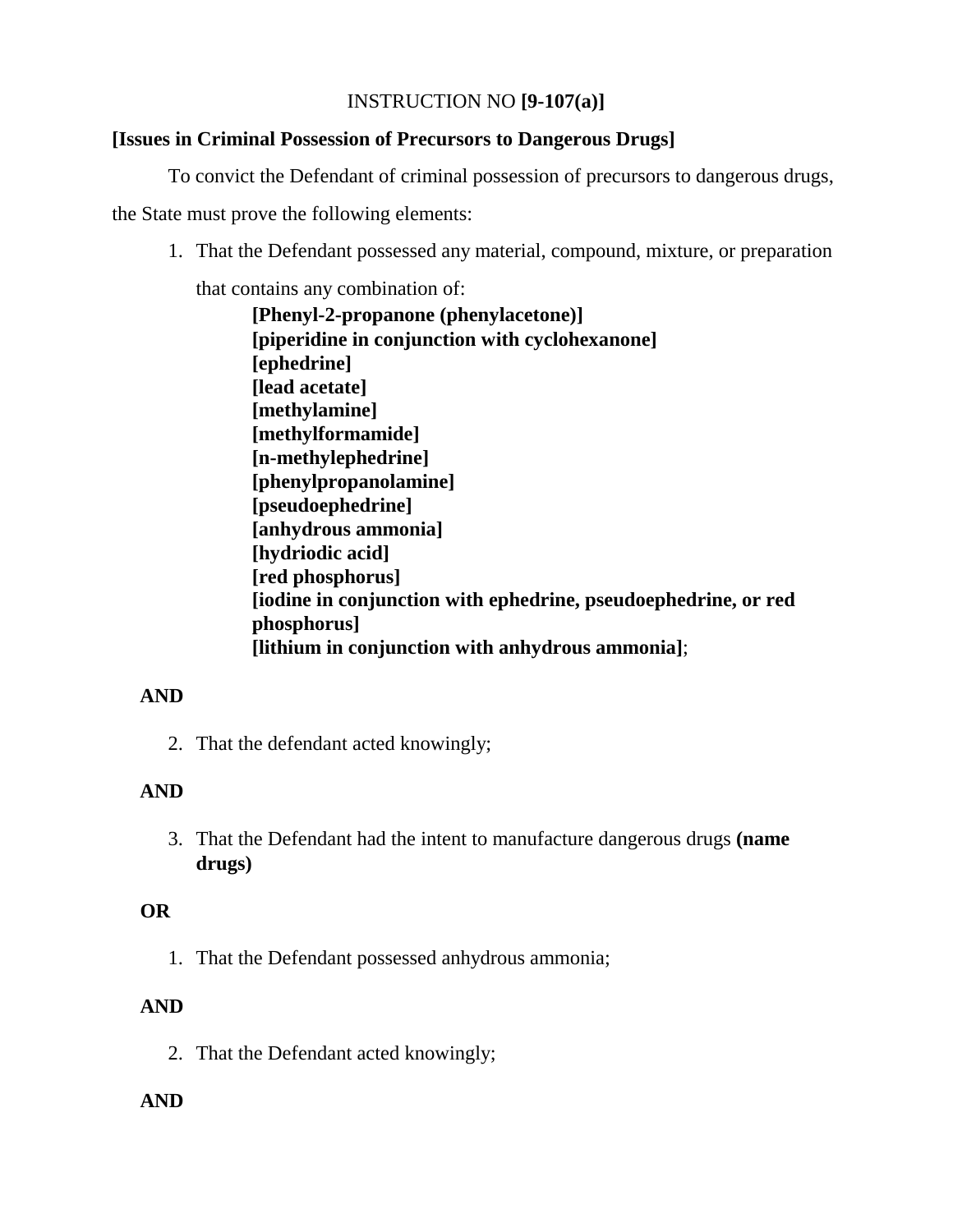3. That the Defendant had the intent manufacture dangerous drugs **(name drugs)**.

If you find from your consideration of the evidence that all of these elements have been proved beyond a reasonable doubt, then you should find the Defendant guilty.

If, on the other hand, you find from your consideration of the evidence that any of these elements has not been proved beyond a reasonable doubt then you should find the Defendant not guilty.

GIVEN:\_\_\_\_\_\_\_\_\_\_\_\_\_\_\_\_\_\_\_\_\_\_\_\_\_\_\_\_\_\_\_\_\_ DISTRICT JUDGE

SOURCE: MCJI 9-107(a) (2009) Plaintiff's Proposed Instruction No. \_\_\_\_\_ Defendant's Proposed Instruction No.\_\_\_\_\_

Given as Instruction No. \_\_\_\_\_\_ Refused \_\_\_\_\_\_ Withdrawn \_\_\_\_\_By \_\_\_\_\_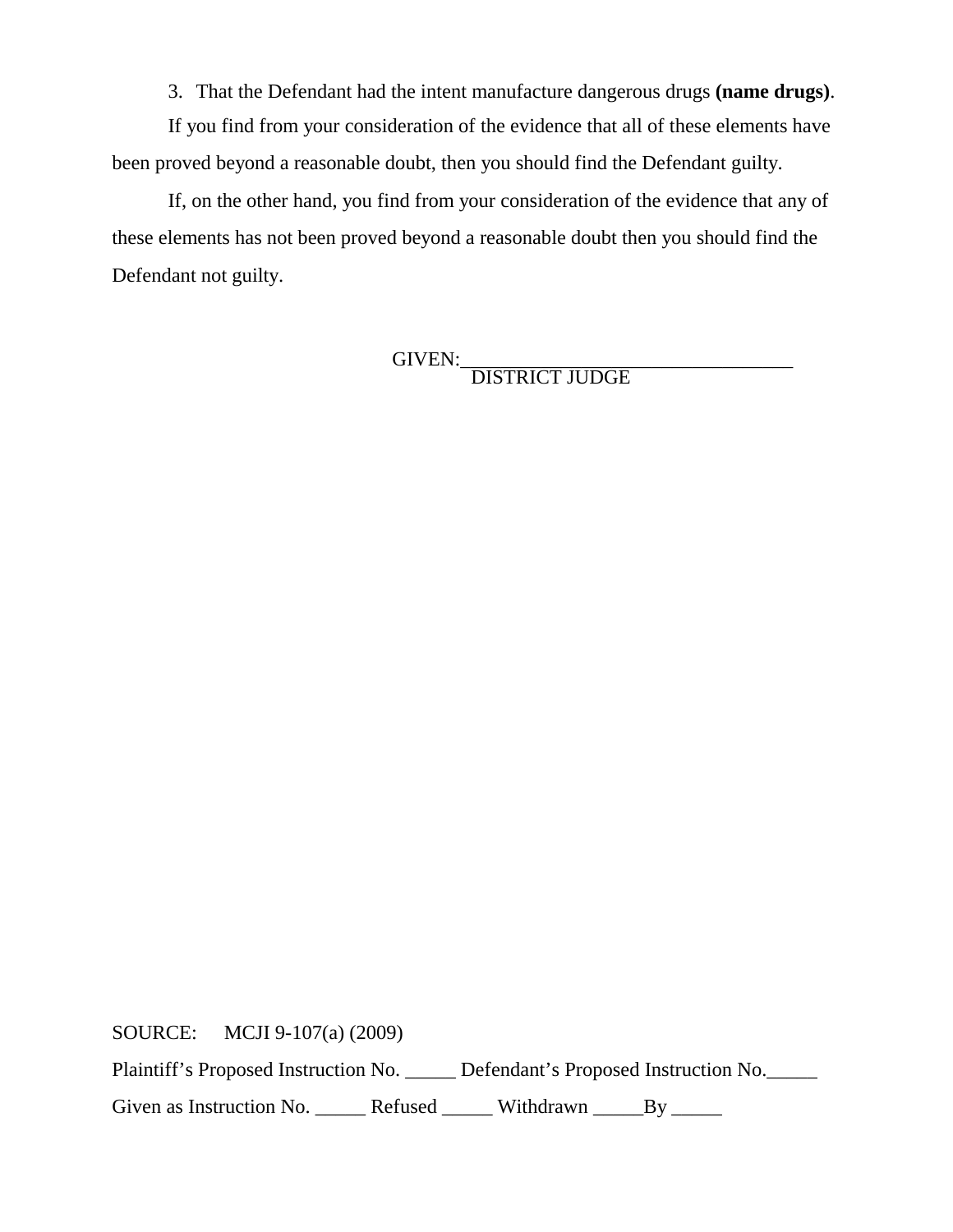**[Issues in Criminal Possession of Precursors to Dangerous Drugs, No. 9-107(a), 2009, Source and Comment]**

SOURCE: MCA § 45-2-101(59) (2007); MCA § 45-9-107 (2007). COMMENT: Where indicated above, specify the prohibited substance. Dangerous drugs are defined in MCA § 50-32-101(2007).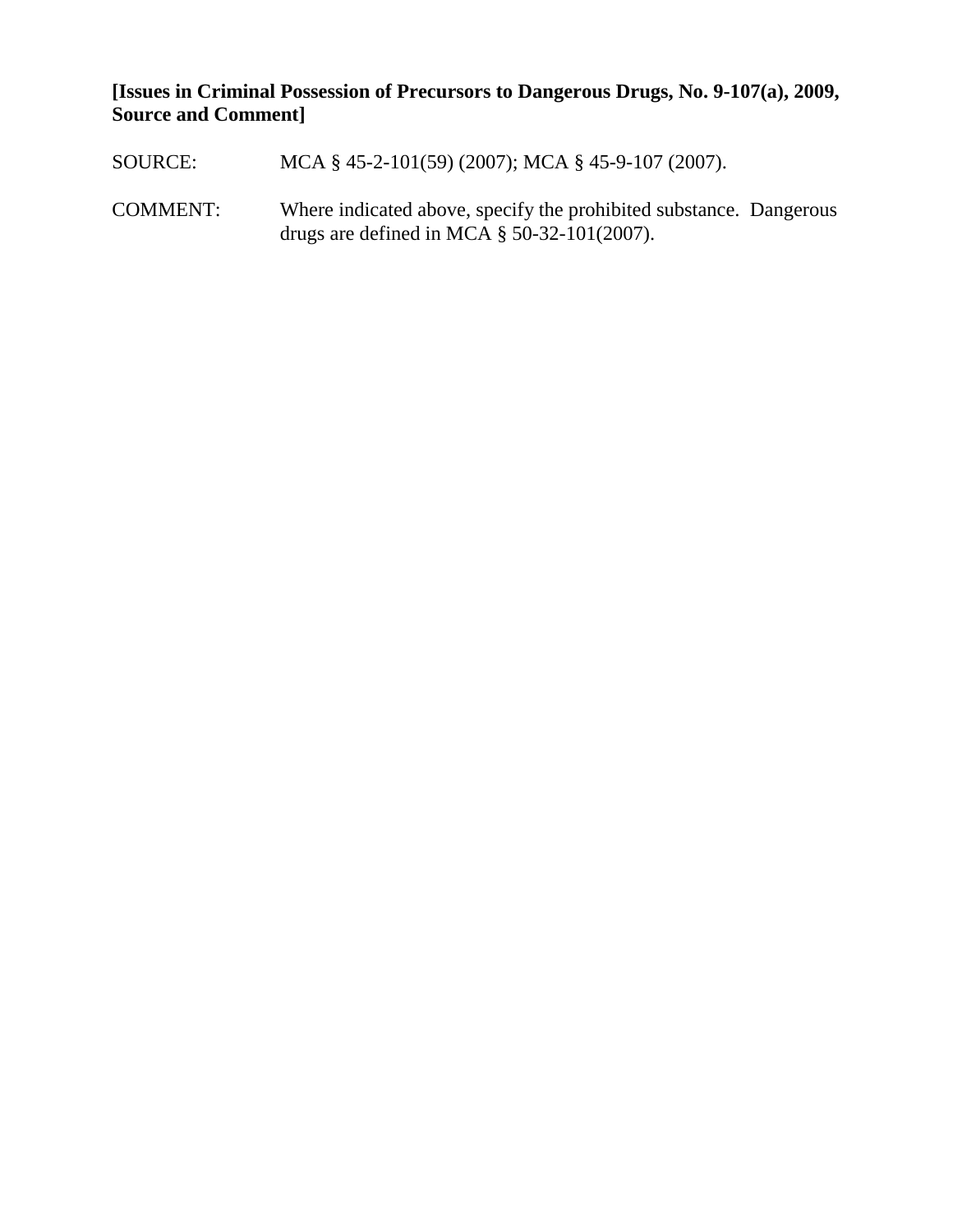#### INSTRUCTION NO. **[9-108]**

#### **[Possession of Precursors to Dangerous Drugs—Actual or Constructive]**

Possession means the knowing control of anything for a sufficient time to be able to terminate control. Possession of precursors to dangerous drugs may be either actual or constructive. Actual possession means that the Defendant has personal custody of the precursors to dangerous drugs. Constructive possession means that the precursors to dangerous drugs are not in actual physical psssession, but that the Defendant has dominion and control over the precursors or the joint dominion and control of the precursors with another.

GIVEN:\_\_\_\_\_\_\_\_\_\_\_\_\_\_\_\_\_\_\_\_\_\_\_\_\_\_\_\_\_\_\_\_\_ DISTRICT JUDGE

SOURCE: MCJI 9-108 (2009)

Plaintiff's Proposed Instruction No. \_\_\_\_\_ Defendant's Proposed Instruction No.

Given as Instruction No. \_\_\_\_\_\_ Refused \_\_\_\_\_\_ Withdrawn \_\_\_\_\_ By \_\_\_\_\_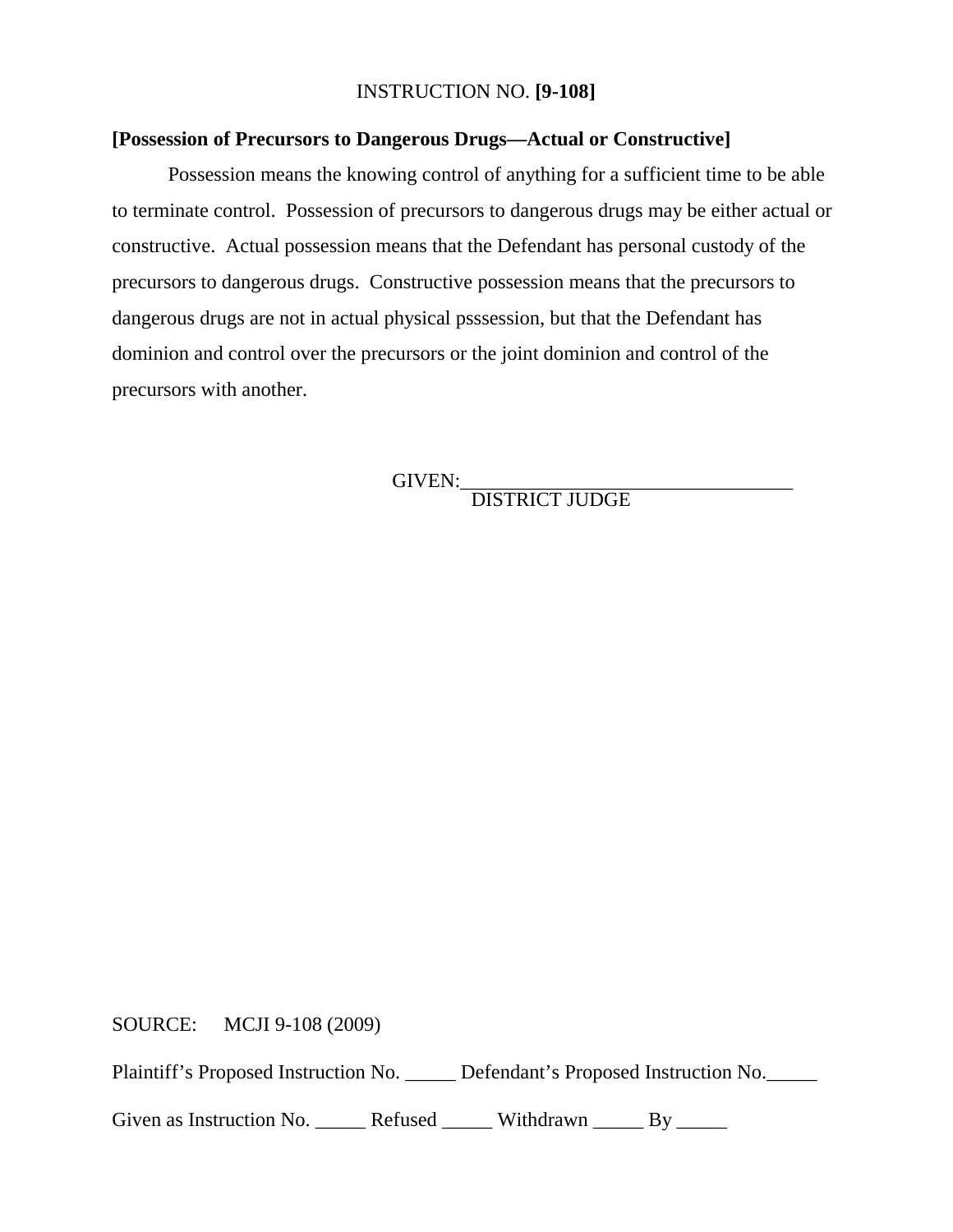## **[Possession of Precursors to Dangerous Drugs – Actual or Constructive, No. 9-108, 2009, Source and Comment]**

SOURCE: MCA § 45-2-101(59) (2007); *State v. Meader,* 184 Mont. 32 (1979), *State v. Caekaert,* 295 Mont. 42 (1999).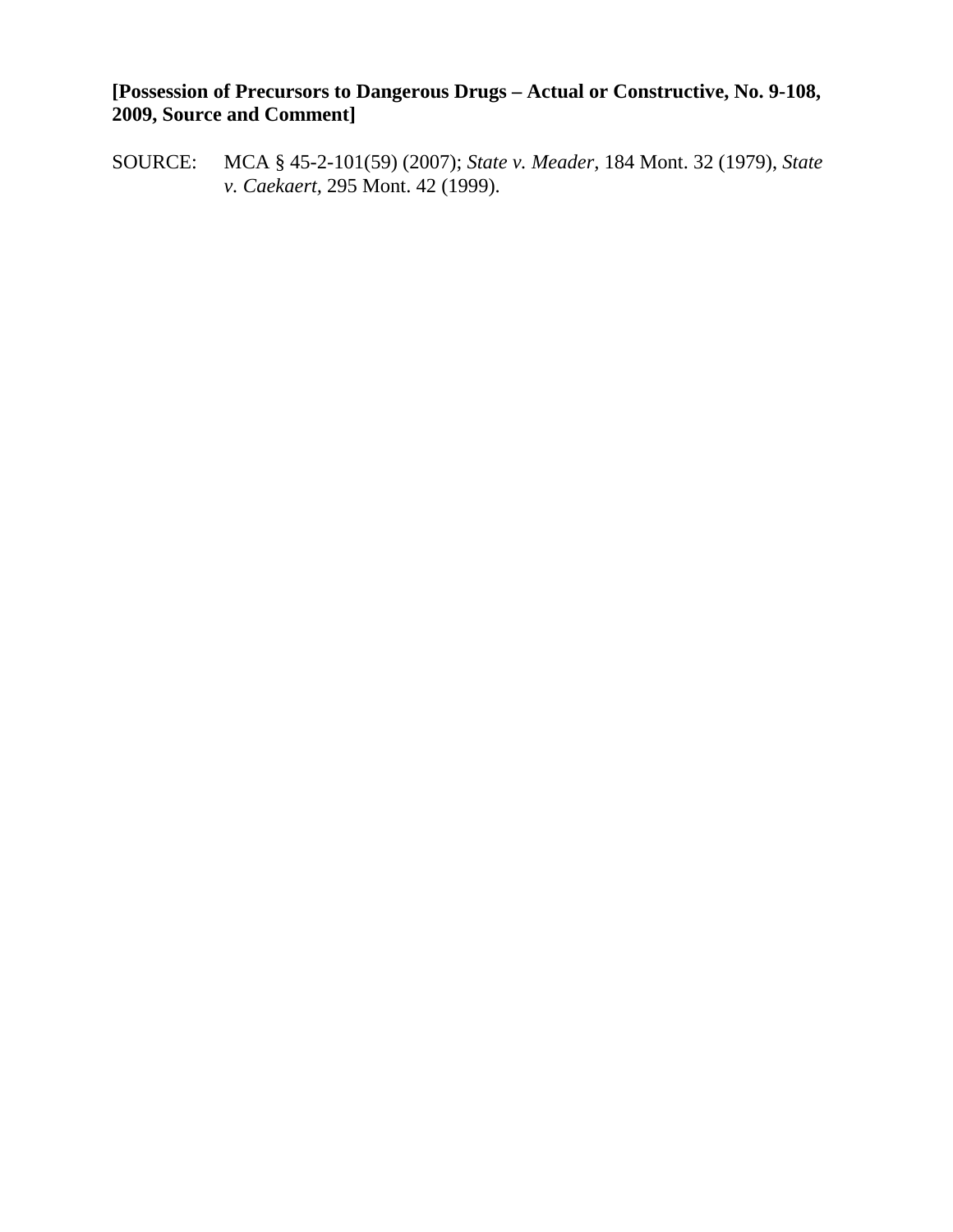### INSTRUCTION NO. **[9-109]**

### **[Criminal Distribution of Dangerous Drugs on or near School Property]**

A person commits the offense of criminal distribution of dangerous drugs on or near school property if the person purposely or knowingly **[sells] [barters] [exchanges] [gives away]** or offers to **[sell] [barter] [exchange] [or give away] the dangerous drug [name drug]** in, on, or within 1000 feet of the real property comprising a public or private elementary or secondary school.

GIVEN: DISTRICT JUDGE

SOURCE: MCJI 9-109 (2009)

Plaintiff's Proposed Instruction No. \_\_\_\_\_ Defendant's Proposed Instruction No.\_\_\_\_

Given as Instruction No. \_\_\_\_\_\_ Refused \_\_\_\_\_\_ Withdrawn \_\_\_\_\_ By\_\_\_\_\_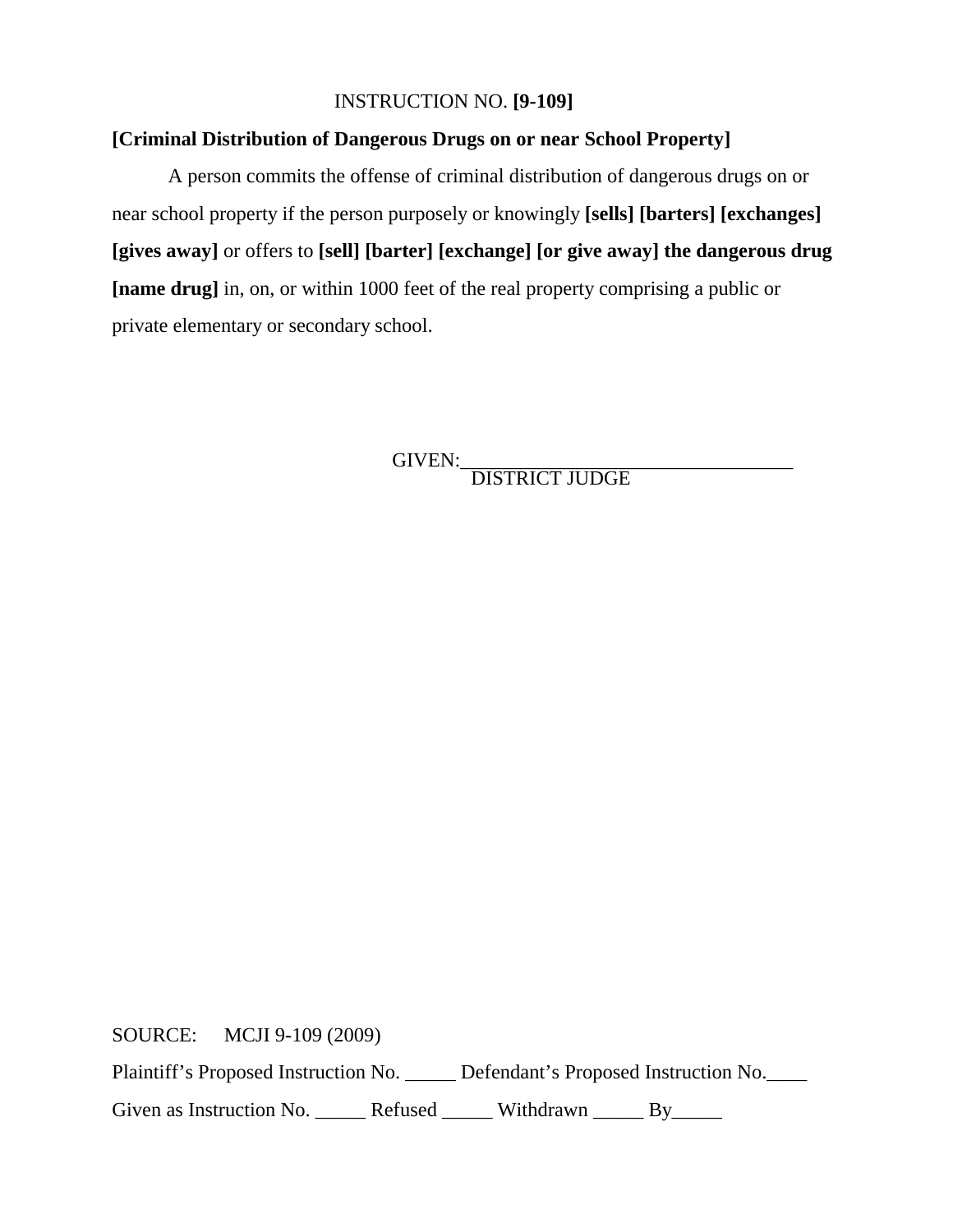## **[Criminal Distribution of Dangerous Drugs on or Near School Property, No. 9-109, 2009, Source and Comment]**

SOURCE: MCA § 45-9-109 (2007).

COMMENT: It is not a defense that the person did not know the distance involved. MCA  $\S$  45-9-109(3) (2007). It is an affirmative defense if the distribution took place within a private residence and no person under the age of 18 was in the residence. *See* MCA § 45-9-109(4) and MCJI 9-109(a).

> In light of the severe maximum penalty, the committee has inserted the "purposely" or "knowingly" element. Omitting the mental state element may leave a conviction subject to a valid attack.

Where indicated above, specify the prohibited substances. Dangerous drugs are defined in MCA § 50-32-101 (2007).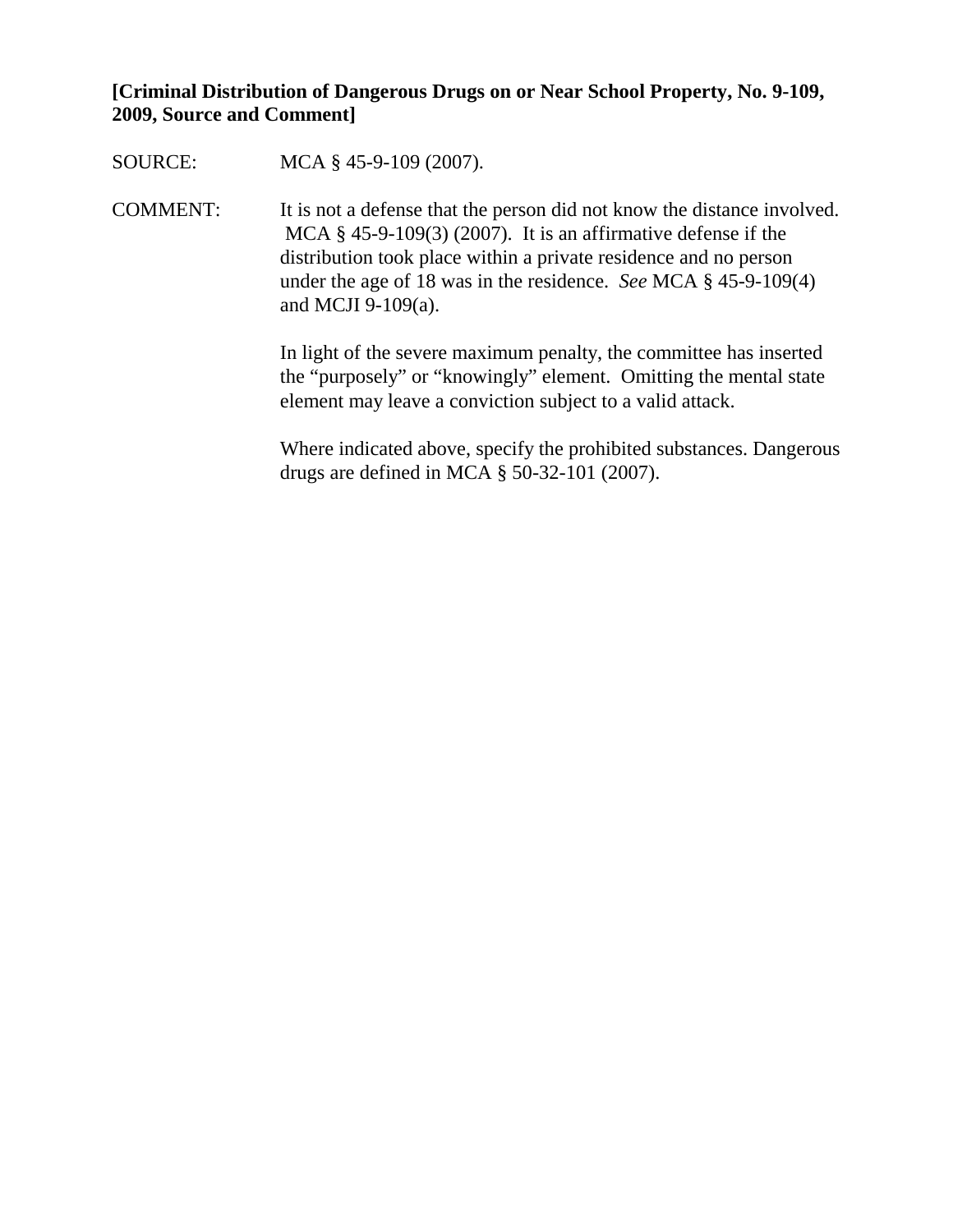### INSTRUCTION NO. **[9-109(a)]**

#### **[Issues in Criminal Distribution of Dangerous Drugs on or near School Property]**

To convict the Defendant of criminal distribution of dangerous drugs on or near school property, the State must prove the following elements:

1. That the Defendant did **[sell] [barter] [exchange] [give away]** or that he/she did offer to **[sell] [barter] [exchange] [or give away]** the dangerous drug

**\_\_\_\_\_\_\_\_\_\_\_\_\_\_\_\_\_\_\_\_\_\_\_\_\_** (name drug);

#### **AND**

2. That the Defendant acted purposely or knowingly.

## **AND**

3. The offense occurred on, or within 1,000 feet of the real property comprising a public or private elementary or secondary school.

If you find from your consideration of the evidence that all of these elements have been proved beyond a reasonable doubt, then you should find the Defendant guilty.

If, on the other hand, you find from your consideration of the evidence that any of these elements has not been proved beyond a reasonable doubt then you should find the Defendant not guilty.

GIVEN:\_\_\_\_\_\_\_\_\_\_\_\_\_\_\_\_\_\_\_\_\_\_\_\_\_\_\_\_\_\_\_\_\_ DISTRICT JUDGE

SOURCE: MCJI 9-109(a) (2009) Plaintiff's Proposed Instruction No. \_\_\_\_\_ Defendant's Proposed Instruction No. \_\_\_\_\_ Given as Instruction No. \_\_\_\_\_\_ Refused \_\_\_\_\_\_ Withdrawn \_\_\_\_\_ By\_\_\_\_\_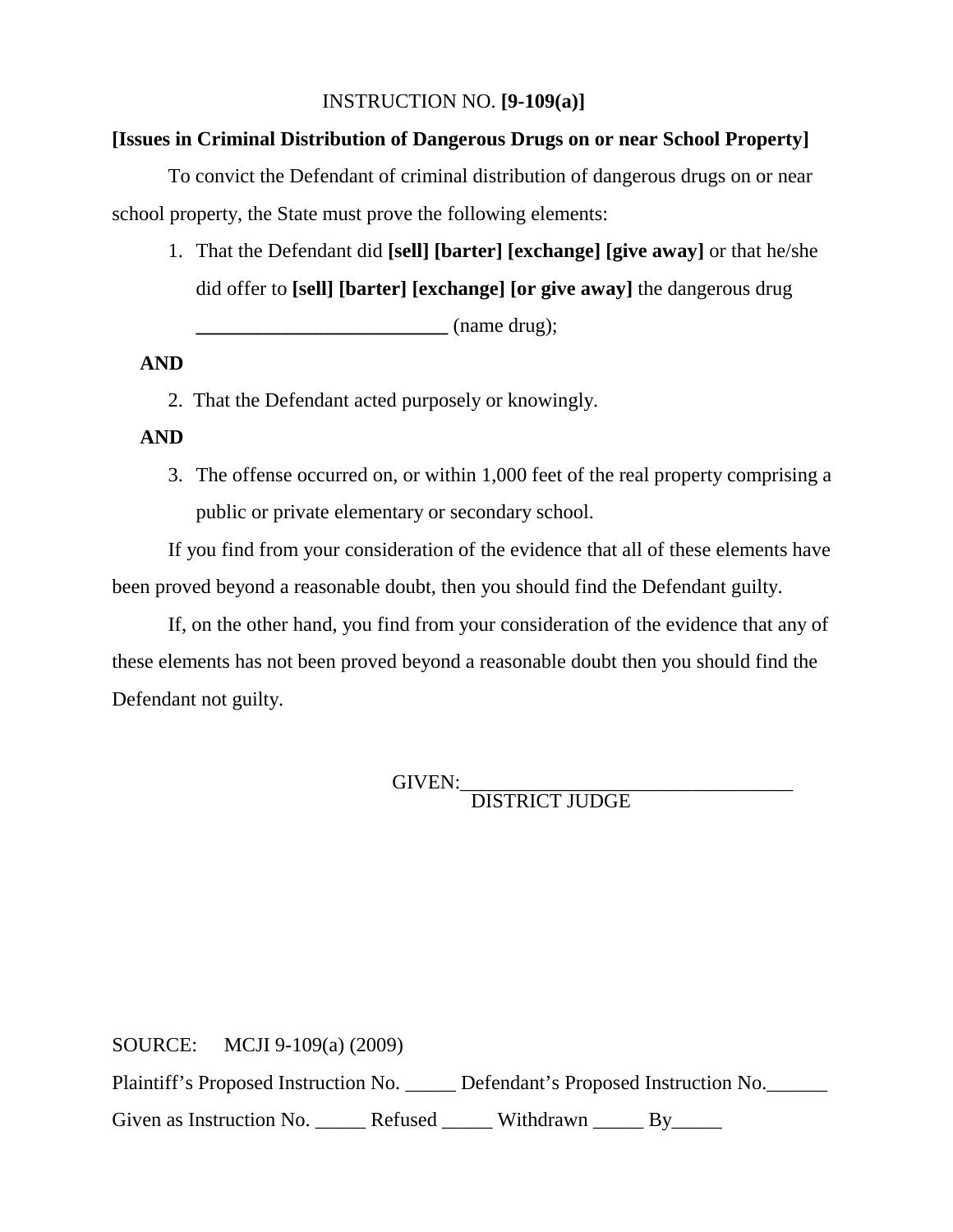## **[Issues in Criminal Distribution of Dangerous Drugs on or near School Property, No. 9-109(a), 2009, Source and Comment]**

- SOURCE: MCA § 45-9-109(a) (2007).
- COMMENT: Where indicated above, specify the prohibited substance. Dangerous Drugs are defined in MCA § 50-32-101 (2007).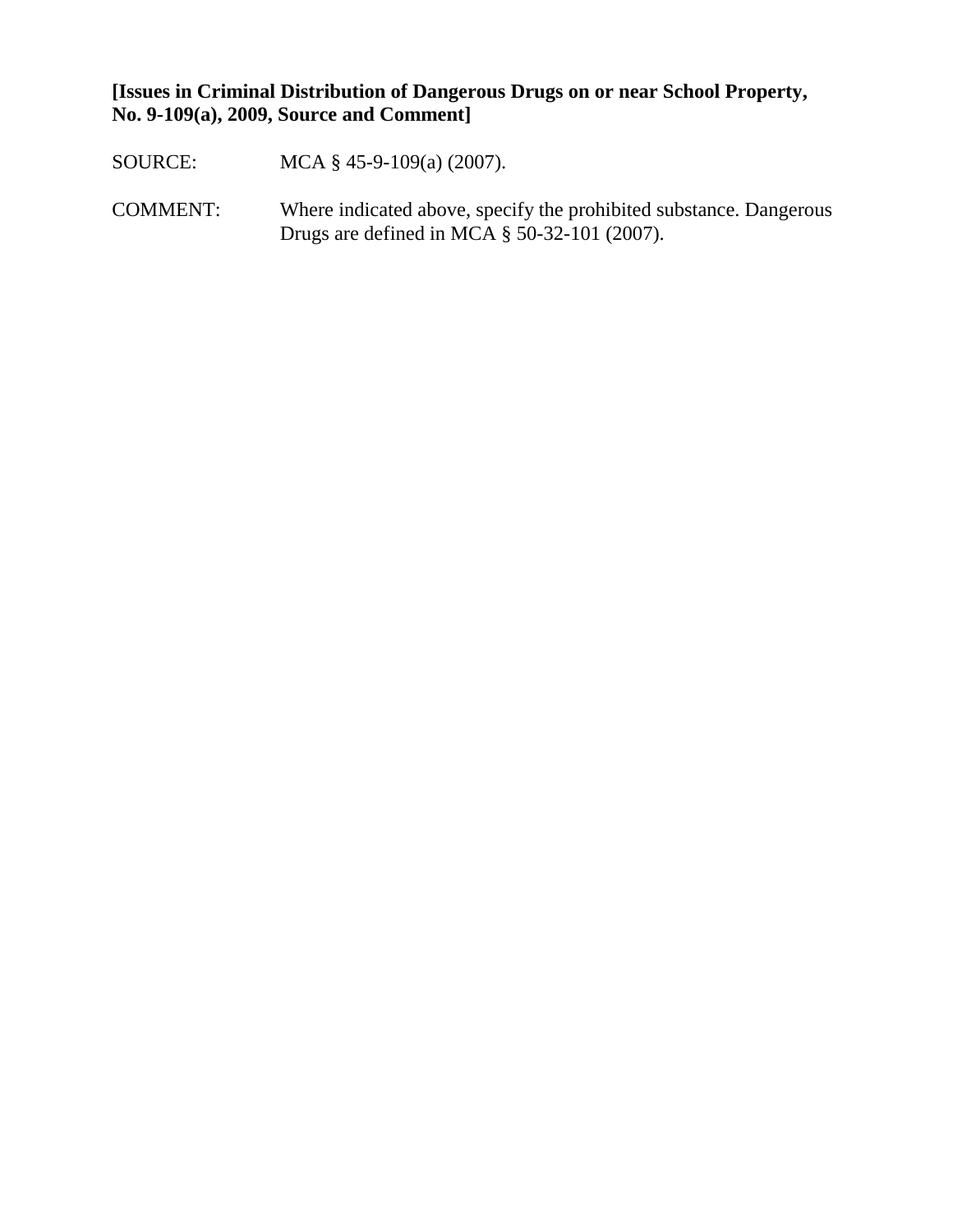## INSTRUCTION NO. **[9-109(b)]**

# **[Affirmative Defense – Criminal Distribution of Dangerous Drugs on or near School Property]**

It is an affirmative defense to the charge of criminal distribution of dangerous drugs on or near school property if:

1. The prohibited conduct took place entirely within a private residence;

## **AND**

2. No person 17 years of age or younger was present in the private residence at any time during the commission of the offense.

GIVEN:\_\_\_\_\_\_\_\_\_\_\_\_\_\_\_\_\_\_\_\_\_\_\_\_\_\_\_\_\_\_\_\_\_ DISTRICT JUDGE

SOURCE: MCJI 9-109(b) (2009)

Plaintiff's Proposed Instruction No. \_\_\_\_\_ Defendant's Proposed Instruction No.\_\_\_\_\_

Given as Instruction No. \_\_\_\_\_\_ Refused \_\_\_\_\_\_ Withdrawn \_\_\_\_\_ By\_\_\_\_\_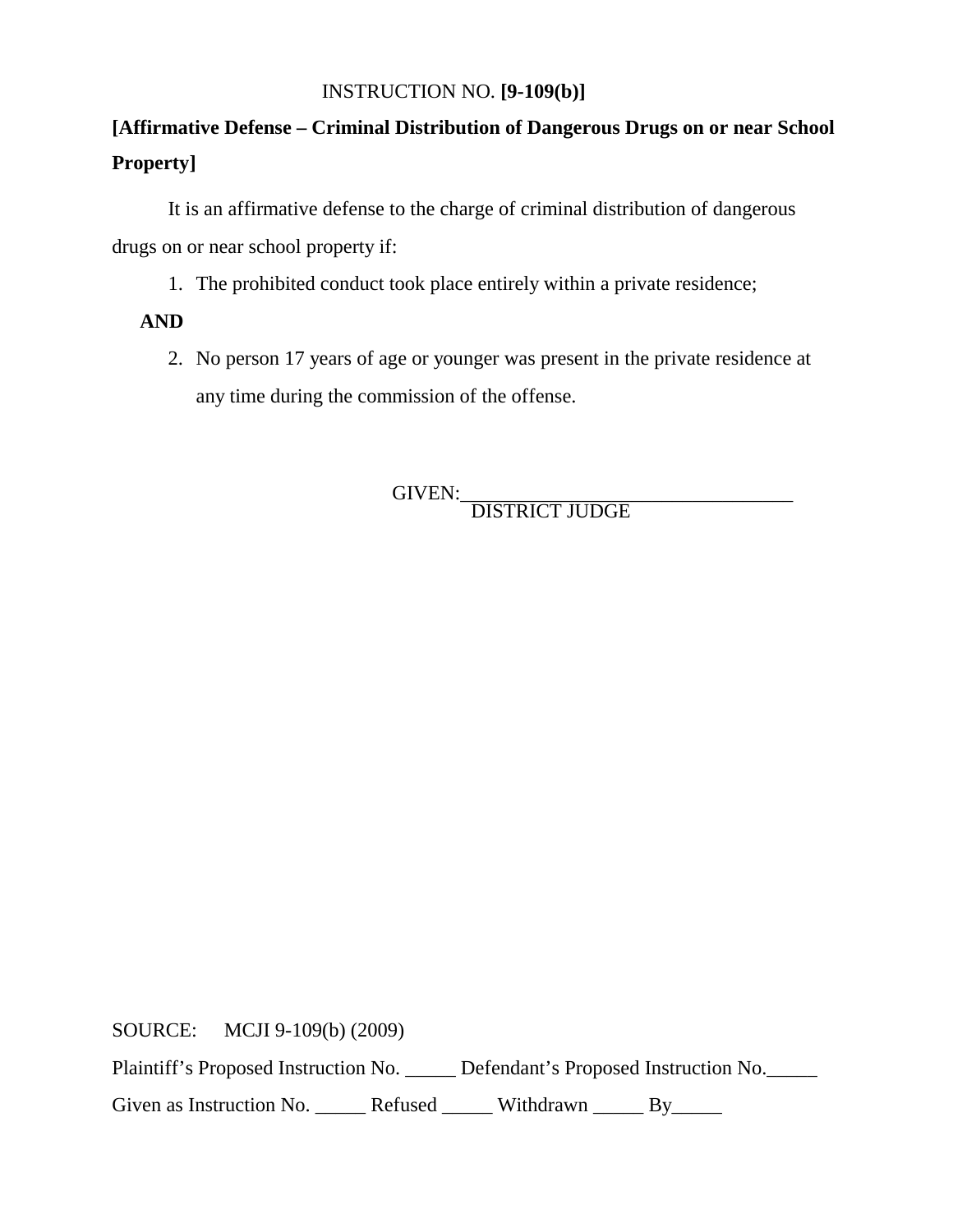## **[Affirmative Defense – Criminal Distribution of Dangerous Drugs on or near School Property, No. 9-109(b), 2009, Source and Comment]**

- SOURCE: MCA § 45-9-109 (4) (2007).
- COMMENT: The legislature did not delineate the burden of proof for this affirmative defense.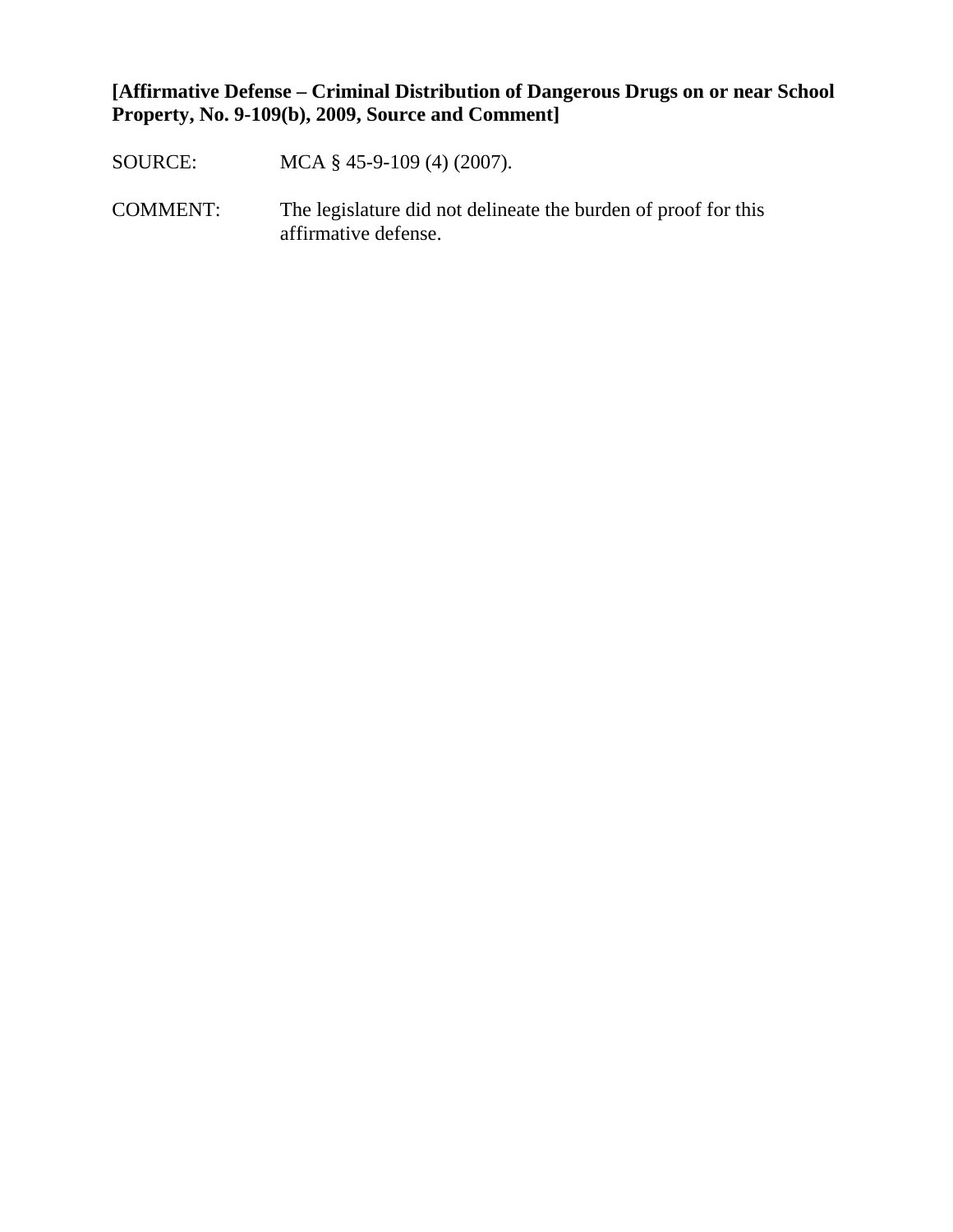## INSTRUCTION NO. **[9-110]**

## **[Criminal Production or Manufacture of Dangerous Drugs (Non-Marijuana)]**

A person commits the offense of criminal production or manufacture of dangerous

drugs if he/she purposely or knowingly **[produces] [manufactures] [prepares]** 

**[cultivates] [compounds]** or **[processes]** the dangerous drug

**\_\_\_\_\_\_\_\_\_\_\_\_\_\_\_\_\_\_\_\_\_\_\_\_\_** (name drug).

GIVEN:\_\_\_\_\_\_\_\_\_\_\_\_\_\_\_\_\_\_\_\_\_\_\_\_\_\_\_\_\_\_\_\_\_ DISTRICT JUDGE

SOURCE: MCJI 9-110 (2009)

Plaintiff's Proposed Instruction No. \_\_\_\_\_ Defendant's Proposed Instruction No.\_\_\_\_\_

Given as Instruction No. \_\_\_\_\_\_ Refused \_\_\_\_\_\_ Withdrawn \_\_\_\_\_By\_\_\_\_\_\_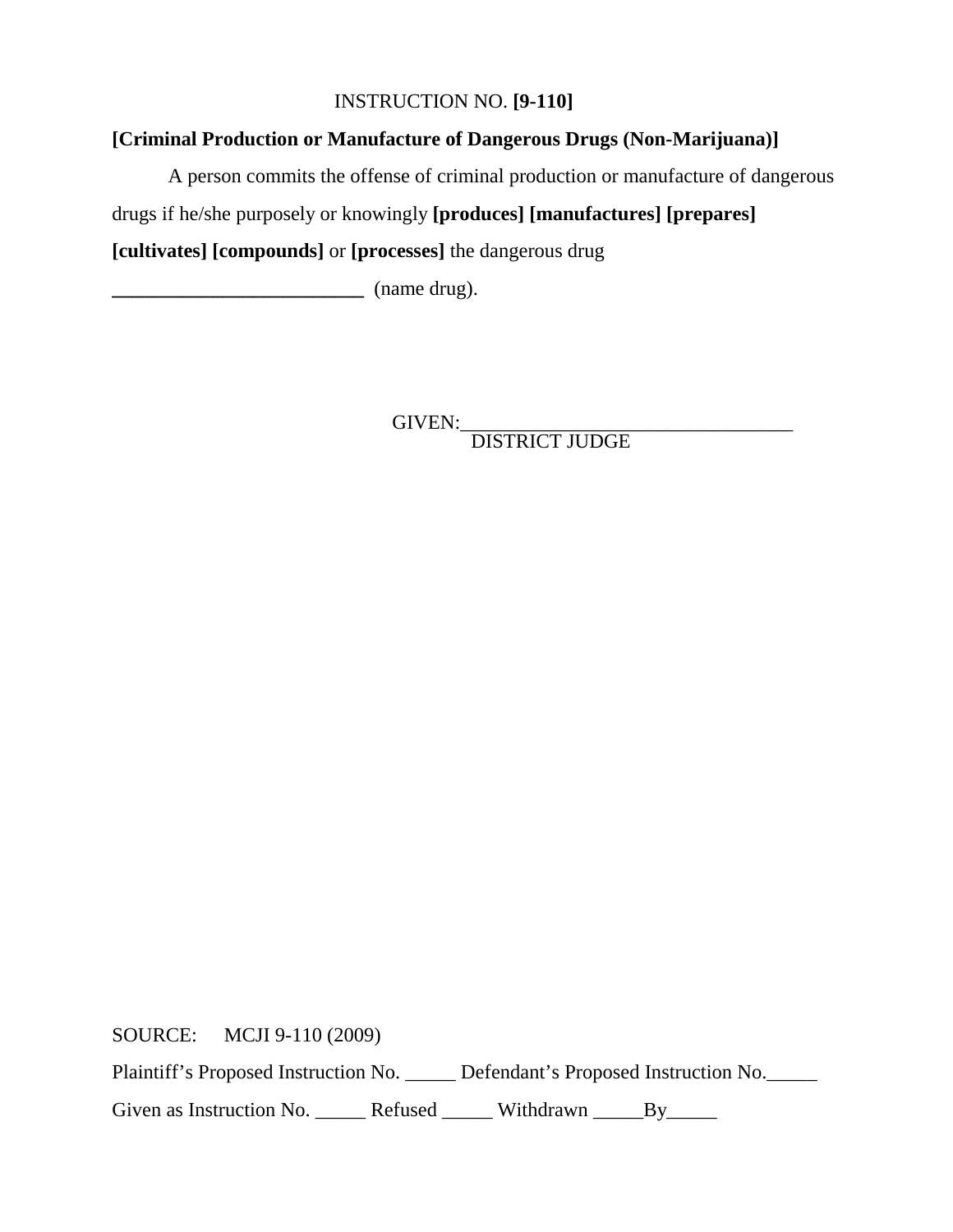## **[Criminal Production or Manufacture of Dangerous Drugs (Non-Marijuana), No. 9- 110, 2009, Source and Comment]**

| SOURCE:         | MCA $\S$ 45-9-110 (2007).                                                                                                                                                |
|-----------------|--------------------------------------------------------------------------------------------------------------------------------------------------------------------------|
| <b>COMMENT:</b> | Where indicated above, specify the prohibited substance. Dangerous<br>drugs are defined in MCA $\S$ 50-32-101 (2005).                                                    |
|                 | Practitioners and agents under their supervision acting in the course<br>of a professional practice, as defined in MCA $\S$ 50-32-101 are<br>exempt from this provision. |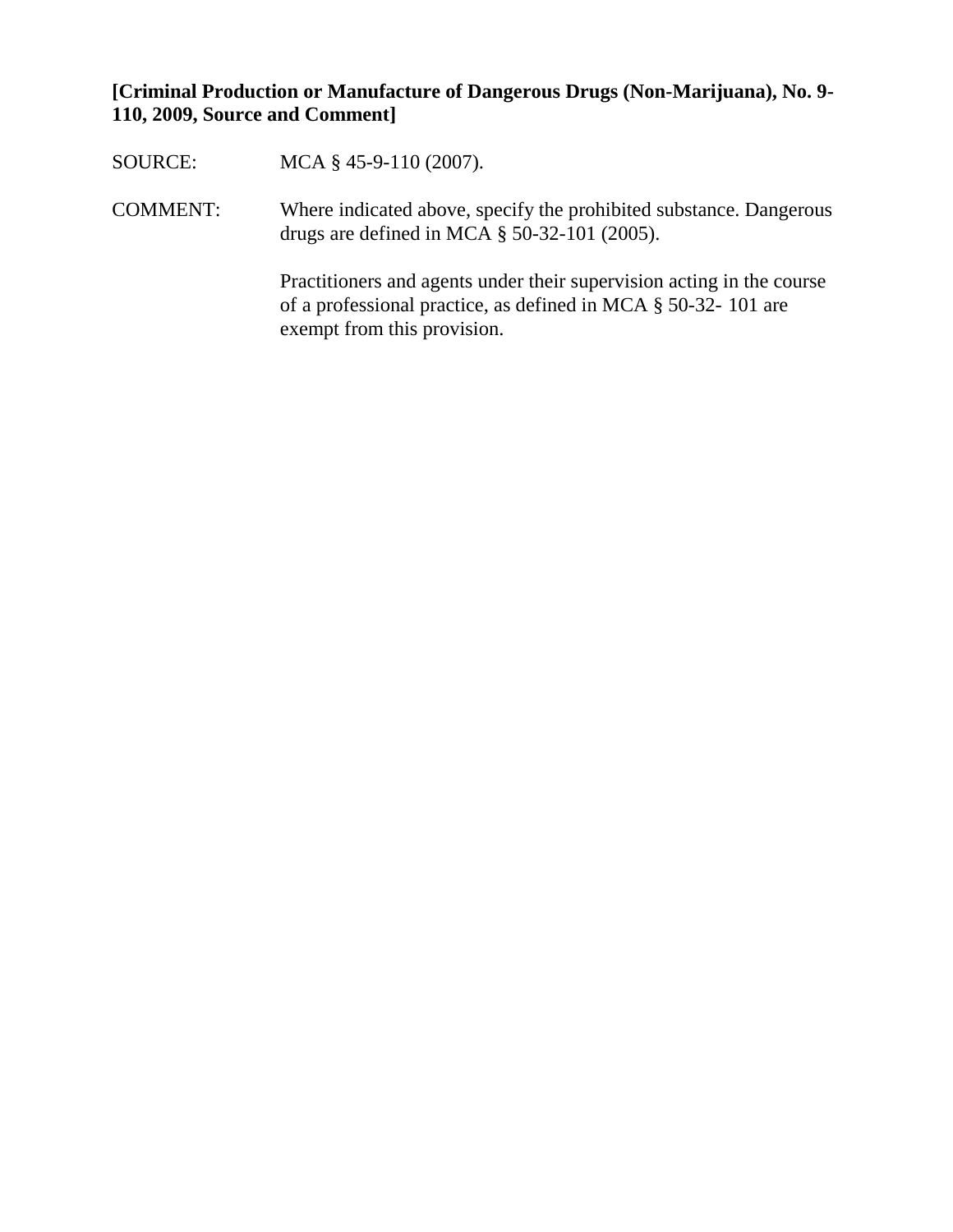#### INSTRUCTION NO. **9-110(a)**

# **[Issues in Criminal Production or Manufacture of Dangerous Drugs (Non-Marijuana)]**

To convict the Defendant of criminal production or manufacture of dangerous drugs, the State must prove the following elements:

1. That the Defendant **[produced] [manufactured] [prepared] [cultivated] [compounded]** or **[processed]** the dangerous drug

**\_\_\_\_\_\_\_\_\_\_\_\_\_\_\_\_\_\_\_\_\_\_\_\_\_** (name drug);

#### **AND**

2. That the Defendant acted purposely or knowingly.

If you find from your consideration of the evidence that each of these elements have been proved beyond a reasonable doubt, then you should find the Defendant guilty.

If, on the other hand, you find from your consideration of the evidence that either of these elements has not been proved beyond a reasonable doubt then you should find the Defendant not guilty.

GIVEN: DISTRICT JUDGE

SOURCE: MCJI 9-110(a) (2009) Plaintiff's Proposed Instruction No. \_\_\_\_\_Defendant's Proposed Instruction No. Given as Instruction No. \_\_\_\_\_\_ Refused \_\_\_\_\_\_ Withdrawn \_\_\_\_\_ By\_\_\_\_\_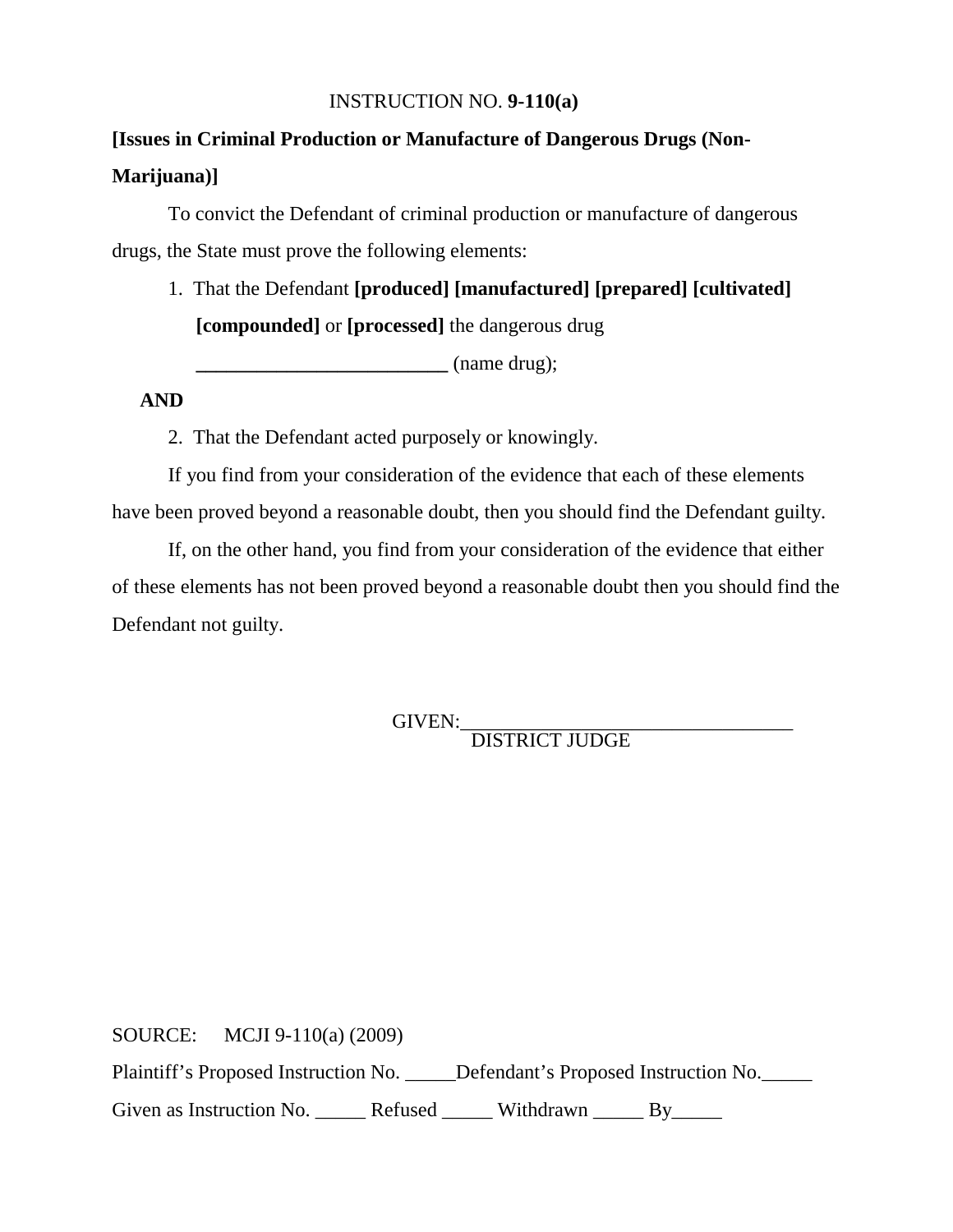## **[Issues in Criminal Production or Manufacture of Dangerous Drugs (Non-Marijuana), No. 9-110(a), 2009, Source and Comment]**

- SOURCE: MCA § 45-9-110 (2007).
- COMMENT: Where indicated above, specify the prohibited substance.Dangerous drugs are defined in MCA § 50-32-101 (2007).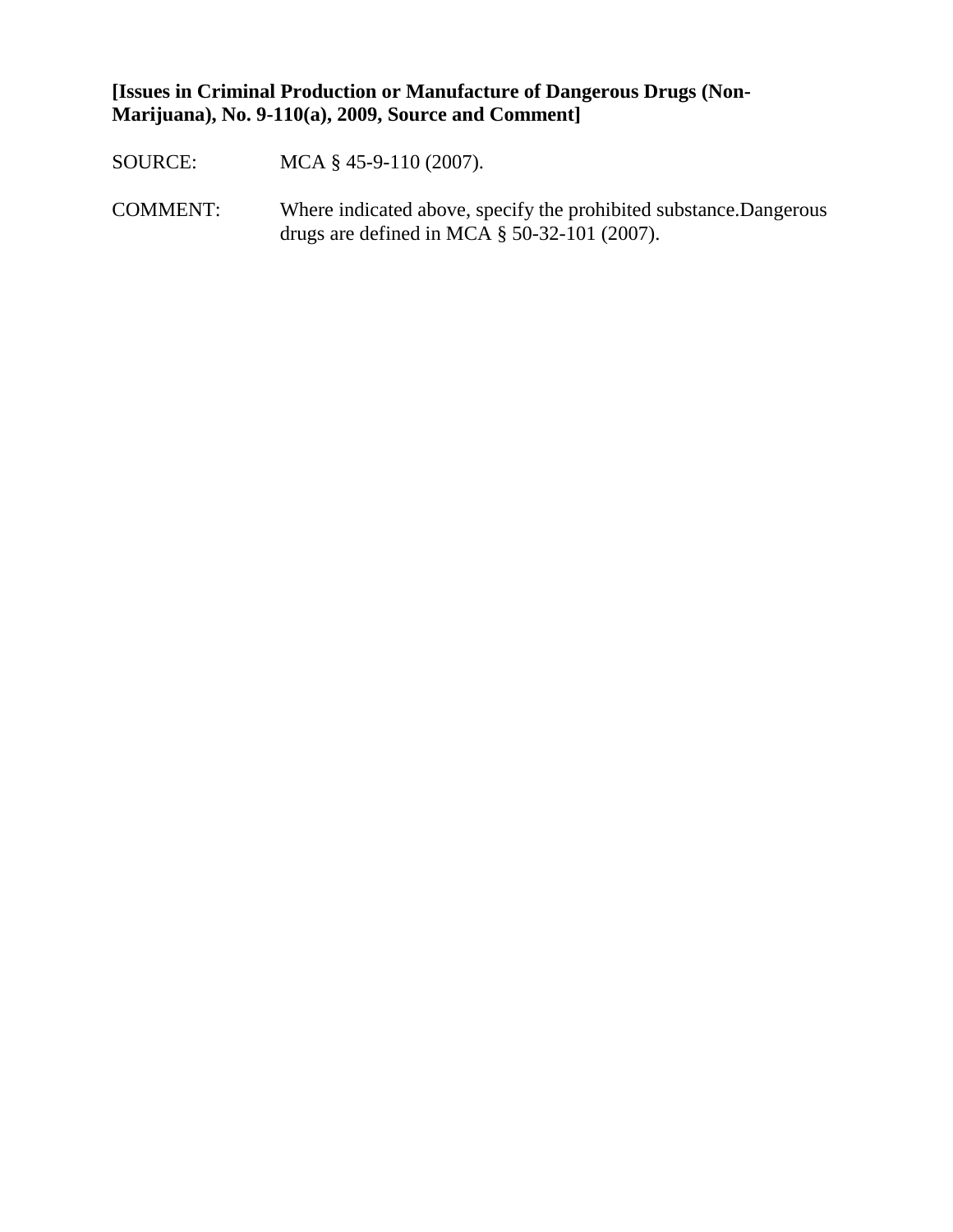## INSTRUCTION NO. **[9-111]**

A person commits the offense of criminal production or manufacture of marijuana if he/she purposely or knowingly **[produces] [manufactures] [prepares] [cultivates] [compounds]** or **[processes]** marijuana.

GIVEN:\_\_\_\_\_\_\_\_\_\_\_\_\_\_\_\_\_\_\_\_\_\_\_\_\_\_\_\_\_\_\_\_\_ DISTRICT JUDGE

SOURCE: MCJI 9-111 (2009). Plaintiff's Proposed Instruction No. \_\_\_\_\_Defendant's Proposed Instruction No. \_\_\_\_\_ Given as Instruction No. \_\_\_\_\_\_ Refused \_\_\_\_\_\_ Withdrawn \_\_\_\_\_ By\_\_\_\_\_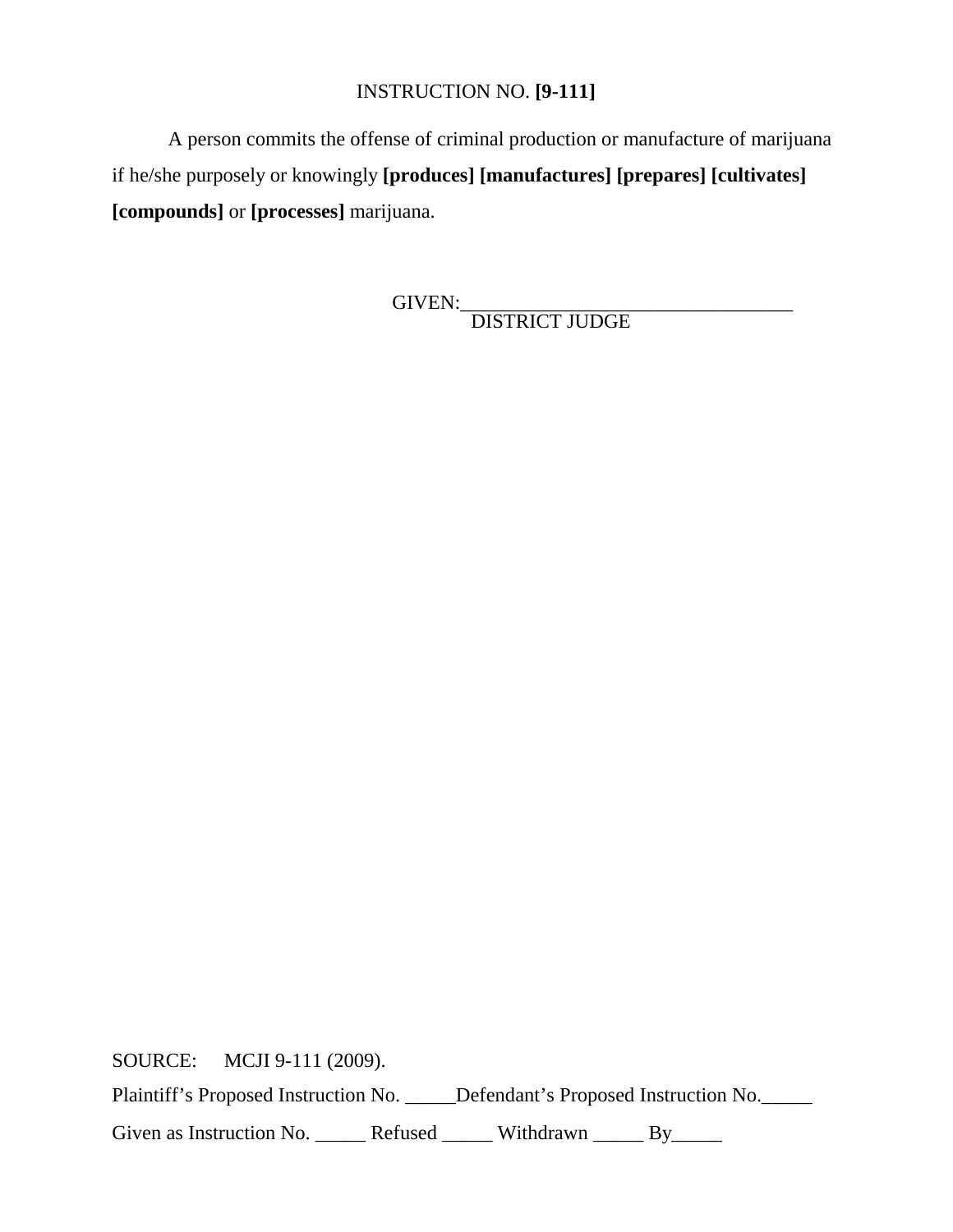# **[Criminal Production or Manufacture of Marijuana, No. 9-111, 2009, Source and Comment]**

| SOURCE:  | MCA $\S$ 45-9-110 (4) (2007).                                                                                                                            |
|----------|----------------------------------------------------------------------------------------------------------------------------------------------------------|
| COMMENT: | Jury must make finding beyond a reasonable doubt of the amount of<br>marijuana because of the enhanced penalty involved See MCA § 46-<br>$1-401(2007)$ . |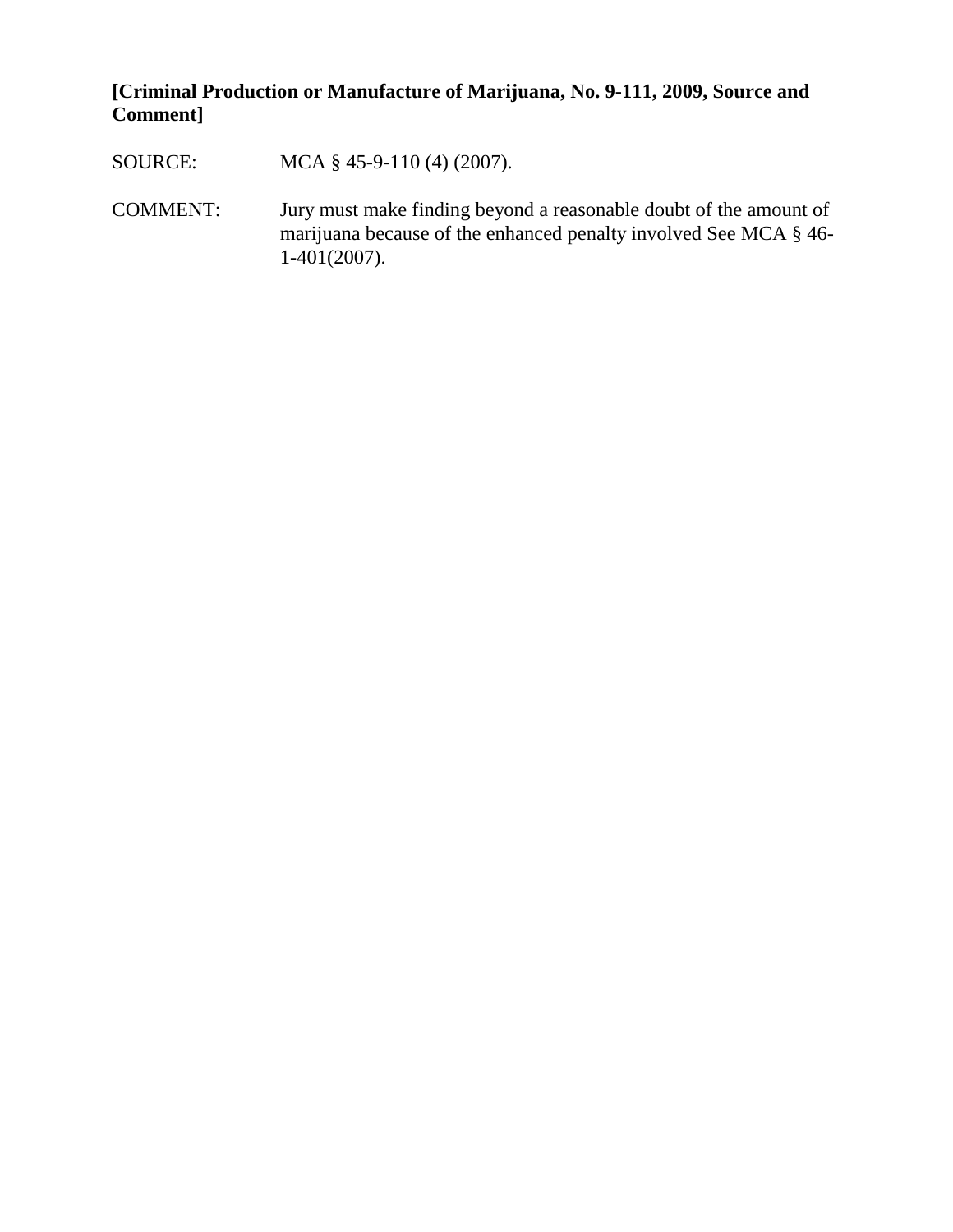## INSTRUCTION NO. **[9-111(a)]**

#### **[Issues in Criminal Production or Manufacture of Marijuana]**

To convict the Defendant of criminal production or manufacture of marijuana, the State must prove the following elements:

1. That the Defendant **[produced] [manufactured] [prepared] [cultivated] [compounded]** or **[processed]** marijuana;

#### **AND**

2. That the total weight of marijuana was **[greater than] [less than]** one pound, total weight being the weight of a dry plant, including leaves and stem but not the root structure;

#### **OR**

2. That the number of plants was **[greater than] [less than]** 30 plants;

#### **AND**

3. That the Defendant acted purposely or knowingly.

If you find from your consideration of the evidence that each of these elements have been proved beyond a reasonable doubt, then you should find the Defendant guilty.

If, on the other hand, you find from your consideration of the evidence that either of these elements has not been proved beyond a reasonable doubt then you should find the Defendant not guilty.

GIVEN:<br>DISTRICT JUDGE

SOURCE: MCJI 9-111(a) (2009) Plaintiff's Proposed Instruction No. \_\_\_\_\_Defendant's Proposed Instruction No. Given as Instruction No. \_\_\_\_\_\_ Refused \_\_\_\_\_\_ Withdrawn \_\_\_\_\_ By\_\_\_\_\_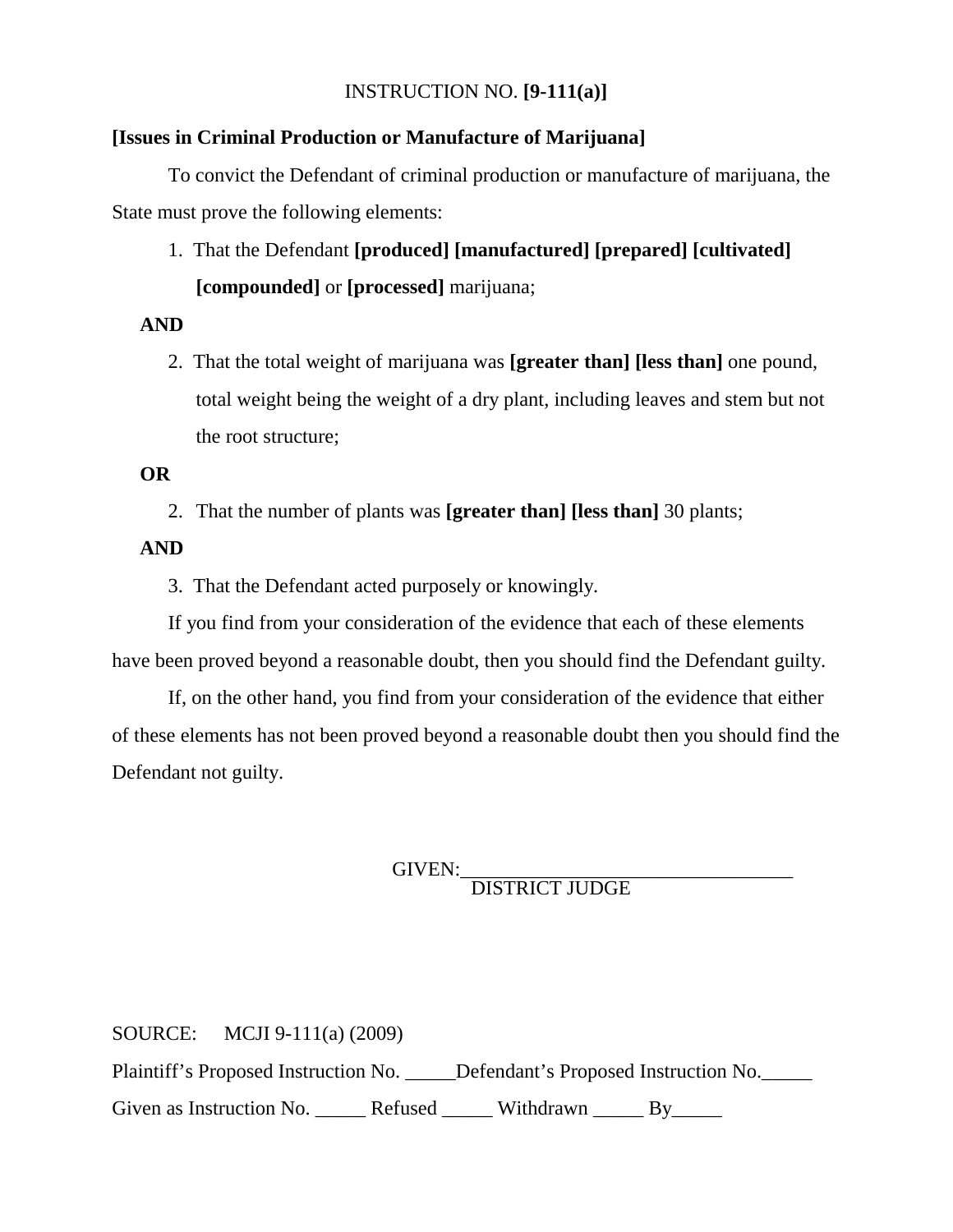# **[Issues in Criminal Production or Manufacture of Marijuana, No. 9-111(a), 2009, Source and Comment]**

| SOURCE:         | MCA $\S$ 45-9-110 (4) (2007).                                                                                                          |
|-----------------|----------------------------------------------------------------------------------------------------------------------------------------|
| <b>COMMENT:</b> | Note that the pleading and verdict requirements of MCA $\S$ 45-1-401<br>are implicated because of the enhanced penalty in the statute. |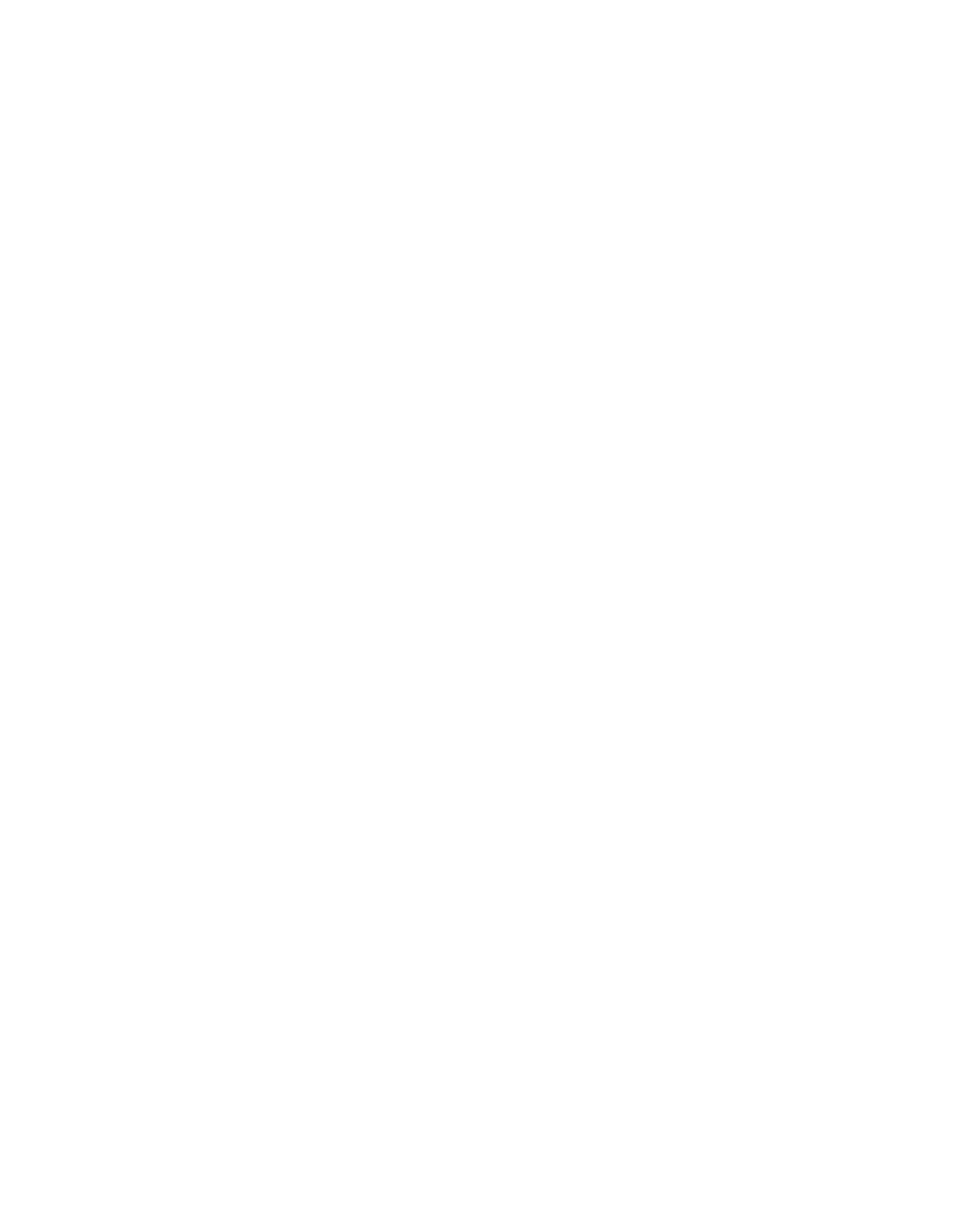## INSTRUCTION NO. **[9-112]**

#### **[Criminal Distribution of Imitation Dangerous Drugs]**

A person commits the offense of criminal sale of imitation dangerous drugs if he/she knowingly or purposely **[sells] [barters] [exchanges] [gives away]** or offers to **[sell] [barter] [exchange] [give away]** the imitation dangerous drug

**\_\_\_\_\_\_\_\_\_\_\_\_\_\_\_\_\_\_\_\_\_\_\_\_\_** (name substance) to a person **[18 years of age or older] [under the age of 18]**.

"Imitation dangerous drug" means a substance that is expressly or impliedly represented to be a dangerous drug or to simulate the effect of a dangerous drug and the appearance of which, including the color, shape, size, and markings, would lead a reasonable person to believe that the substance is a dangerous drug.

GIVEN:\_\_\_\_\_\_\_\_\_\_\_\_\_\_\_\_\_\_\_\_\_\_\_\_\_\_\_\_\_\_\_\_\_ DISTRICT JUDGE

SOURCE: MCJI 9-112 (2009) Plaintiff's Proposed Instruction No. \_\_\_\_\_ Defendant's Proposed Instruction No.\_\_\_\_\_ Given as Instruction No. \_\_\_\_\_\_ Refused \_\_\_\_\_\_ Withdrawn \_\_\_\_\_ By\_\_\_\_\_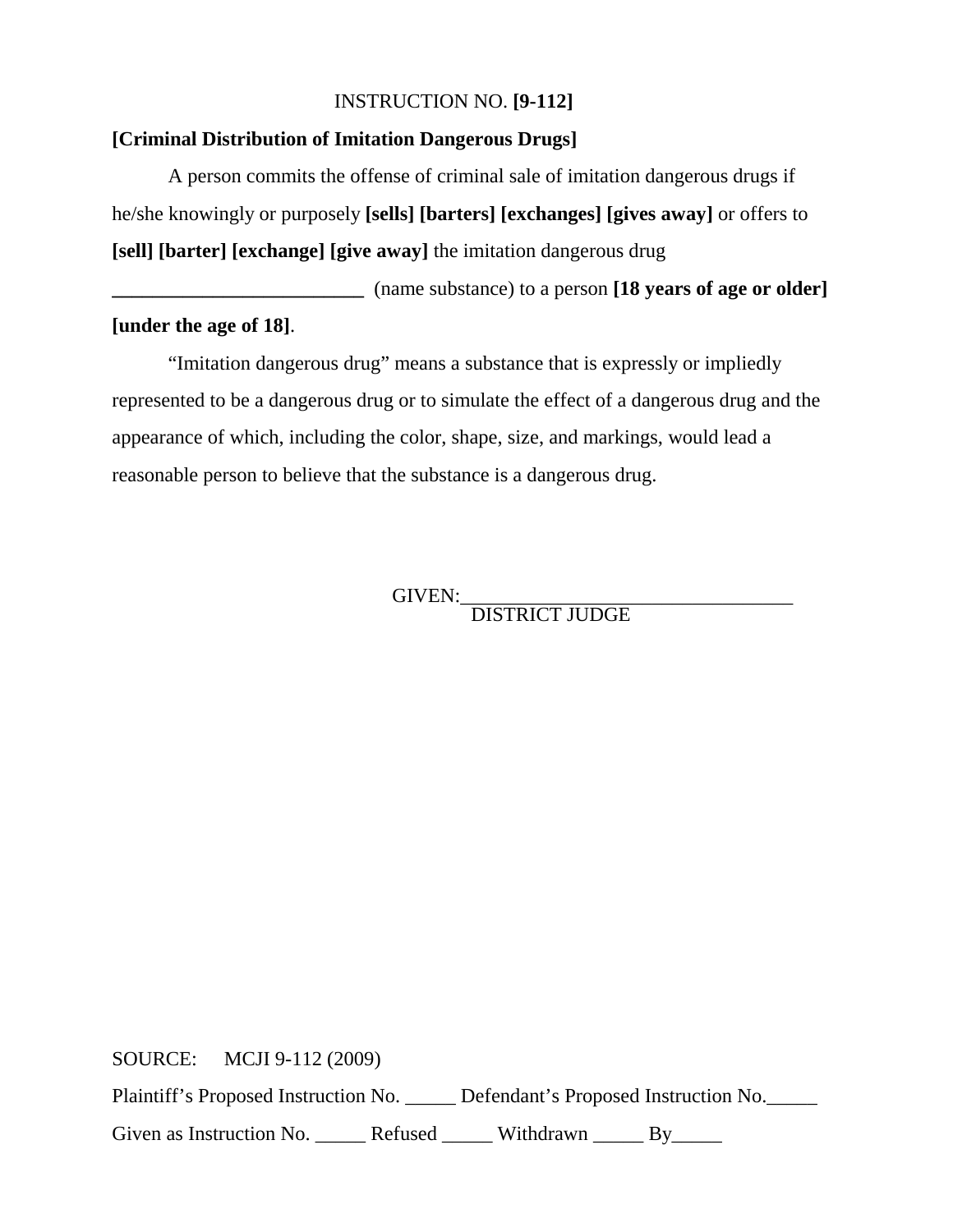# **[Criminal Distribution of Imitation Dangerous Drugs, No. 9-112, 2009, Source and Comment]**

| SOURCE:         | MCA § 45-9-111 (2007); MCA § 45-9-112 (2007).                                                                                     |
|-----------------|-----------------------------------------------------------------------------------------------------------------------------------|
| <b>COMMENT:</b> | Where indicated above, specify the prohibited substance being<br>imitated. Dangerous drugs are defined in MCA § 50-32-101 (2007). |
|                 | Age of the imitation drug recipient must be found by the jury by<br>proof beyond a reasonable doubt. MCA § 46-1-401 (2007).       |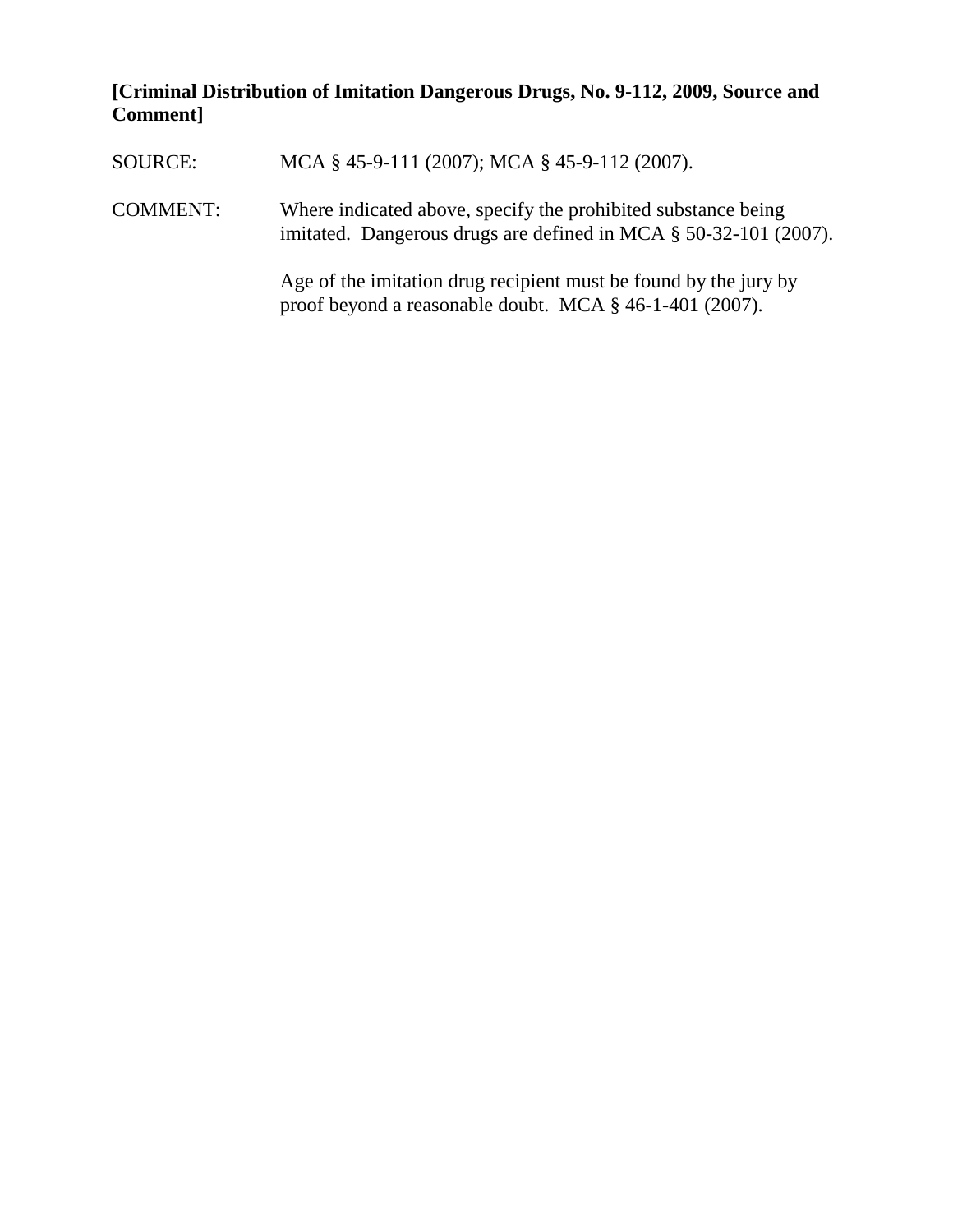## INSTRUCTION NO. **[9-112(a)]**

#### **[Issues in Criminal Distribution of Imitation Dangerous Drugs]**

To convict the Defendant of Criminal Distribution of Imitation Dangerous Drugs, the State must prove the following elements:

1. That the Defendant **[sold] [bartered] [exchanged] [gave away] [offered to (sell) (barter) (exchange) (give away)]** an imitation dangerous drug;

#### **AND**

2. That the person receiving the imitation dangerous drug was **[18 years of age or older] [under the age of 18]**.

#### **AND**

3. That the Defendant acted purposely or knowingly.

If you find from your consideration of the evidence that all of these elements have been proved beyond a reasonable doubt, then you should find the Defendant guilty.

If, on the other hand, you find from your consideration of the evidence that any of these elements has not been proved beyond a reasonable doubt then you should find the Defendant not guilty.

GIVEN:\_\_\_\_\_\_\_\_\_\_\_\_\_\_\_\_\_\_\_\_\_\_\_\_\_\_\_\_\_\_\_\_\_ DISTRICT JUDGE

SOURCE: MCJI 9-112(a) (2009) Plaintiff's Proposed Instruction No. \_\_\_\_\_ Defendant's Proposed Instruction No.\_\_\_\_\_ Given as Instruction No. \_\_\_\_\_\_ Refused \_\_\_\_\_\_ Withdrawn \_\_\_\_\_ By\_\_\_\_\_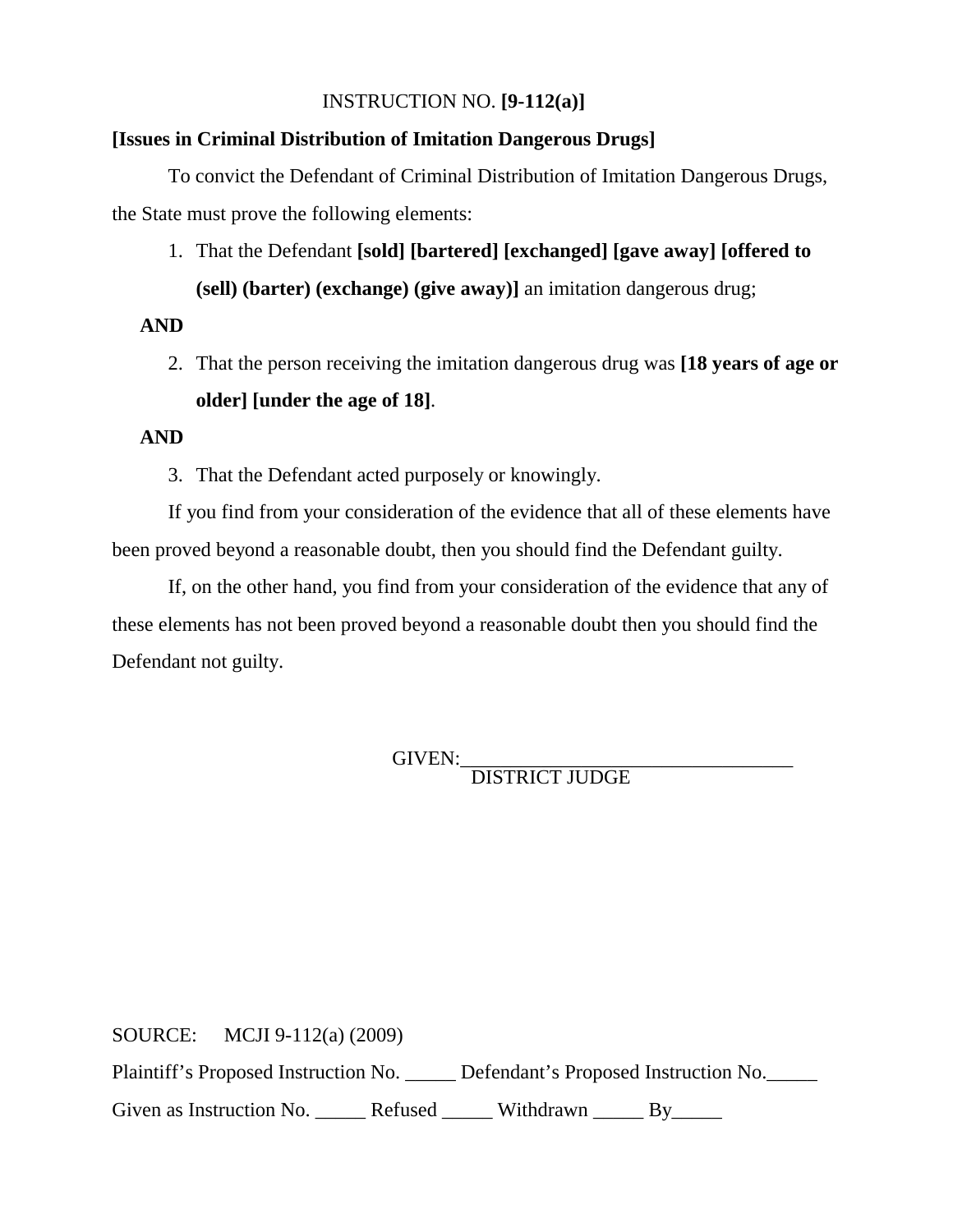**[Issues in Criminal Distribution of Imitation Dangerous Drugs, No. 9-112(a), 2009, Source and Comment]**

- SOURCE: MCA § 45-9-112 (2007).
- COMMENT: Pleading and verdict requirements of MCA § 46-1-401 (2007) must be met to impose the enhanced penalty.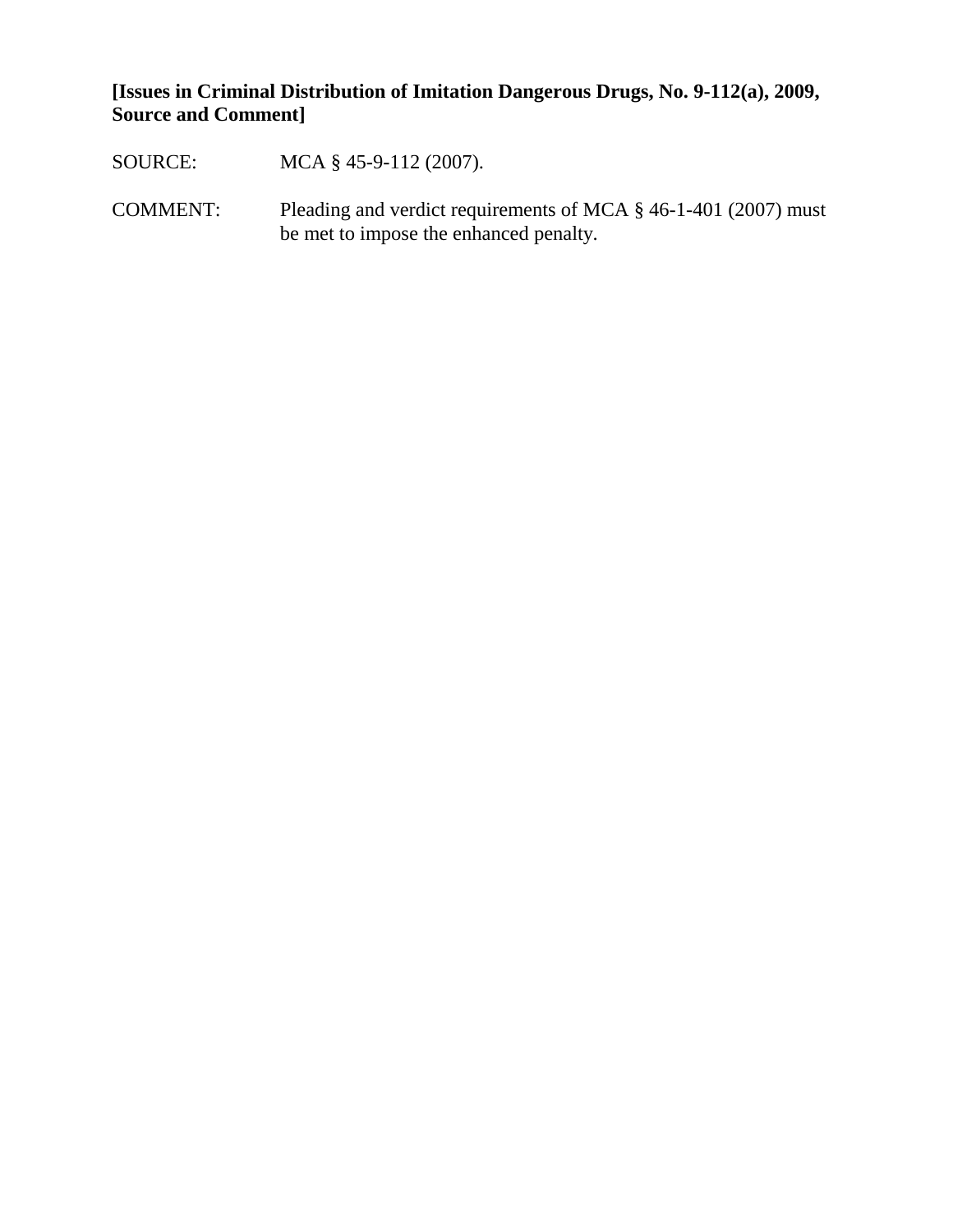## INSTRUCTION NO. **[9-113]**

## **[Criminal Possession of Imitation Dangerous Drug with the Purpose to Distribute]**

A person commits the offense of criminal possession of an imitation dangerous drug with the purpose to distribute if he/she possesses an imitation dangerous drug and has the purpose to distribute such imitation dangerous drug.

GIVEN:\_\_\_\_\_\_\_\_\_\_\_\_\_\_\_\_\_\_\_\_\_\_\_\_\_\_\_\_\_\_\_\_\_

DISTRICT JUDGE

SOURCE: MCJI 9-113 (2009)

Plaintiff's Proposed Instruction No. \_\_\_\_\_ Defendant's Proposed Instruction No.\_\_\_\_\_

Given as Instruction No. \_\_\_\_\_\_ Refused \_\_\_\_\_\_ Withdrawn \_\_\_\_\_ By\_\_\_\_\_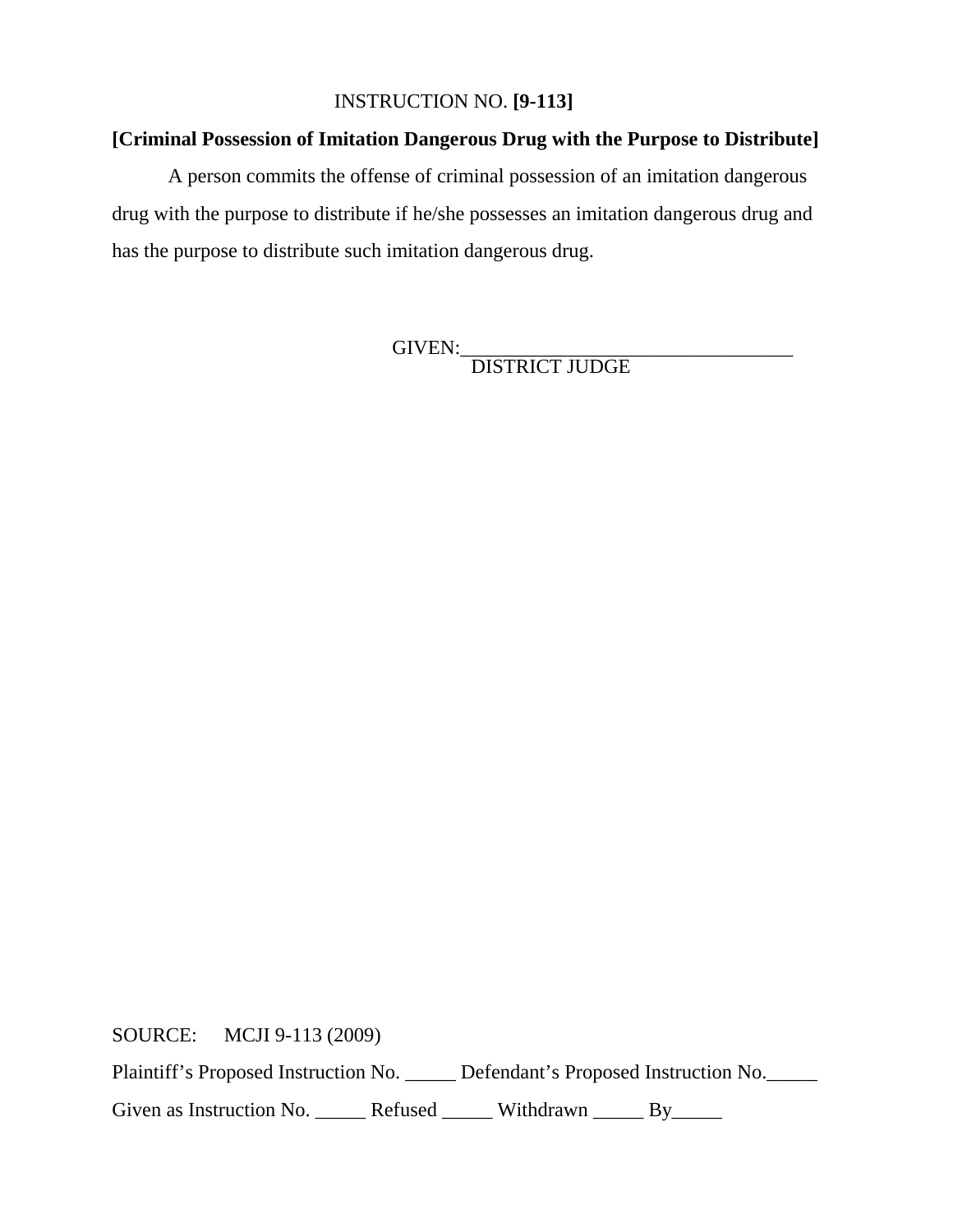**[Criminal Possession of Imitation Dangerous Drug with the Purpose to Distribute, No. 9-113, 2009, Source and Comment]**

SOURCE: MCA § 45-9-113 (2007).

COMMENT: Dangerous Drugs are defined in MCA § 50-32-101 (2007).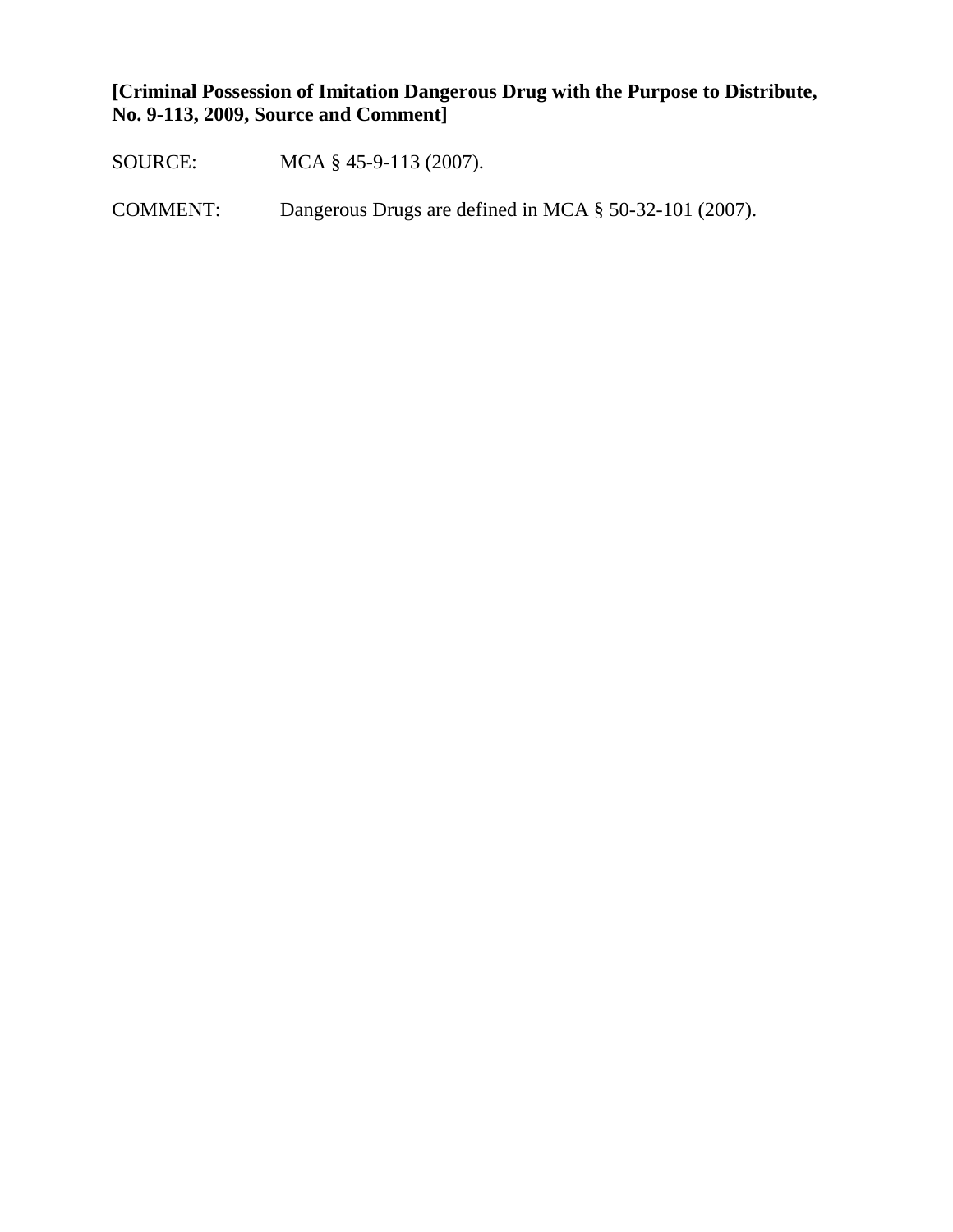## INSTRUCTION NO. **[9-113(a)]**

# **[Issues in Criminal Possession of Imitation Dangerous Drugs with Purpose to Distribute]**

To convict the Defendant of Criminal Possession of Imitation Dangerous Drugs with the Purpose to Distribute, the State must prove the following elements:

- 1. That the Defendant possessed an imitation dangerous drug; and
- 2. That the Defendant had the purpose to distribute such imitation dangerous drug.

If you find from your consideration of the evidence that both of these elements have been proved beyond a reasonable doubt, then you should find the Defendant guilty.

If, on the other hand, you find from your consideration of the evidence that any of these elements has not been proved beyond a reasonable doubt then you should find the Defendant not guilty.

GIVEN:\_\_\_\_\_\_\_\_\_\_\_\_\_\_\_\_\_\_\_\_\_\_\_\_\_\_\_\_\_\_\_\_\_ DISTRICT JUDGE

SOURCE: MCJI 9-113(a) (2009)

Plaintiff's Proposed Instruction No. \_\_\_\_\_ Defendant's Proposed Instruction No.\_\_\_\_\_

Given as Instruction No. \_\_\_\_\_\_ Refused \_\_\_\_\_\_ Withdrawn \_\_\_\_\_ By\_\_\_\_\_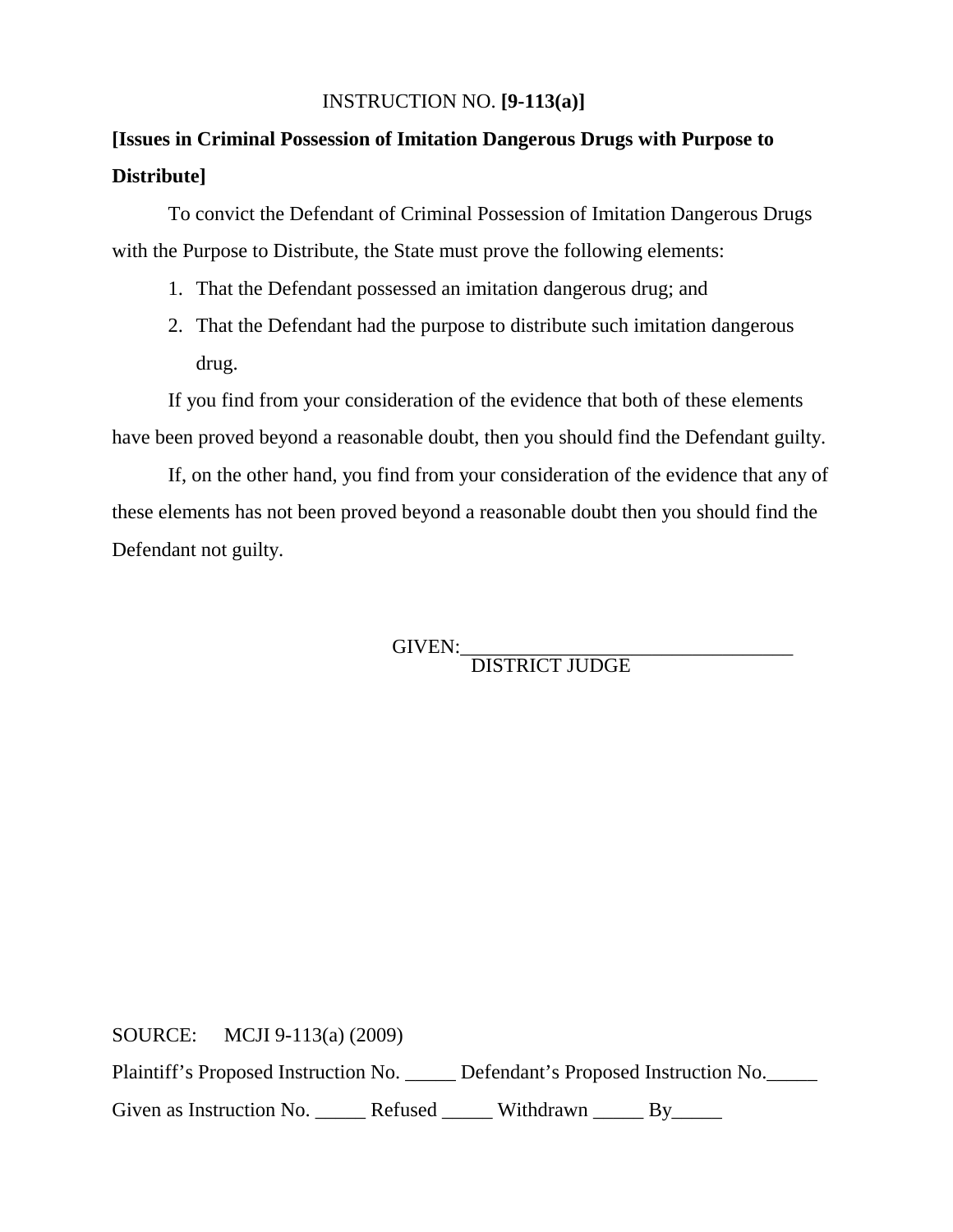**[Issues in Criminal Possession of Imitation Dangerous Drugs with the Purpose to Distribute, No. 9-113(a), 2009, Source and Comment]**

SOURCE: MCA § 45-9-113 (2007).

COMMENT: Dangerous Drugs are defined in MCA § 50-32-101 (2007).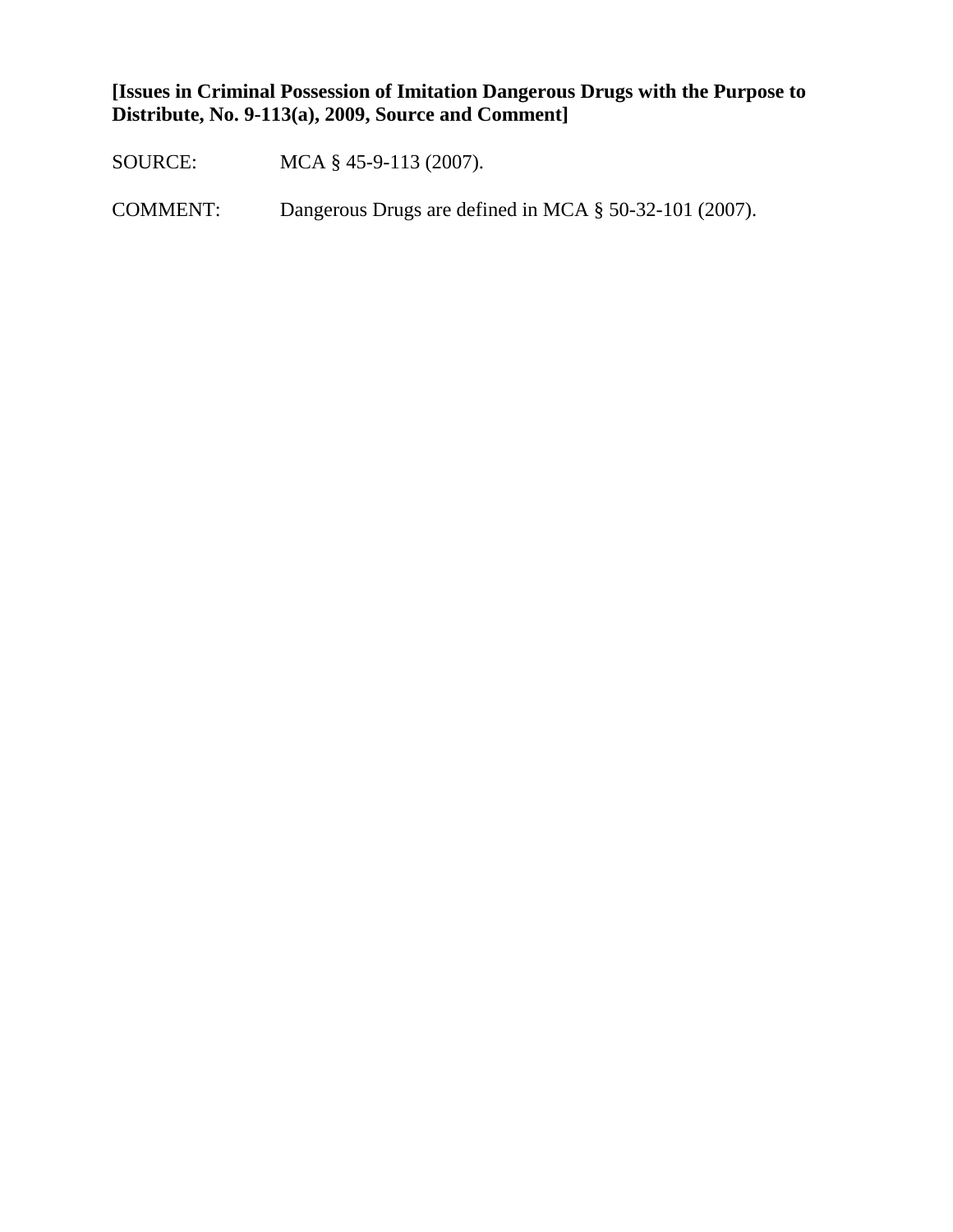#### INSTRUCTION NO. **[9-113(b)]**

Possession means the knowing control of anything for a sufficient time to be able to terminate control. Possession of imitation dangerous drugs may be either "actual" or "constructive." Actual possession means that the Defendant has personal custody of the imitation dangerous drugs; constructive possession means that the imitation dangerous drugs are not in actual physical possession, but that the Defendant has dominion and control over imitation dangerous drugs or the joint dominion and control of the imitation dangerous drugs with another.

GIVEN:<br>DISTRICT JUDGE

SOURCE: MCJI 9-113(b) (2005).

Plaintiff's Proposed Instruction No. Defendant's Proposed Instruction No.

Given as Instruction No. \_\_\_\_\_\_ Refused \_\_\_\_\_\_ Withdrawn \_\_\_\_\_ By \_\_\_\_\_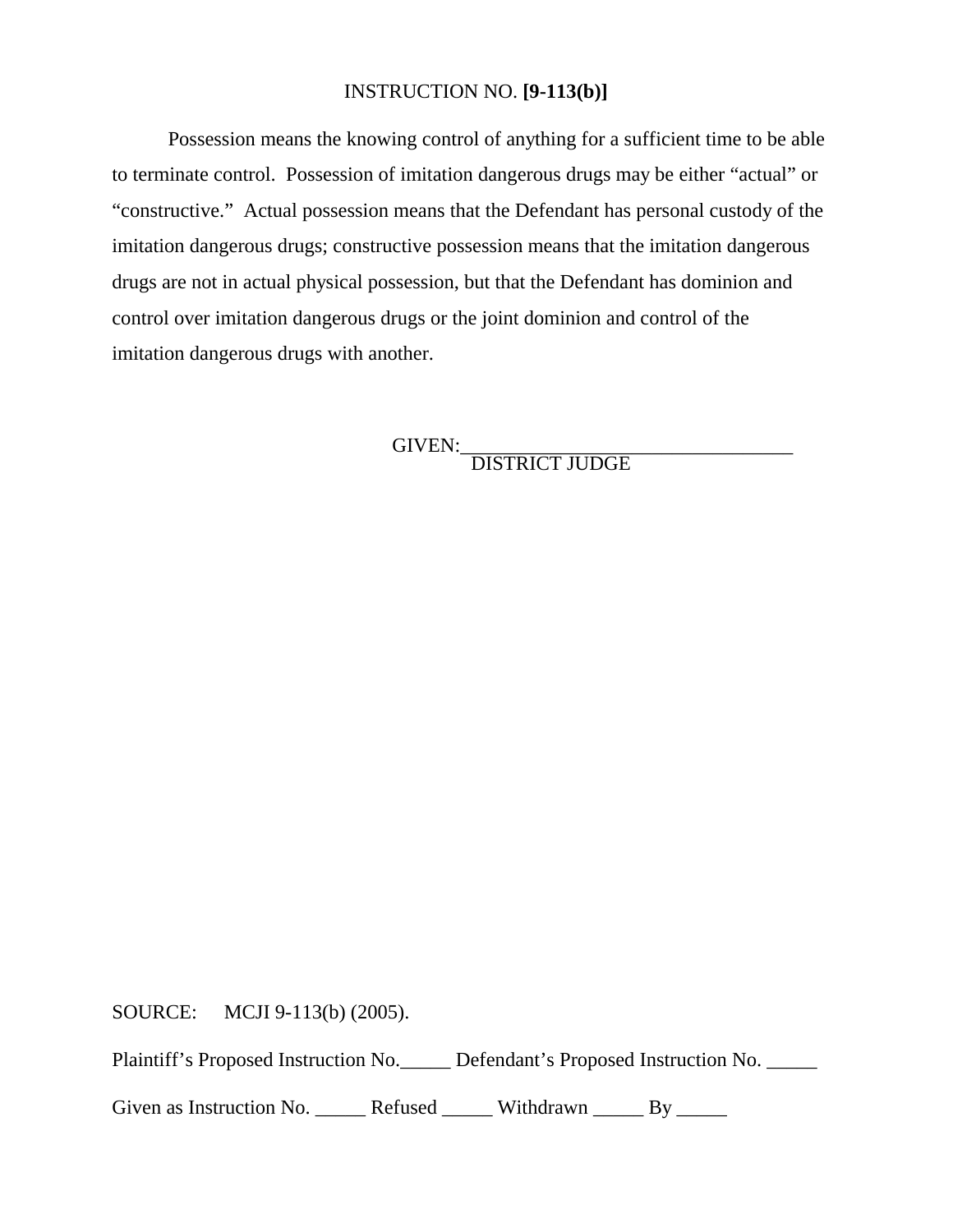**[Possession of Imitation Dangerous Drugs – Actual or Constructive, No. 9-113(b), 2009, Source and Comment]**

SOURCE: MCA § 45-2-101 (59) (2005); *State v. Meader*, 184 Mont. 32 (1979), and *State v. Caekaert*, 295 Mont. 42 (1999).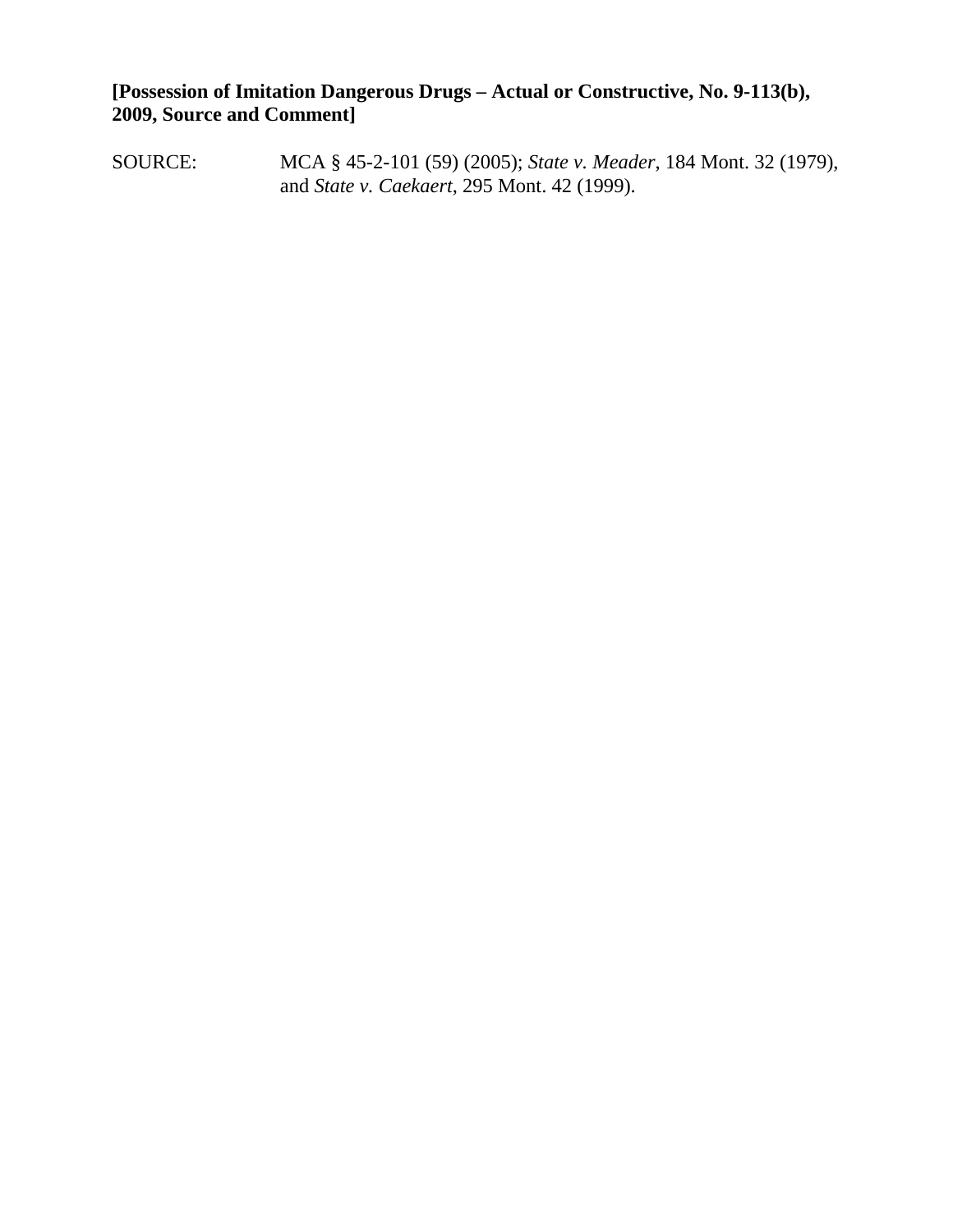### INSTRUCTION NO. **[9-114]**

## **[Entrapment]**

You are instructed that one of the issues in this case is whether the Defendant was entrapped. If the Defendant was entrapped, he/she must be found not guilty. The state has the burden of proving beyond a reasonable doubt that the Defendant was not entrapped.

If the Defendant before contact with **[law enforcement officer/agent]** did not have any intent or disposition to commit the crime charged and was induced or persuaded by **[officer/agent]** to commit that crime, then she/he was entrapped.

On the other hand, if the Defendant before contact with **[officer/agent]** did have an intent or disposition to commit the crime charged, then he/she was not entrapped, even though **[officer/agent]** provided a favorable opportunity to commit the crime or made committing the crime easier or even participated in acts essential to the crime.

GIVEN:\_\_\_\_\_\_\_\_\_\_\_\_\_\_\_\_\_\_\_\_\_\_\_\_\_\_\_\_\_\_\_\_\_ DISTRICT JUDGE

SOURCE: MCJI 9-114 (2009)

Plaintiff's Proposed Instruction No. \_\_\_\_\_ Defendant's Proposed Instruction No.\_\_\_\_\_

Given as Instruction No. \_\_\_\_\_\_ Refused \_\_\_\_\_\_ Withdrawn \_\_\_\_\_ By \_\_\_\_\_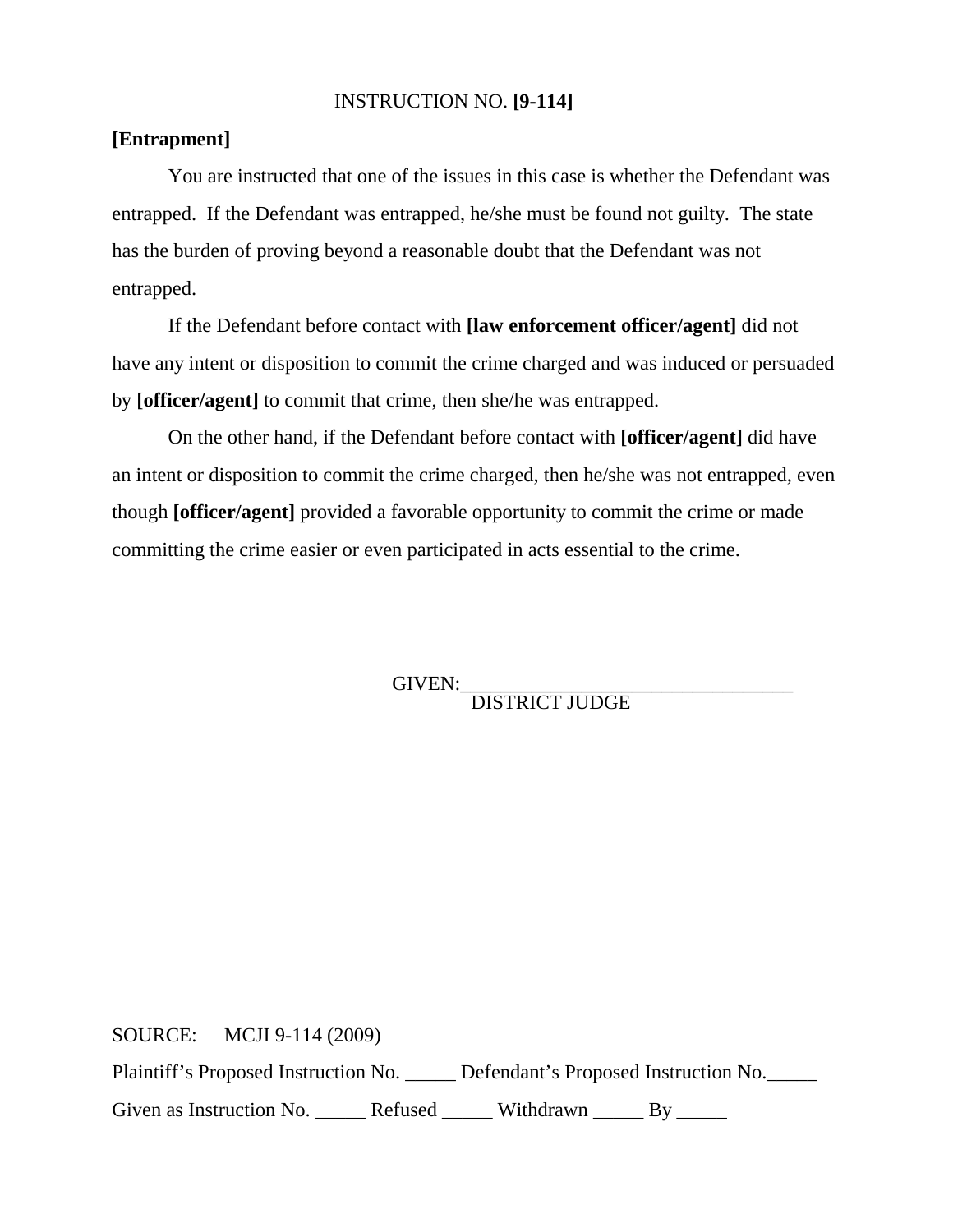# **[Entrapment, No. 9-114, 2009, Source and Comment]**

SOURCE: MCA § 45-2-213 (2007); *State v. Sweet*, 287 Mont. 336,(1998).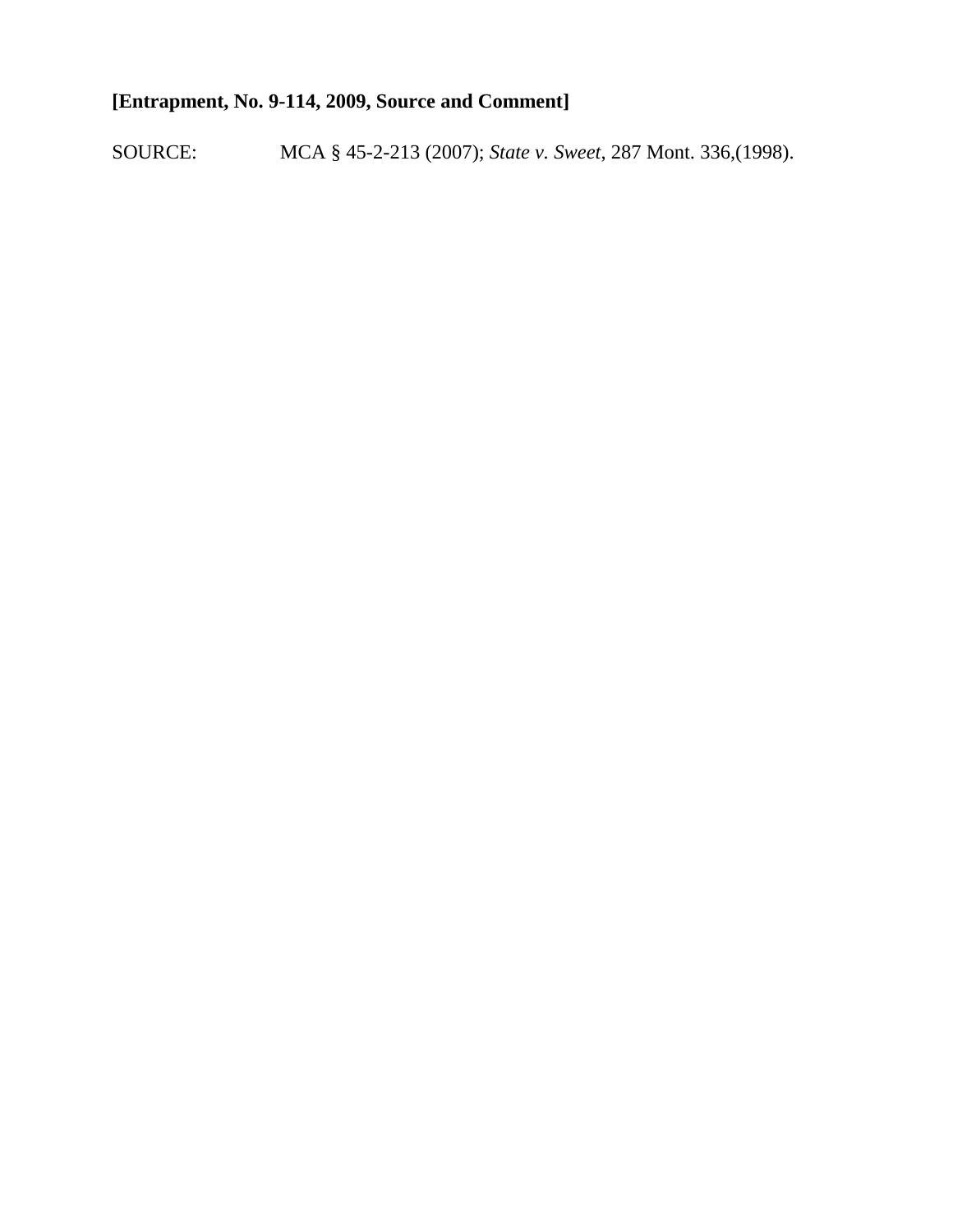## INSTRUCTION NO. **[9-115]**

#### **[Operation of Unlawful Clandestine Laboratory]**

A person commits the offense of operation of an unlawful clandestine laboratory if the person purposely or knowingly engages in:

**[the procurement, possession, or use of chemicals, precursors to dangerous drugs, supplies, equipment, or a laboratory location for the criminal production or manufacture of dangerous drugs as prohibited by MCA § 45-9-110]**

**OR**

**[the transportation of or arranging for the transportation of chemicals, precursors to dangerous drugs, supplies or equipment for the criminal production or manufacture of dangerous drugs as prohibited by MCA § 45-9-110]**

**OR**

**[the setting up of equipment or supplies in preparation for the criminal production or manufacture of dangerous drugs as prohibited by MCA § 45-9-110]**

GIVEN:<br>DISTRICT JUDGE

SOURCE: MCJI 9-115 (2009)

Plaintiff's Proposed Instruction No. Defendant's Proposed Instruction No.

Given as Instruction No. <br>Refused Withdrawn By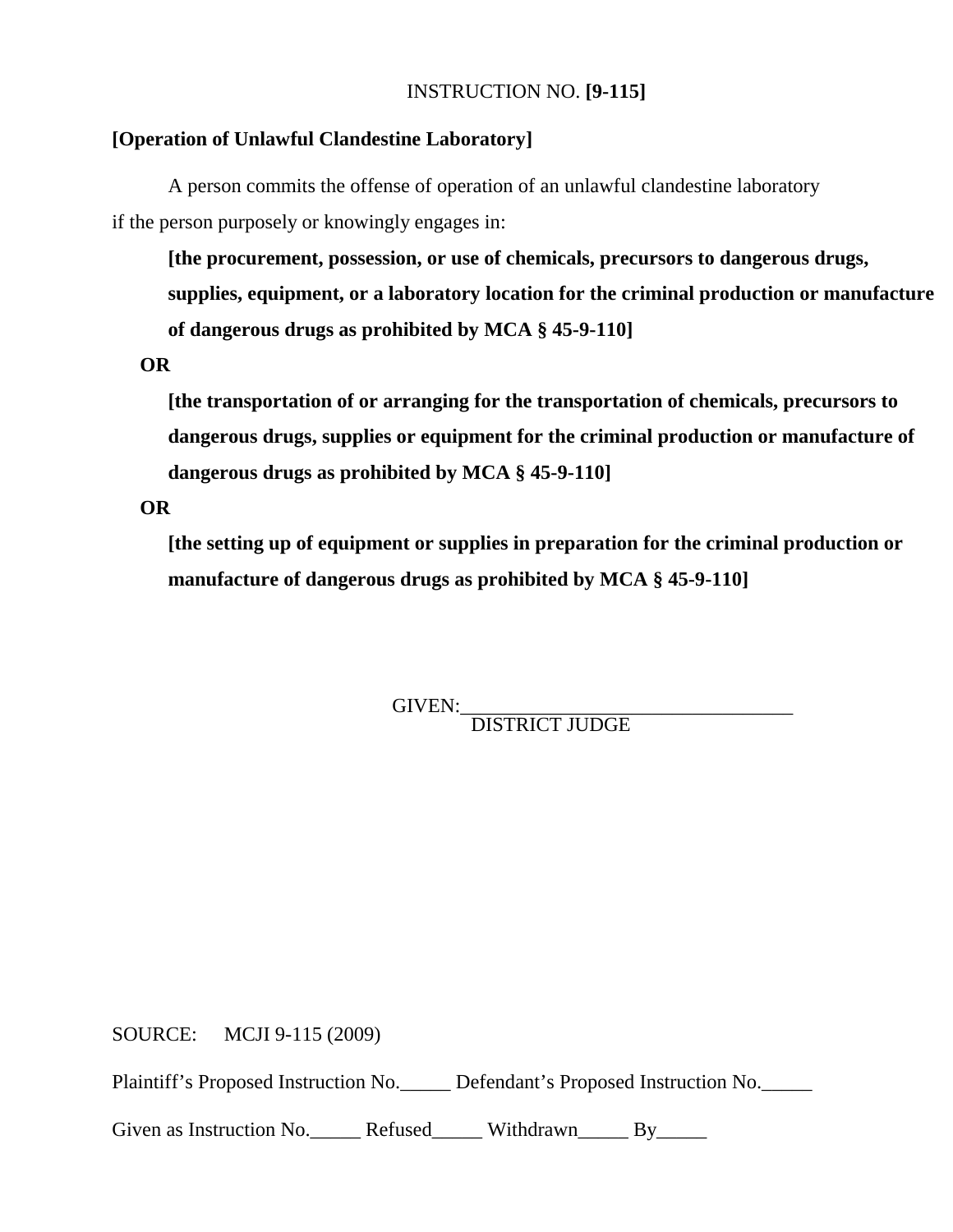# **[Operation of Unlawful Clandestine Laboratory, No. 9-115, 2009, Source and Comment]**

SOURCE: MCA § 45-9-132 (2007).

COMMENT: The definition of criminal production or manufacture of dangerous drugs contained in MCA § 45-9-110 (2007) should be given with this instruction.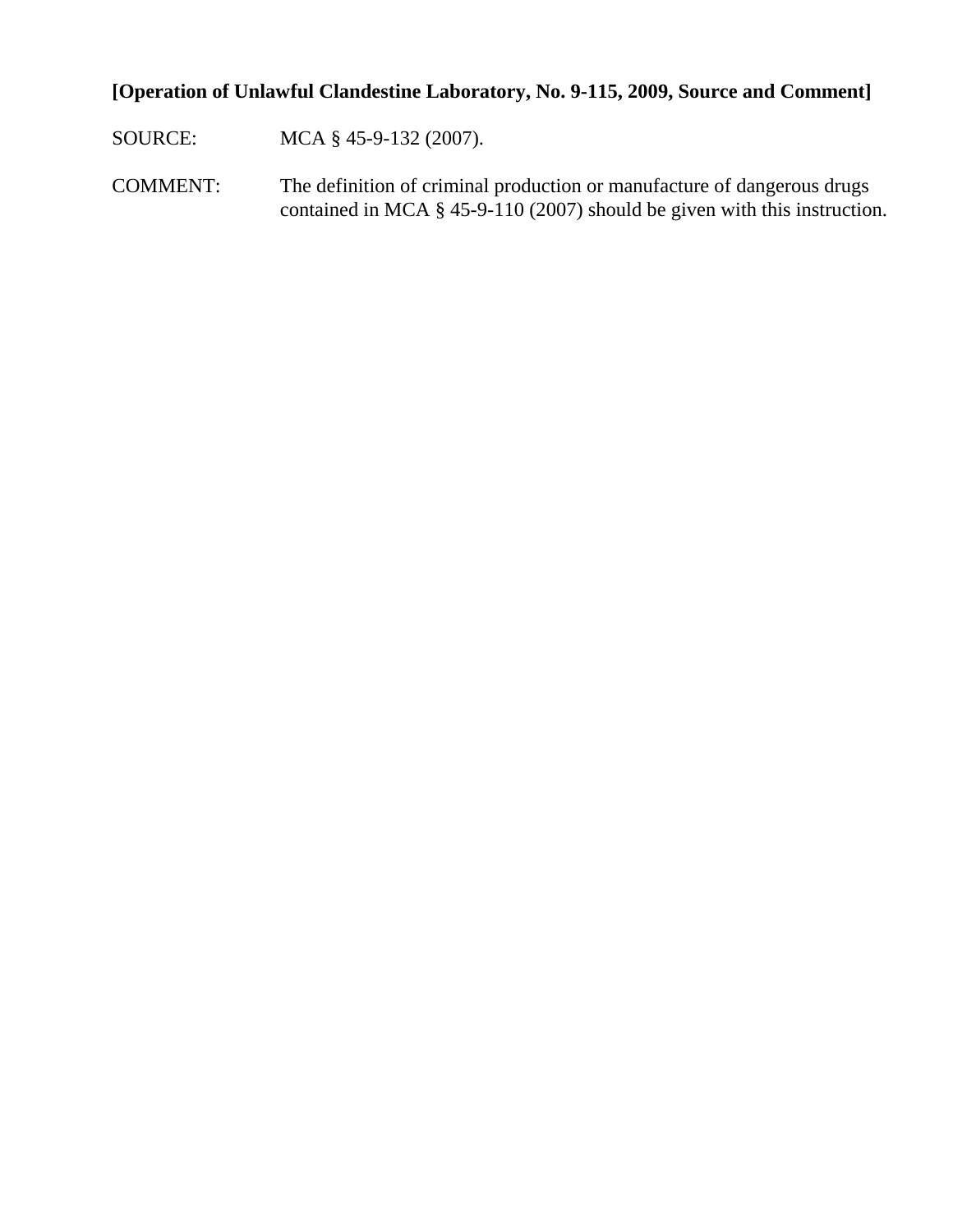## INSTRUCTION NO. **[9-115(a)]**

#### **[Issues in Operation of Unlawful Clandestine Laboratory]**

To convict the defendant of operation of an unlawful clandestine laboratory, the State must prove the following elements:

1. That the Defendant engaged in: **[the procurement, possession, or use of chemicals, precursors to dangerous drugs, supplies, equipment, or a laboratory location for the criminal production or manufacture of dangerous drugs as prohibited by MCA § 45-9-110]**

#### **OR**

1. That the Defendant engaged in: **[the transportation of or arranging for the transportation of chemicals, precursors to dangerous drugs, supplies or equipment for the criminal production or manufacture of dangerous drugs as prohibited by MCA § 45-9-110]**

#### **OR**

**1.** That the Defendant engaged in: **[the setting up of equipment or supplies in preparation for the criminal production or manufacture of dangerous drugs as prohibited by MCA § 45-9-110]**

#### **AND**

2. That the Defendant acted purposely or knowingly.

If you find from your consideration of the evidence that all of these elements have been proved beyond a reasonable doubt, then you should find the Defendant guilty.

 If, on the other hand, you find from your consideration of the evidence that any of these elements has not been proved beyond a reasonable doubt then you should find the Defendant not guilty.

GIVEN:\_\_\_\_\_\_\_\_\_\_\_\_\_\_\_\_\_\_\_\_\_\_\_\_\_\_\_\_\_\_\_\_\_ DISTRICT JUDGE

SOURCE: MCJI § 9-115(a) (2009)

Plaintiff's Proposed Instruction No. Defendant's Proposed Instruction No.

Given as Instruction No. Refused \_\_\_\_\_ Withdrawn \_\_\_\_\_ By\_\_\_\_\_